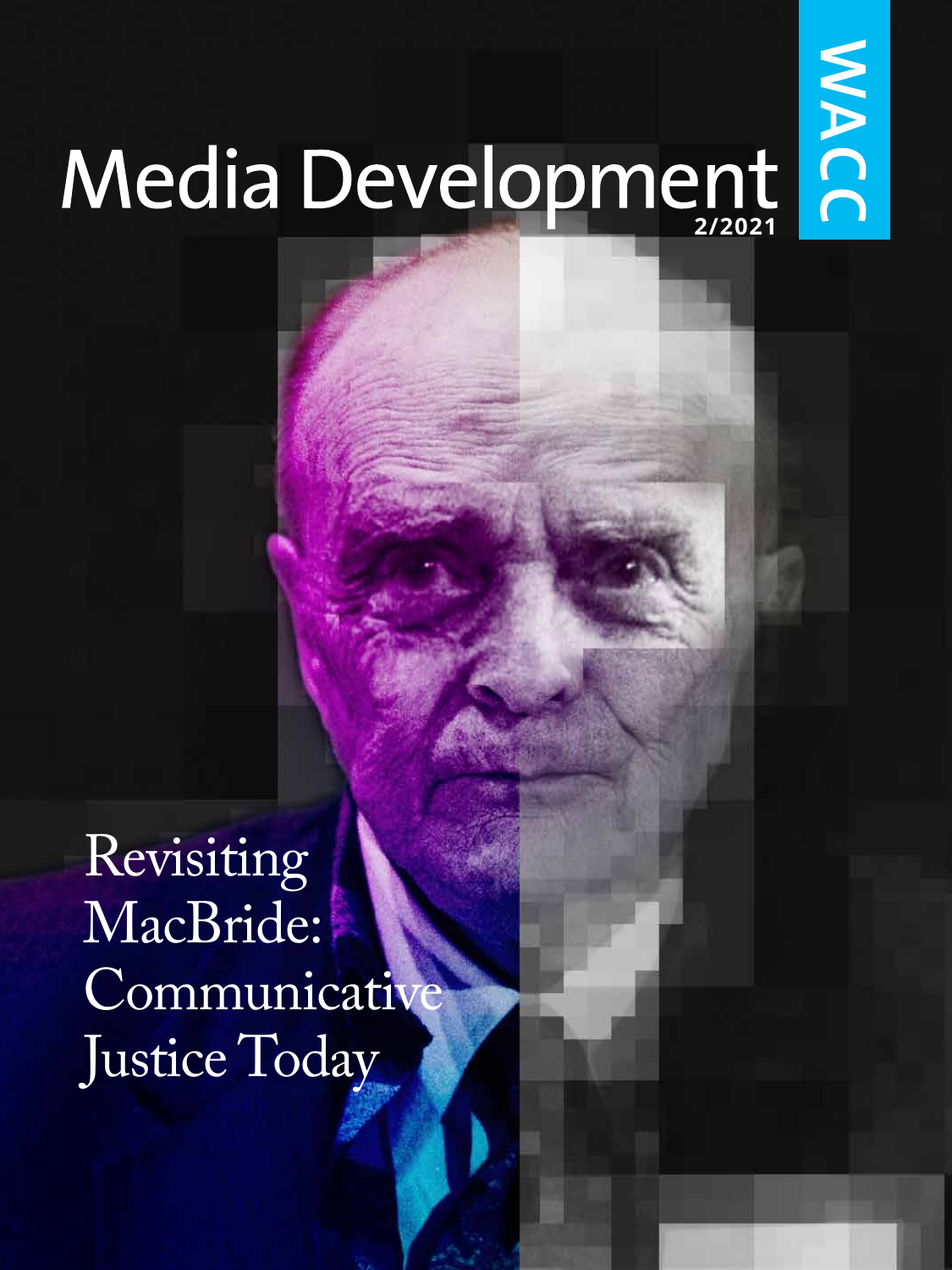### **Join the World Association for Christian Communication!**

WACC is an international organization that promotes communication as a basic human right, essential to people's dignity and community. Rooted in Christian faith, WACC works with all those denied the right to communicate because of status, identity, or gender. It advocates full access to information and communication, and promotes open and diverse media. WACC strengthens networks of communicators to advance peace, understanding and justice.

#### **MEMBERSHIP OPPORTUNITIES**

Membership of WACC provides opportunities to network with people of similar interests and values, to learn about and support WACC's work, and to exchange information about global and local questions of communication rights and the democratization of the media.

WACC Members are linked to a Regional Association for the geographic area in which they are based. They receive regular publications, an annual report, and other materials. Regional Associations also produce newsletters. In addition, members are invited to participate in regional and global activities such as seminars, workshops, and webinars.

Full details can be found on WACC's web site: [www.waccglobal.org](http://www.waccglobal.org)

#### **CURRENT MEMBERSHIP RATES**

| Individual    | 35 USD        |
|---------------|---------------|
| Institutional | 120 USD       |
| Student Rate  | <b>20 USD</b> |

*Media Development* **is published quarterly by the World Association for Christian Communication** 308 Main Street Toronto, Ontario M4C 4X7, Canada. Tel: 416-691-1999

16 Tavistock Crescent London W11 1AP, United Kingdom.

#### [www.waccglobal.org](http://www.waccglobal.org)

Editor: Philip Lee

#### **Editorial Consultants**

Embert Charles *(Chairperson of the Msgr. Patrick Anthony Folk Research Centre (FRC) of Saint Lucia)* Clifford G. Christians *(University of Illinois, Urbana-Champaign, USA).* Margaret Gallagher *(Communications Consultant, United Kingdom).* Cees J. Hamelink *(University of Amsterdam, Netherlands).* Patricia A. Made *( Journalist and Media Trainer, Harare, Zimbabwe).* Robert W. McChesney *(University of Illinois, Urbana-Champaign, USA).* Samuel W. Meshack *(Hindustan Bible Institute & College, Chennai, India)* Francis Nyamnjoh *(CODESRIA, Dakar, Senegal).* Rossana Reguillo *(University of Guadalajara, Mexico).* Clemencia Rodriguez *(Temple University, USA).* Ubonrat Siriyuvasek *(Chulalongkorn University, Bangkok, Thailand)* Pradip N. Thomas *(University of Queensland, Brisbane, Australia).*

#### **Subscriptions to** *Media Development* Individuals worldwide US\$40.

Libraries, universities and other institutions (access may be shared with students, staff and users): US\$75

The contents of *Media Development* may be reproduced only with permission. Opinions expressed in the journal are not necessarily those of the Editor or of WACC.

#### **Cover artwork: Brad Collicott**

Published in Canada ISSN 0143-5558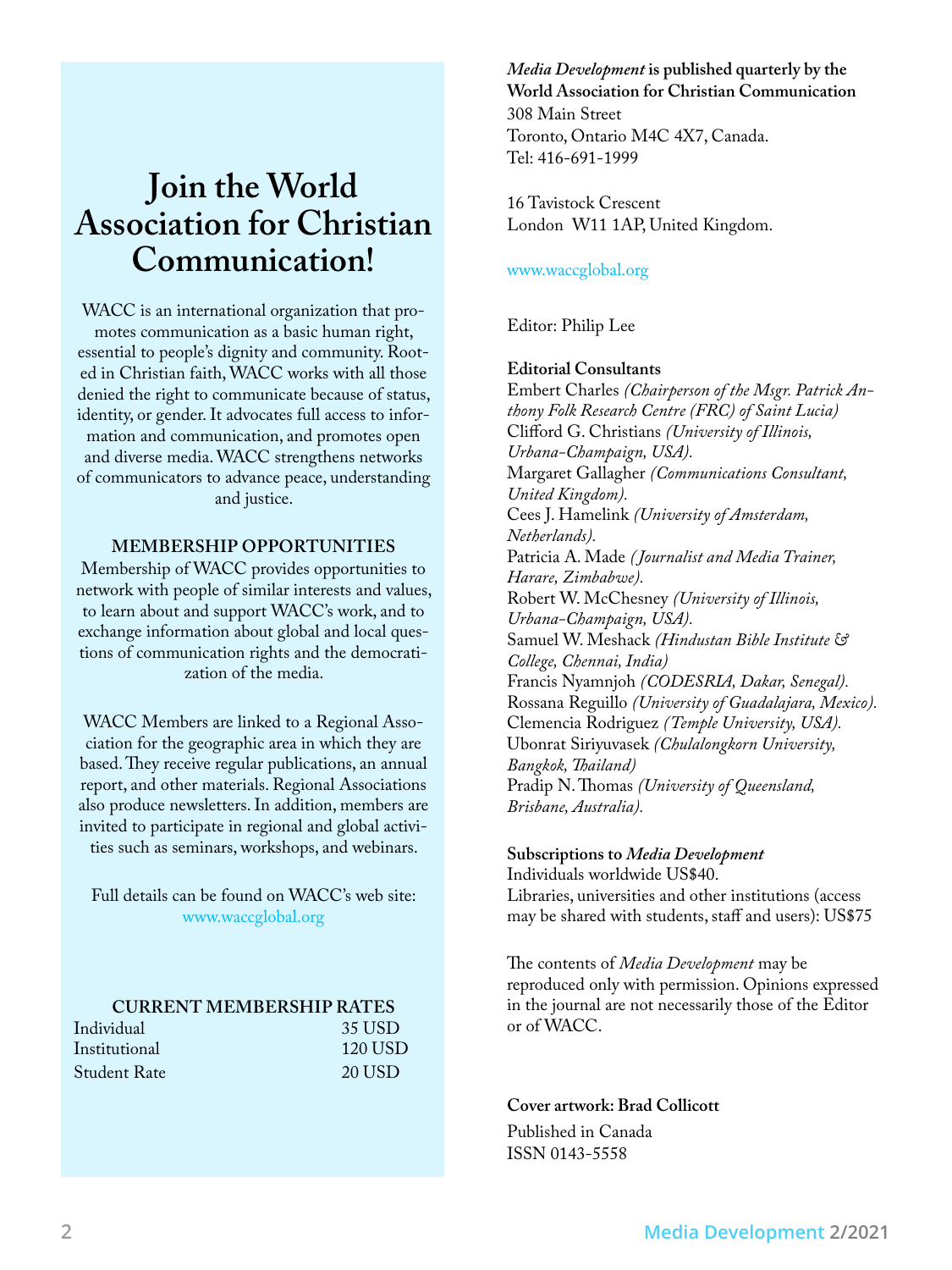## <span id="page-2-0"></span>**Vol. LXVII 2/2021**

#### **4 [Editorial](#page-3-0)**

- **5 [Revisiting 45 years of history in](#page-4-0)  [communication policies](#page-4-0)** [Kaarle Nordenstreng and Juan](#page-5-0)  [Somavia](#page-5-0)
- **11 [Why digital culture needs a new](#page-10-0)  [MacBride Commission](#page-10-0)**  [Stefania Milan](#page-10-0)
- **15 [The MacBride Report today: In](#page-14-0)  [search of communicative justice](#page-14-0)** [Cees J. Hamelink](#page-14-0)
- **18 [Towards equitable and](#page-17-0)  [sustainable technology futures](#page-17-0)** [Preeti Raghunath](#page-17-0)
- **21 [Comunicación y democracia en](#page-20-0)  [el siglo XXI](#page-20-0)** [Rafael Roncagliolo](#page-20-0)
- **26 ["Posverdad", libertad de prensa](#page-25-0)  [y democracia](#page-25-0)** [Juan Carlos Salazar del Barrio](#page-25-0)
- **29 [The leaps and bounds of](#page-28-0)  [e-Estonia](#page-28-0)** [Eneken Tikk](#page-28-0)
- **33 Africa's [information](#page-32-0) flows still suffer from global [competition](#page-32-0)** [Levi Obonyo](#page-32-0)
- **[37 News](#page-36-0) flow research during and [after the MacBride era](#page-36-0)** [Richard C. Vincent](#page-36-0)
- **42 [On the screen](#page-41-0)**

#### **In the next issue**

The 3/2021 issue of Media Development will explore shrinking public communication spaces, digital inclusion, and the need for concerted action by civil society to hold governments and big data to account.



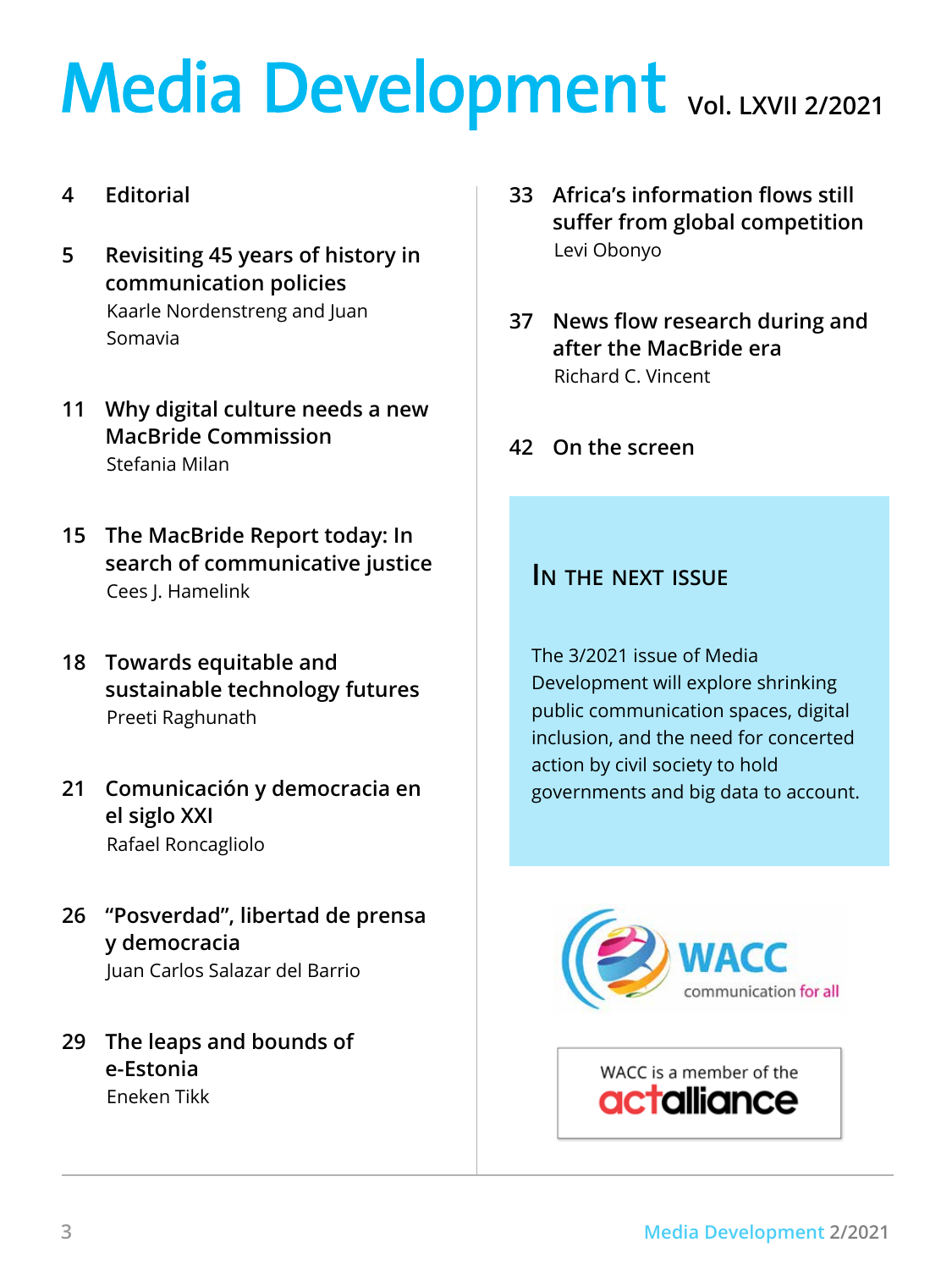### <span id="page-3-0"></span>**EDITORIAL**

Those familiar with the history of the 1970s New World Information and Communication Order (NWICO) and the 1980s communication rights movement will remember the name of Seán MacBride as the chairperson of the International Commission for the Study of Communication Problems, which produced the report "Many Voices, One World". Paradoxically, this much-feted event in communication circles played only a tiny part in the remarkable life and career of a man who was both respected and controversial for his views on political struggle.

The son of Irish military leader John MacBride and suffragist and actress Maud Gonne, Seán MacBride was born in 1904 in Paris, where he lived until 1916 when he moved to Ireland. MacBride retained his soft-spoken, slightly Germanic, French accent all his life. At the age of 12, the British executed his father for taking part in the Easter Rising. At 14, he witnessed his mother's arrest on charges of painting banners for seditious demonstrations and preparing anti-government literature. At 15, MacBride joined the Irish Republican Army (IRA) and at 17, he went to London with Irish revolutionary Michael Collins for the Anglo-Irish Treaty negotiations.

MacBride went on to become chief of staff of the IRA. He was twice secretary to Éamon de Valera, President of the Irish Republic, and he later founded Clann na Poblachta (the political party that set itself up as an alternative to De Valera's Fianna Fail). He became Ireland's most distinguished lawyer, founder of Amnesty International, United Nations Commissioner for Namibia, and the only person awarded both the Nobel (1974) and Lenin (1977) peace prizes. Seán MacBride died on 15 January 1988.<sup>1</sup>

It is no surprise that the mantras of liberation, self-determination, and anticolonialism that marked MacBride's early political life, and his later work to promote global justice and peace, should find expression

#### in the MacBride Report, "Many Voices, One World". As other commentators have pointed out:

"It was Seán MacBride's involvement in movements for human rights and peace that led him to be concerned with questions of communication. Trying to influence public opinion on these issues, he could not help facing the strategic role of the mass media. Also, like many others, he realised that communication is an increasingly important human right of its own which needs protection."2

Identifying the democratization of communication, diversity of media, accessibility and affordability as key issues, the MacBride Report pointed out that democratization could not simply be reduced to its quantitative aspects, but that qualitatively a combination of processes were needed:

"[Democratization] means broader access to existing media by the general public; but access is only a part of the democratization process. It also means broader possibilities for nations, political forces, cultural communities, economic entities, and social groups to interchange information on a more equal footing, without dominance over the weaker partners and without discrimination against any one. In other words, it implies a change of outlook. There is surely a necessity for more abundant information from a plurality of sources, but if the opportunity to reciprocate is not available, the communication process is not adequately democratic."3

If the MacBride Commission were to sit today, what might its members have to say about inclusion, exclusion, and social progress in a world taken over by digital technologies of all kinds? That is the focus of this issue of *Media Development,* in which Cees J. Hamelink suggests that "The time for commissions of wise men and women to deal with burning global issues belongs to the past." It's an acute observation, given the many calls for civil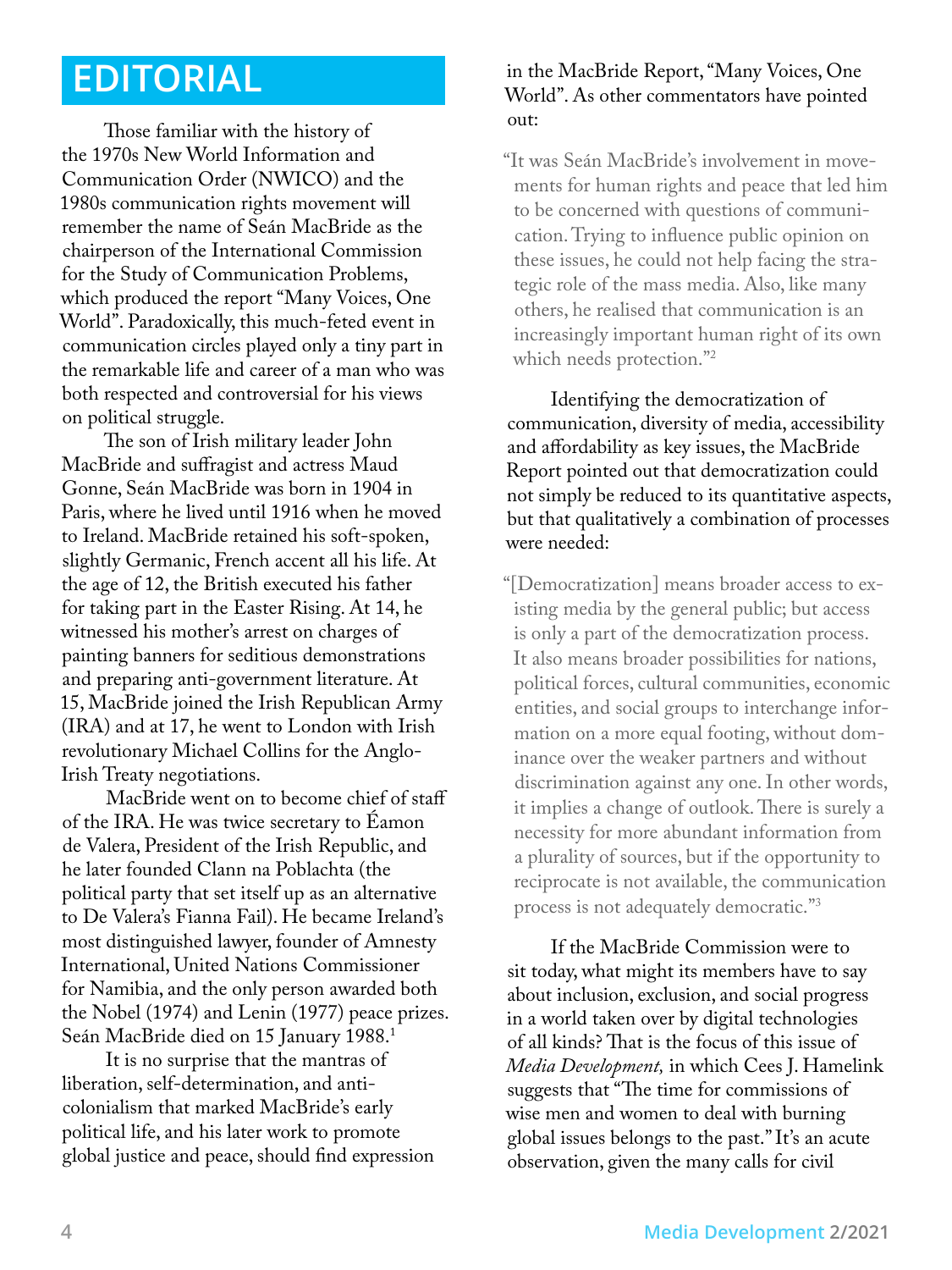#### <span id="page-4-0"></span>society to play a more vital role in policymaking. The same author concludes:

"The 'many voices, one world' theme of the MacBride Commission will in the 21st century have to be dealt with from the bottom up. No longer as a debate on a new global order or a global re-set, but in the form of inspirational local initiatives that… could reach a critical mass that constitutes the tipping point to realize the 'communicative justice' that was the global aspiration all along."

The mantra of communicative justice, closely allied to genuine social progress, has been explored in several previous issues of WACC's journal *Media Development*. Themes such as "Expanding Public Communication Spaces" (3/2020), "MacBride+40: What Next for Media Democracy" (3/2019), "Wanted: Sustainable Development Goal 18" (2/2019) and "Digital Futures" (1/2017) are persistent in their advocacy of communication rights as a vital component of sustainable development.

The MacBride Report, and the work of the MacBride Round Tables that followed it, led directly to the communication rights movement, energized by the Communication Rights in the Information Society (CRIS) Campaign and the World Summit on the Information Society (WSIS). Twenty years later, its impetus slowed in the face of political roadblocks, transnational media conglomerates, deregulation, technological convergence, the emergence of Internet service providers, and unregulated digital platforms.

The kind of social progress implicitly advocated by the MacBride Report was stymied by globalization, neoliberalism, corporate greed, and finally a politics of fear in the context of the return of right-wing politics and populism. Nevertheless, in the considered opinion of Juan Somavia – a member of the original MacBride Commission – and Kaarle Nordenstreng:

"The MacBride Commission was a success story in its time. Its vision based on the democratization of communication continues to be relevant in today's totally different context and indeed would serve well as a model for a new round of global reflection and multilateral policy action."

#### And for Stefania Milan, also writing in this issue:

"Without a doubt, our digital ecosystem urgently needs a new MacBride Commission able to produce a comprehensive critique of the state of play, and to identify corrective policy measures and directions for activists and practitioners to follow in the attempt to reclaim the central role of communications for human development."

The question is how civil society, "from the bottom up" and in tandem with stakeholders worldwide, can organize and mobilize to bring about digital justice – in terms of diversity, equality of access, affordability, and transparency – before those that seek to retain power and profit without accountability seize the day.

#### **Notes**

- 1. Two biographies have been published: *Seán MacBride: A Biography*, by Anthony J. Jordan. Blackwater Press, 1993; *An Irish Statesman and Revolutionary: The Nationalist and Internationalist Politics of Seán MacBride*, by Elizabeth Keane. Tauris, 2006.
- 2. "Seán MacBride: A Short Biography" by Jörg Becker and Kaarle Nordenstreng in *Few Voices, Many Worlds: Towards a Media Reform Movement*, ed. by Michael Traber & Kaarle Nordenstreng. London: WACC, 1992, p. 20.
- 3. *Many Voices, One World. Towards a new more just and more efficient world information and communication order.* Paris: UNESCO, 1980, p. 173.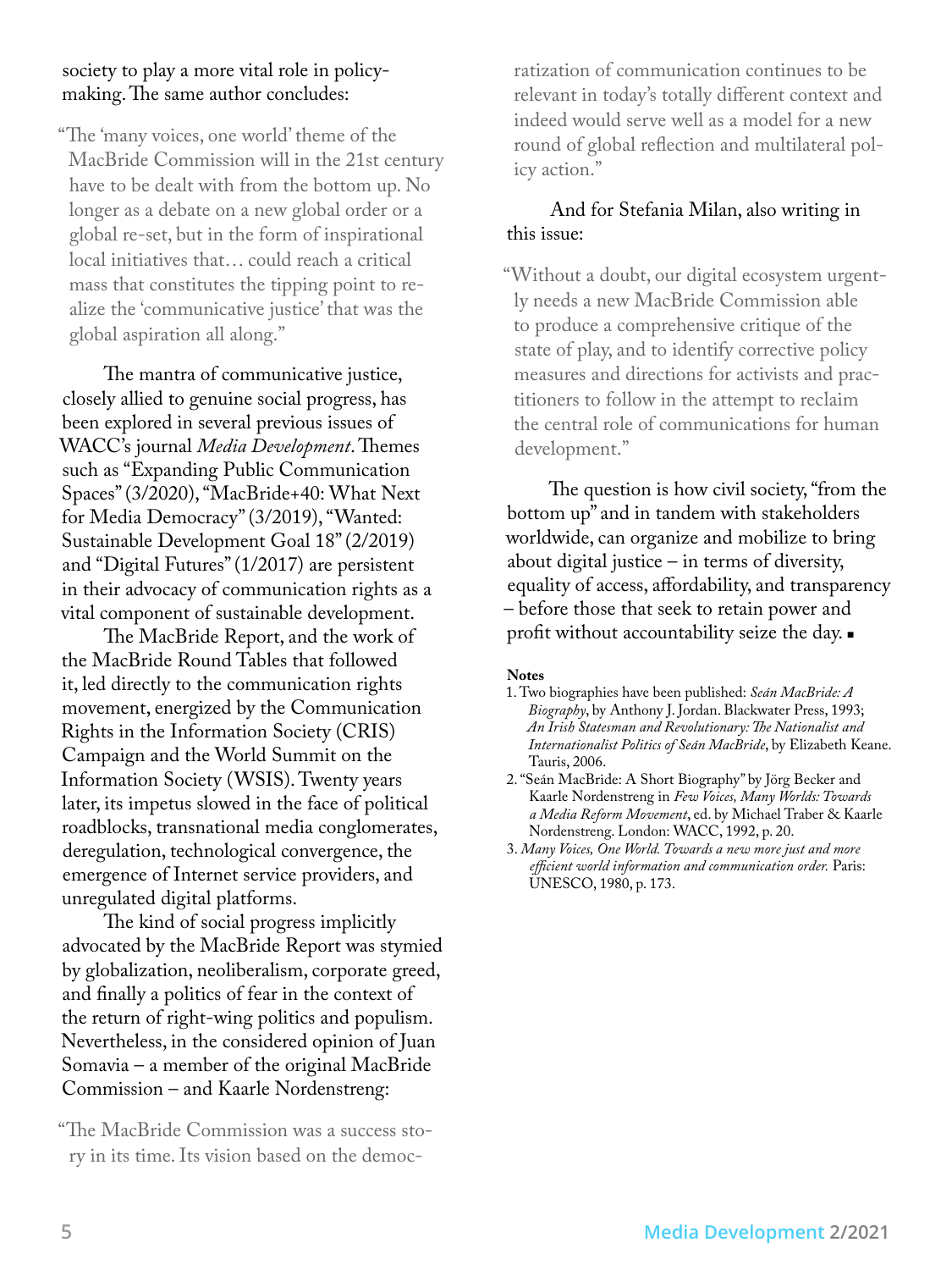### <span id="page-5-0"></span>**Revisiting 45 years of history in communication policies**

#### **Kaarle Nordenstreng and Juan Somavia**

*This article is an extension to the video presentation at the online conference of the International Association for Media and Communication Research (IAMCR) in its [final plenary.](https://iamcr.org/tampere2020/unclosing-plenary) It reminds us of the origins of the MacBride Commission and provides an insider's view of the Commission's work. It also reflects on the changing landscape of international relations and communication from a present-day perspective.*

Knowing and understanding history is indis-<br>pensable – and too often overlooked – also<br>in matters of international communication A pensable – and too often overlooked – also in matters of international communication. A short history lesson on the MacBride Commission leads us to two root causes.

First, the immediate launching ground was UNESCO's General Conference in Nairobi in November 1976 and one item on its agenda: Draft Declaration on Fundamental Principles Governing the Use of the Mass Media in Strengthening Peace and International Understanding and in Combating War Propaganda, Racism and Apartheid (Nordenstreng, 1984: 101-113). This document originated from a Soviet-inspired UNESCO initiative of the early 1970s attempting to formulate normative guidelines for media in matters of global concern. It had been prepared by experts and diplomats and was merely a reminder of the existing international norms and instruments. But there was one Article on "state responsibility" and a reference to the recent UN

resolution defining Zionism as a form of racism, and these became a *casus belli* for Western governments and media. A campaign was mounted against the Draft Declaration, suggesting that the Declaration would be a "curb" to control media in the interest of the socialist East and most of the developing South.

The political controversy in Nairobi escalated into a crisis which was tactfully handled by Director-General Amadou-Mahtar M'Bow. He suggested that the Draft Declaration, although prepared by an intergovernmental conference the previous year, be postponed and further negotiated aiming at consensus, and that meanwhile a "reflection group" be formed to undertake "a comprehensive study on the problems of communication in the modern world" – the mandate of the MacBride Commission. To balance these conceptual and normative activities unpalatable to the West was an initiative to begin mobilizing material resources for the media systems of the developing countries – something which was unwelcome among hard-liners in the East and South as the "Marshall Plan of Telecommunication". In the end a delicate balance of different interests was approved by consensus. M'Bow deserves a medal in commemoration of this historical achievement when he turns 100 on 21 March 2021.

Second, the deeper roots of the MacBride Commission lead us to the global context  $-$  a movement towards a new international information order (Nordenstreng, 1984: 3-77). Four different, although partly overlapping, stages can be discerned in the development of the global relation of forces since the early 1970s – in the field of media policies as well as in the grand designs of world political strategies – until the late 1980s, when the fall of the Berlin wall and the end of the Cold War heralded a new era in history with globalization as its main feature until the new millennium.<sup>1</sup>

The first stage, from the early 1970s until 1976, was dominated by a *decolonization offensive* by the developing countries against the industrialized West. Its first landmark was the 4th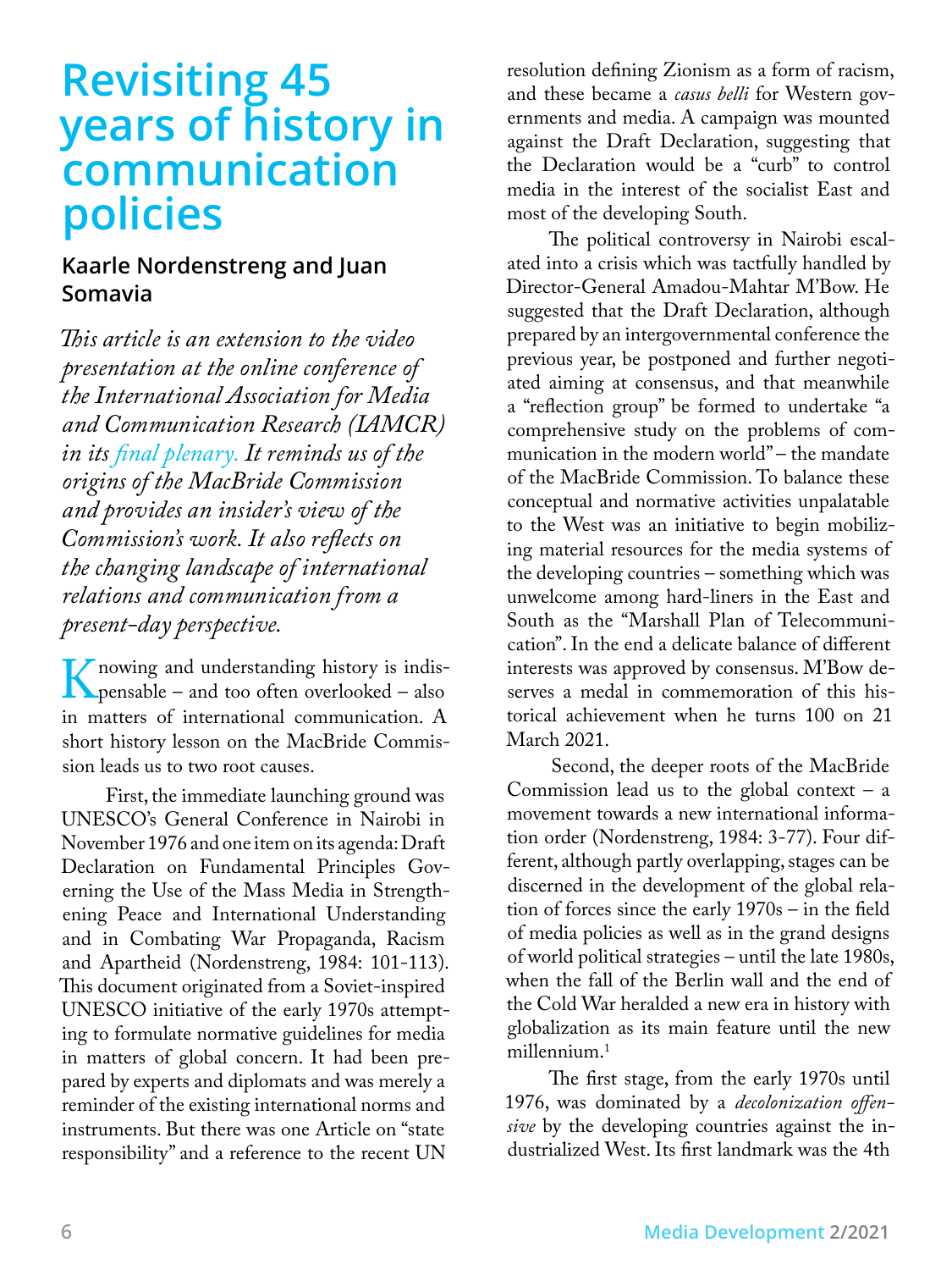summit of the Non-Aligned Movement (NAM) in Algiers (1973) declaring that "the activities of imperialism are not confined solely to the political and economic fields, but also cover the cultural and social fields" and demanding "concerted actions in the fields of mass communication". This led to the NAM Symposium on Information in Tunis (April 1976), to the founding of the NAM Pool of Press Agencies in New Delhi ( July 1976) and finally to the political declaration of the 5th NAM summit in Colombo (August 1976) proclaiming: "A new international information order in the fields of information and mass communication is as important as a new international economic order."

The second stage can be characterized as a *Western counterattack* of a self-defensive nature, which peaked in 1976-77, mainly against UNESCO's programme promoting communication policies. The third strategic stage in 1978-80 emerged soon after the second and was marked by the adoption of the Mass Media Declaration and the MacBride Commission. It can be characterized as tactical maneuvering in a spirit of compromise, or *truce*. The fourth stage followed after 1980, when the Western countries once more adopted a confrontational course, with a *corporate offensive*.

Accordingly, the MacBride Commission was no isolated chapter in history; it was an integral part of a highly politicized information war, academically known as the great global media debate (Gerbner, Mowlana and Nordenstreng, 1993). Originating 45 years ago in the eventful year 1976, the Commission should be seen as a manifestation of a long and tortuous process.

#### **Commission member Somavia recalls its mission2**

From the perspective of the developing countries of the time, confronting "information dependency" and placing it at the heart of the report was both daring and indispensable for an autonomous development outlook. It began with the dynamics of decolonization and was part of a wider struggle to deal with neo-colonialism, but was rapidly transformed into a powerful Third World movement, both governmental and non-governmental: countries wanting to assert themselves with their own cultural and political identity. They felt that their reality was communicated to the rest of the world, including their own countries, with the cultural, and often political bias of the four Western news agencies (AP, UPI, Reuters, AFP) which dominated the international media arena of the time. All this in the context of the Cold War with a polarized East-West information sphere.

These elements led to the realization that we needed a new world information and communication order (NWICO). What the report does is to legitimize that discussion and show a way forward based on the conviction that this outlandish idea was indeed possible. Four key values or cornerstones emerge from the report.

The first is respect for diversity and cultural identity – the basic notion of respect for the other. And it is not only in terms of acknowledging that the developing world is not well reflected, but also has to do with the essence of communication at the national level: you have to respect the other – national, society, culture, individual, gender. It should reinforce social cohesion and convey a sense of belonging. As the comment by Gabriel García Márquez and Juan Somavia in the MacBride report puts it: "Communication... is a determining factor of all social processes and a fundamental component of the way societies are organized." (*Many Voices*…, 1980: 281)

The second value is the need to democratize communications, which means acknowledging the rights to inform and be informed as human rights enshrined in the Universal Declaration of Human Rights and the related Covenants. That means you need to have a multiplicity of sources, from vertical to horizontal. Moreover, it proclaims a need to go beyond elites and to give the voice of the people a more direct hearing. Sources need to reflect the society that we are describing. So, it began as an international problem, but it also dealt with communication at home. And, linked to that, is the unequal concentration of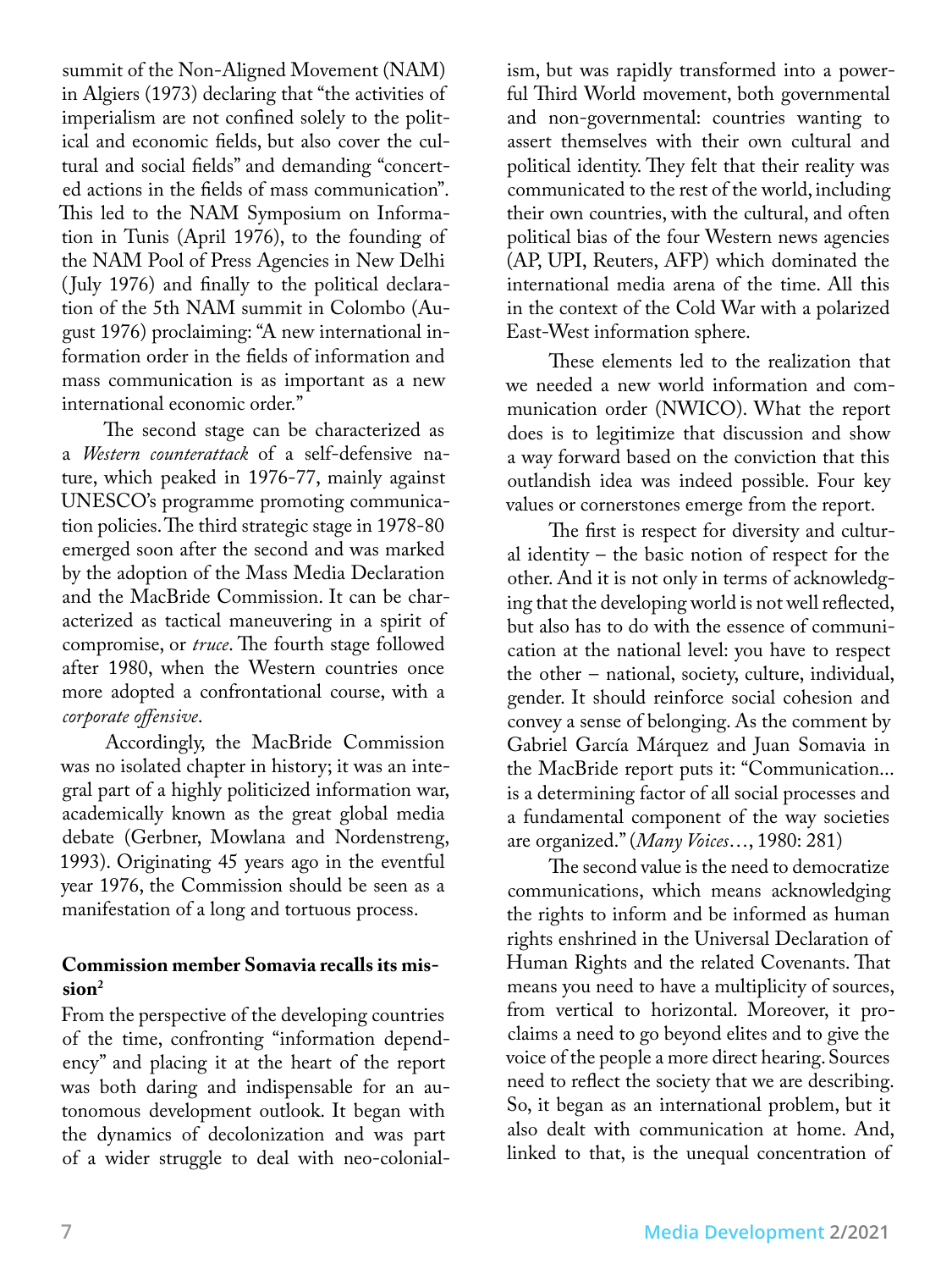

*Dr Juan Somavia (left) and Professor Kaarle Nordenstreng (right) conversing during the 2020 online conference of the International Association for Media and Communication Research (IAMCR).*

power and the need for a balanced and transparent relationship between the controllers and media output as a cornerstone of democracy.

The third value is the conviction that information is not a commodity. It is a right and consequently has a social function. As a foundation of society and development, it is an integral part of the manner in which societies move forward. It is fundamental to social cohesion, but it costs something and there is a price to be paid. The report states that we have to distinguish between communication as a business and the meaning of communication in society. Consequently, communication cannot be considered simply as a commodity.

The fourth key value is to acknowledge a link between international information and global peace and security issues – that information should not be used as a tool in the East-West confrontation of the time. The fact is given – and this is where the Cold War comes in so strongly – that the extent of disinformation, misrepresentation and distortion on both sides and their link to international peace and security was extremely strong.

#### **Forty years later the world is quite different, but the key values prevail**

The East-West confrontation of the Cold War era is long gone, neoliberal globalization has emerged and is in crisis, different forms of global power shifts are underway, the Internet has proliferated, changing the entire media ecology, and

it is no longer the four news agencies but five large international platform oligopolies that dominate the communication scene. How does the Commission's message look from the perspective of today?

We should ask if communication today is more democratic; are information flows more democratic? In terms of individual access, we must answer yes, the capacity to communicate has expanded enormously. Anybody can tweet something, and if it strikes a chord, it can become a trending topic. It is also a major instrument of social organization and activism and many other expressions of individual and social activities. At the same time this expansion has brought about the dispersion of responsibility for what goes into the air; there are enormous problems in digital access. We are at the very threshold of addressing this matter as an issue of a democratic society. Also, access comes with a basic commercial conditionality by the five global companies and their use of our personal data for business purposes. This is a blatant invasion of people's privacy. Again, we are just beginning to grapple with this issue.

Another question is content: is it more culturally and politically diverse? It is in terms of availability, but it has not changed the basic norm described in the report: one way or another, the owners and the controllers of the communication system continue to call the shots. Misinformation is rampant, professional information is being replaced by opinion and accountability for fake news is non-existent. So, in a certain sense,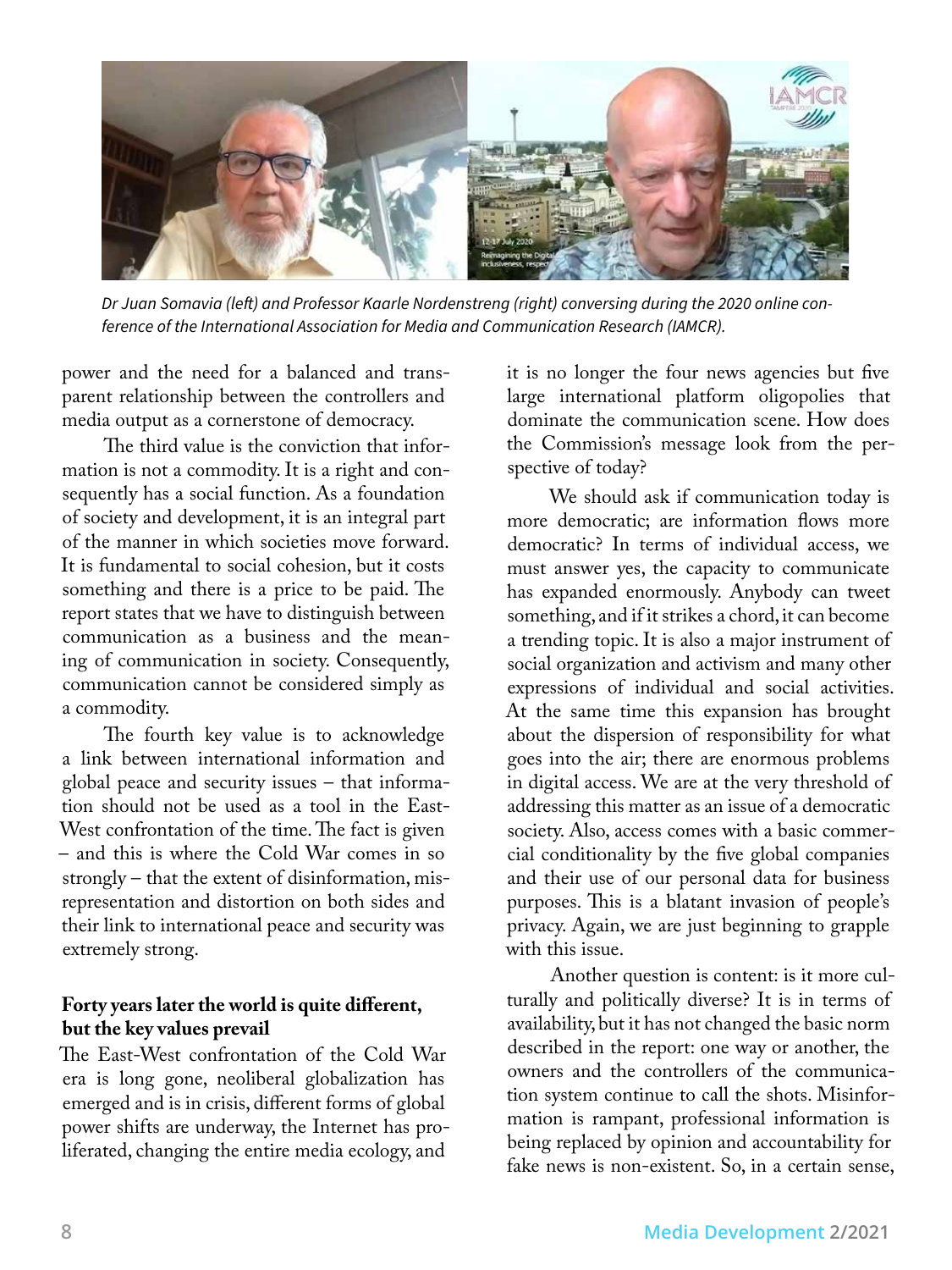the traditional, professional role of journalism and of making information available is being much more constrained by the manner in which the power of large enterprises determines the nature of content.

Summing up, we are led to the question of credibility of information fuelled in part by a disconnect between the people and the elites and in part by the enormous multiplicity of sources, leading to a lack of trust in what comes out from the system. So, whom do you believe? You ultimately choose those who share your own views, including your family, friends and the people you trust. And in terms of public information, you find yourself connected to likeminded people; in a sort of sociological mutation, you become a complacent fellow traveller rather than a citizen exercising the right to be informed.

In the end, the above four values continue to question our communication systems and information flows in a different technological and political setting. From the perspective of human rights and power structures, democratization continues to fall short. Again, the comment by Gabriel García Márquez and Juan Somavia remains topical:

"More democratic communication structures are a national and international need of peoples everywhere promoting access, participation, decentralization, open management, and the diffusion of power, concentrated in the hands of commercial or bureaucratic interests, is a worldwide necessity." (*Many Voices*…, 1980: 281)

#### **Changing platforms of communication policy: Time for a comprehensive look**

The great global media debate since the mid-1970s was largely facilitated by UNESCO with the MacBride Commission as its flagship. However, UNESCO lost its leadership of the intellectual movement by the mid-1980s after the Reagan administration and the corporate offensive pushed it to make a U-turn in media policies (Preston, Herman and Schiller, 1989). At this

stage, UNESCO ceased to promote the ideas of the Commission.3 Also the Mass Media Declaration was deliberately forgotten and NWICO had no place in the Organization. Normative and standard-setting issues were set aside and UNESCO adopted the traditional free flow of information doctrine, while the Constitution sets as its overriding mission the advancement of the mutual knowledge and understanding of peoples for the higher cause of peace and security (Nordenstreng, 2013).

To fill the intellectual and political vacuum around NWICO, a number of non-governmental professional and academic organizations created a platform to follow up the work of the Commission as a grassroots initiative (Traber and Nordenstreng, 1994). The MacBride Round Table on Communication met first in Harare (Zimbabwe) in 1989 and thereafter annually in different parts of the world (Vincent and Nordenstreng, 2016). However, after 2000 it was no longer convened.<sup>4</sup>

The new millennium introduced new momentum to international communication policies with the UN and ITU organizing the World Summit on the Information Society (WSIS) in 2003 and 2005.<sup>5</sup> The intergovernmental platform with an extensive NGO following replaced UNESCO and the MacBride Round Table as a forum for bringing various parties together to discuss and take action on common concerns, especially in the era of digital communication. It gave birth to the Internet Governance Forum (IGF) as a body for all stakeholders from governments, private sector as well as civil society.

The Internet-related global debate is well established,<sup>6</sup> also at the European level,<sup>7</sup> with the latest contribution the UN Secretary General's Roadmap for Digital Cooperation.8 All this is welcome but does not address the ever growing global problems of communication. Especially topical is a trend against democratization under the pressure from both authoritarian governments and private giants. Huxley's Brave New World and Orwell's Big Bother are lurking around some governments, while commercial giants threaten the individual and collect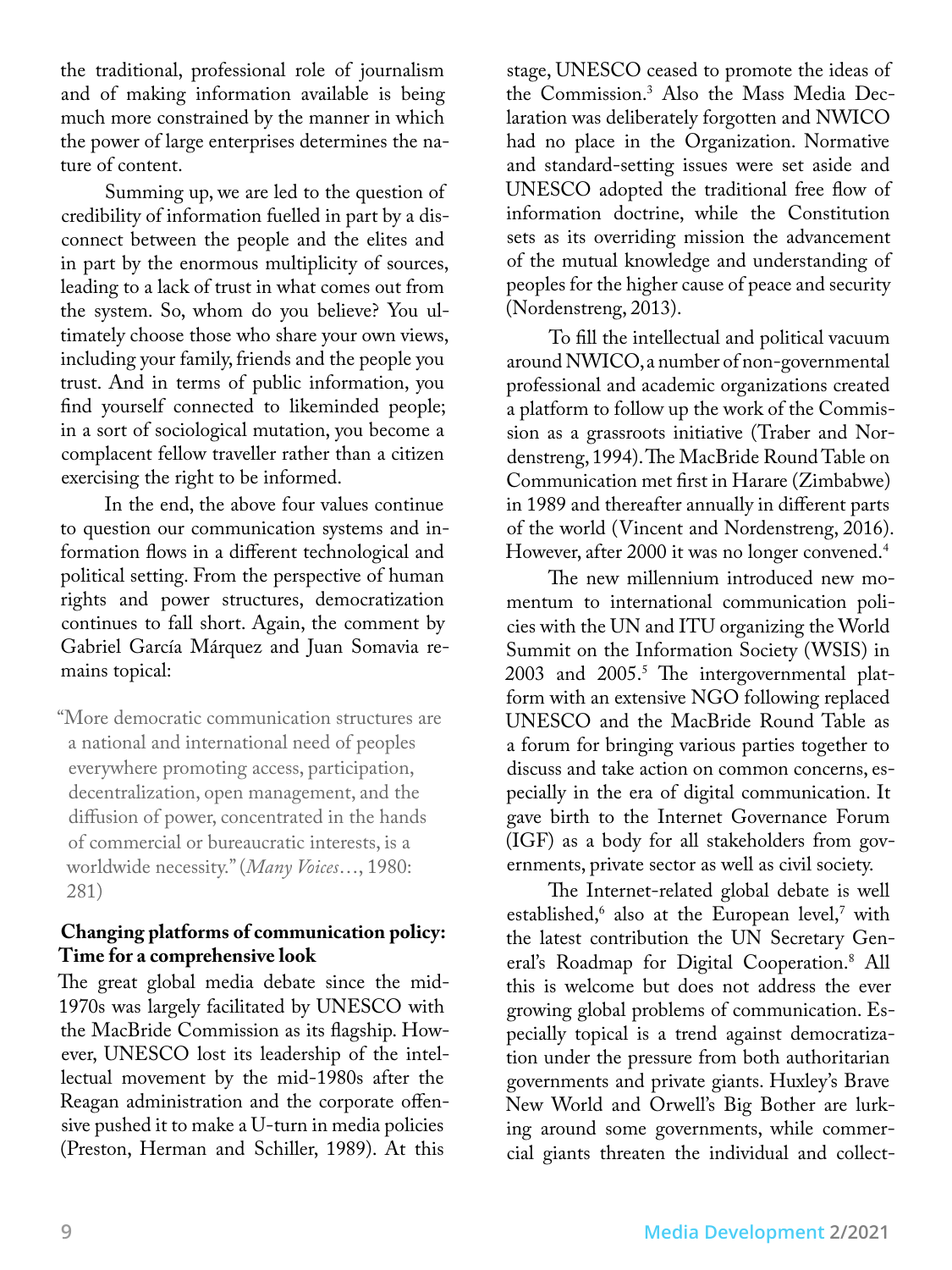ive rights of citizens, surrounded by a strategic competition between China and the USA, with many communication components.

This dangerous landscape calls for a fresh look with a comprehensive approach. The Mac-Bride Commission was a success story in its time. Its vision based on the democratization of communication continues to be relevant in today's totally different context and indeed would serve well as a model for a new round of global reflection and multilateral policy action.

#### **Notes**

- 1. For details, see reviews on the Commission's 25th and 30th anniversaries (Nordenstreng, 2005 and 2010). Nordenstreng attended the Non-Aligned Symposium on Information (April 1976) as a representative of the invited guest, Finland, and participated in all General Conferences of UNESCO dealing with the Mass Media Declaration and the MacBride Commission (1976-85) as President of the International Organization of Journalists (IOJ).
- 2. At the time Somavia was director of the Instituto Latinoamericano de Estudios Transnacionales (ILET) while in exile from the Pinochet dictatorship in Mexico. ILET had a major program on international communication headed by Fernando Reyes Matta, who became a senior advisor to the Commission. This, together with the vision of Commission member Gabriel García Márquez, who was awarded the Nobel Prize for Literature in 1982, provided a think tank contribution to the Commission's work.
- 3. By the end of the 1990 the Commission's report in English ran out of print and UNESCO no longer took new printings. Instead, media scholars arranged a reprint by the American Publisher Roman & Littlefield in 2004.
- 4. <https://indstate.edu/cas/macbrideroundtable>
- 5. <https://www.itu.int/net/wsis/>
- 6. For example, see [http://www.circleid.com/posts/20210108](http://www.circleid.com/posts/20210108-internet-governance-outlook-2021-digital-cacaphony/) [internet-governance-outlook-2021-digital-cacaphony/](http://www.circleid.com/posts/20210108-internet-governance-outlook-2021-digital-cacaphony/)
- 7. For example, see [https://www.eurodig.org/wp-content/](https://www.eurodig.org/wp-content/uploads/2021/01/EuroDIG_Media-and-Content_A-Decade-of-Change.pdf) [uploads/2021/01/EuroDIG\\_Media-and-Content\\_A-](https://www.eurodig.org/wp-content/uploads/2021/01/EuroDIG_Media-and-Content_A-Decade-of-Change.pdf)[Decade-of-Change.pdf](https://www.eurodig.org/wp-content/uploads/2021/01/EuroDIG_Media-and-Content_A-Decade-of-Change.pdf)
- 8.<https://www.un.org/en/content/digital-cooperation-roadmap/>

#### **References**

- Gerbner, G., Mowlana,, H. and Nordenstreng, K. (eds) (1993) *The Global Media Debate: Its Rise, Fall, and Renewal*. Norwood, NJ: Ablex.
- *Many Voices, One World. Towards a new more just and more efficient world information and communication order* (1980). Report by the International Commission for the Study of Communication Problems, chaired by Seán MacBride. Paris: UNESCO. Reprinted in 2004 by Rowman & Littlefield (Lanham, MD).
- Nordenstreng, K. (1984) *The Mass Media Declaration of UNESCO*. Norwood, NJ: Ablex.
- Nordenstreng, K. (2005) A milestone in the great media debate. *Quardens del CAC*, No 45: 25-48. Available at [https://www.](https://www.cac.cat/sites/default/files/2019-05/Q21_nordenstreng_EN.pdf) [cac.cat/sites/default/files/2019-05/Q21\\_nordenstreng\\_](https://www.cac.cat/sites/default/files/2019-05/Q21_nordenstreng_EN.pdf) [EN.pdf](https://www.cac.cat/sites/default/files/2019-05/Q21_nordenstreng_EN.pdf)
- Nordenstreng, K. (2010) MacBride Report as a culmination of NWICO. *[Les Enjeux de l'information et la communication,](https://lesenjeux.univ-grenoble-alpes.fr/2010/articles-revue/publication-supplement-2010-a-communication-changement-social-afrique-30-ans-apres-rapport-mc-bride/)  [Supplément 2010 A](https://lesenjeux.univ-grenoble-alpes.fr/2010/articles-revue/publication-supplement-2010-a-communication-changement-social-afrique-30-ans-apres-rapport-mc-bride/)*. Available at [https://lesenjeux.univ](https://lesenjeux.univ-grenoble-alpes.fr/2010/articles-revue/publication-supplement-2010-a-communication-changement-social-afrique-30-ans-apres-rapport-mc-bride/)[grenoble-alpes.fr/2010/articles-revue/publication](https://lesenjeux.univ-grenoble-alpes.fr/2010/articles-revue/publication-supplement-2010-a-communication-changement-social-afrique-30-ans-apres-rapport-mc-bride/)[supplement-2010-a-communication-changement-social](https://lesenjeux.univ-grenoble-alpes.fr/2010/articles-revue/publication-supplement-2010-a-communication-changement-social-afrique-30-ans-apres-rapport-mc-bride/)[afrique-30-ans-apres-rapport-mc-bride/](https://lesenjeux.univ-grenoble-alpes.fr/2010/articles-revue/publication-supplement-2010-a-communication-changement-social-afrique-30-ans-apres-rapport-mc-bride/)
- Nordenstreng, K. (2013) Deconstructing libertarian myths about press freedom. In Carlsson, U. (ed), *Freedom of Expression Revisited: Citizenship and Journalism in the Digital Era*, pp. 45-59. Gothenburg: Nordicom. Available at [https://](https://www.nordicom.gu.se/en/publikationer/freedom-expression-revisited) [www.nordicom.gu.se/en/publikationer/freedom-expression](https://www.nordicom.gu.se/en/publikationer/freedom-expression-revisited)[revisited](https://www.nordicom.gu.se/en/publikationer/freedom-expression-revisited)
- Preston, W., Herman, E. and Schiller, H. (1989) *Hope & Folly. The United States and UNESCO 1945-1985*. Preface by Seán MacBride. Minneapolis, MN: University of Minnesota Press.
- Traber, M. and Nordenstreng, K. (eds) (1992) *Few Voices, Many Worlds: Towards a Media Reform Movement*. London: WACC.
- Vincent, R. and Nordenstreng, K. (eds) (2016) *Towards Equity in Global Communication? Second Edition.* New York, NY: Hampton Press.

Dr Kaarle Nordenstreng is Professor Emeritus at Tampere University, Finland. His PhD is from the University of Helsinki. He has served on national committees for communication policies, foreign affairs, culture and education. Internationally he has served as a consultant on communication research and policy at UNESCO (1971-76) and at the European Science Foundation (2000-04). He was Vice-President of the International Association for Media and Communication Research (IAMCR) 1972-88 and President of the International Organization of Journalists (IOJ) 1976-90. More at <https://sites.tuni.fi/kaarle/>

Dr Juan Somavia is a Chilean diplomat who served as Director General of the International Labour Organization (ILO) 1999- 2012. Earlier he was Ambassador to the UN 1990-99, Director of Instituto Latinoamericano de Estudios Transnacionales (ILET) 1973-90, adviser to the Foreign Minister of Chile, Ambassador to the Andean Group and Executive Secretary of the Latin American Free Trade Association 1966-73. He studied law at the Catholic University of Chile and economics at the Ecole de Droit et Sciences Economiques in Paris. Honorary Doctorate from Pantheon 3, la Sorbonne.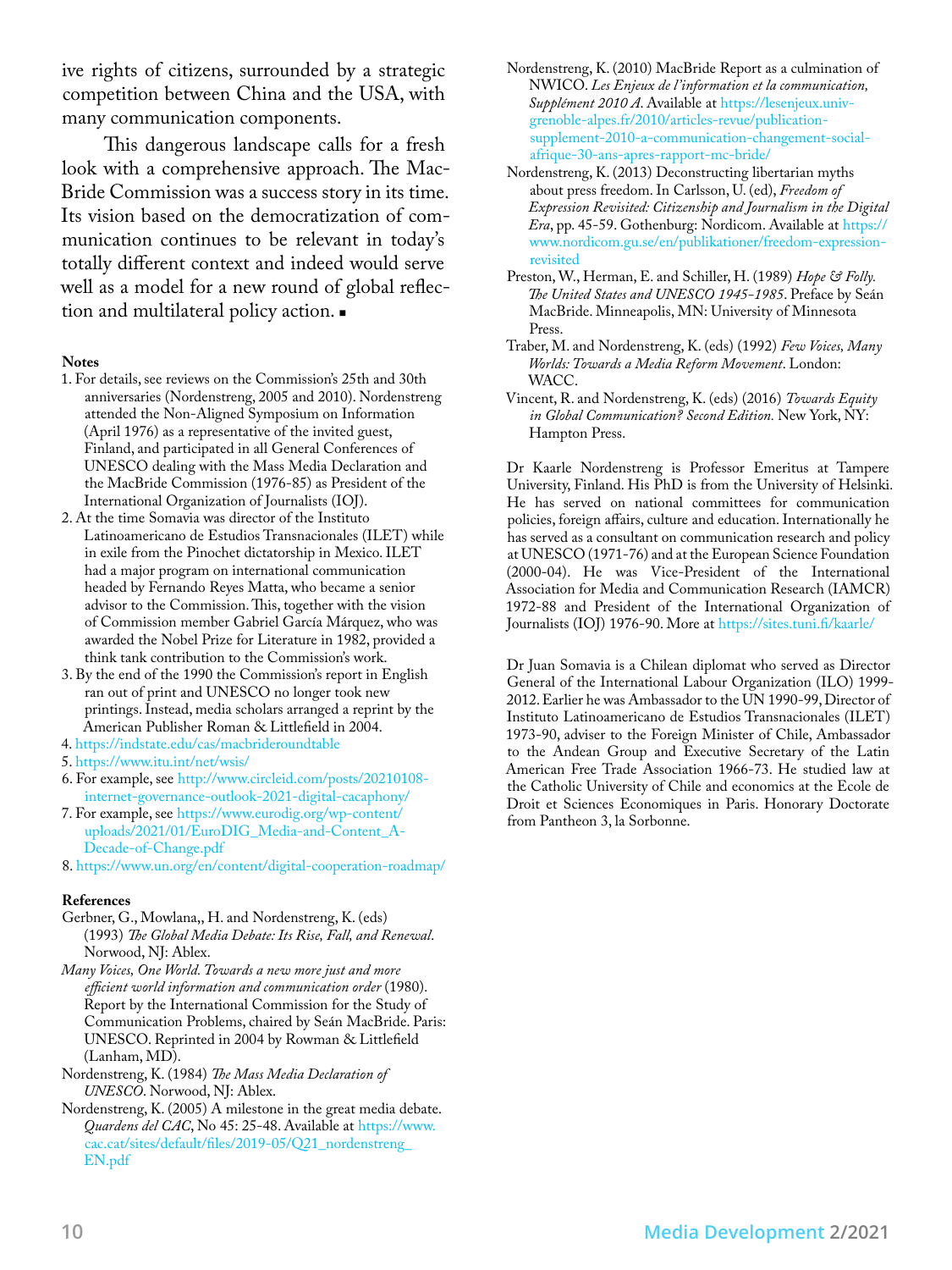### <span id="page-10-0"></span>**Why digital culture needs a new MacBride Commission**

#### **Stefania Milan**

*Forty years have elapsed since the publication of the ground-breaking MacBride Report. In terms of technological innovation, however, it might as well be ten times as many years. Since then, a great deal has changed in both media practice and public discourse. This article reflects on the legacy of the MacBride Commission in the realm of digital culture broadly defined.*

This transformation has affected the ways in<br>which we consume media content, inter-<br>act with each other learn and work engage in which we consume media content, interact with each other, learn and work, engage in consumption and trade. The digital is now king. Societal concerns have shifted too: from satellites to the fifth generation of mobile networks (5G), from radio waves to podcasts, from Western news agencies setting the agenda of public debate to "global" social media platforms where everyone can have a say.

The transition to digital has been accompanied by flamboyant narratives of empowerment, fairness, and equality. Social networking services have been saluted as a "liberation technology" able to correct the inequality in access to the public sphere (Diamond, 2010). Mobile phones are for many people in infrastructure-poor countries a convenient – and often the only – way to trade goods and access news. Biometric identification and algorithmic decision-making increasingly permeate anti-poverty programmes in the Global South. Yet, the digital revolution also embeds a deal of inequality and discrimination.

Most of the communications problems identified by the MacBride Commission haunt us to this day.

#### **Living in the "datafied" society**

The computational turn unveiled in the 1950s has spectacularly accelerated over the last two decades. Information in all its forms has become a central gear of modern capitalism. The advent of the so-called Big Data – datasets so large as to require software to process them – has altered our personal lives and our urban environments (Kitchin, 2021). Cities have become "smart", allowing local administrators to take informed decisions in near real time about public services. Human beings are "quantified" by an array of dashboards monitoring anything from blood sugar levels to sport performance. Service work is mediated by platforms and mobile apps facilitating the encounter between workforce and demand. Contact tracing apps and thermal cameras are central weapons in the fight against the Covid-19 pandemic (see Milan et al., 2021). In short, we live in an increasingly "datafied" society, where data have taken central stage as a way of making sense of the world and intervening in it.

The datafied society harbours both novel possibilities and daunting challenges for its citizens. On the one hand, digital technology indeed facilitates social life – from cruising across town avoiding traffic to ordering take-away food to finding a sweetheart. The growing availability of data in the public domain – including the "open data" released by public administrations for everyone to peruse – bridge the gap between citizens and policymakers. Drones and sensors help citizens to gather original data about environmental depletion to support their advocacy efforts. At first sight, the massive presence of surveillance cameras in public space might even translate into an increased sense of safety.

However, the datafied society also tells stories of intrusive citizen monitoring and latent discrimination. For instance, individual and group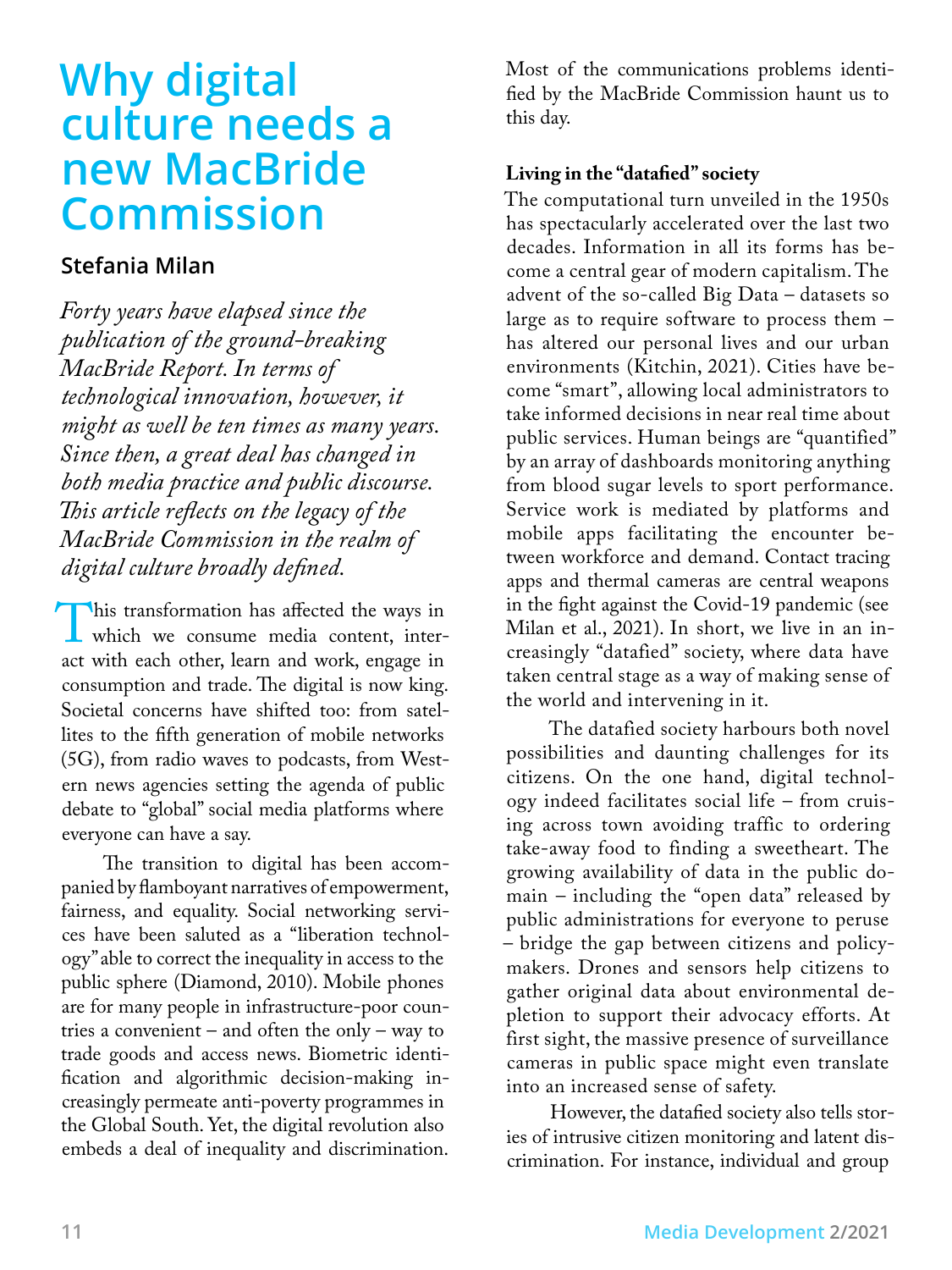privacy is at risk with the adoption of security cameras implementing facial recognition technology, which are known to discriminate against non-White individuals and to jeopardize the right to protest against authoritarian governments. Algorithmic decision-making in poverty-reduction schemes profiles and keeps watch over vulnerable people, who are left with limited capacity for intervention and redress. States can resist their citizens' quest for transparency even in the datafied society, obscuring data, threatening datasets with deletion or making the process of obtaining information so cumbersome as to discourage citizens from taking action.

Faced with an increasingly complex technical ecosystem awash with socio-cultural consequences, two questions arise: are the complaints identified 40 years ago by the MacBride Commission still relevant today? How can we translate the core concerns of the MacBride Report to interpret the contemporary datafied society?

#### **The MacBride Report today**

The MacBride Commission was tasked with analysing the communication problems of modern societies, with a view to identifying viable solutions to further human development. The report that concluded the work of the group of experts, aptly titled *Many Voices One World*, foregrounded three main concerns with respect to the communications systems of the time: excessive media concentration, the commercialization of media, and the unequal access to information and communication in particular for developing countries. A central theme was "the creation and diversification of infrastructures for the collection, transmission and dissemination of various messages" (Mac-Bride, 1980, p. 68). Today, technology might have evolved, but not much else has changed.

#### **Commercialization of poses a threat to voice**

Communications are increasingly mediated by proprietary platforms, including social networking platforms and chat applications. They sell a dream of empowerment and diversity but

monetize user data and time. It is the so-called "attention economy", in which user attention has become the new commodity. Services are nominally offered free-of-charge, but users become the product. Their traffic data, social networks and preferences are sold to advertisers interested in customizing their messages. Microtargeting is an increasingly attractive proposition not only to sell products, but also in the marketplace of ideas – think of the role of political ads in electoral campaigns.

The commercialization of user data and interactions is made possible by the personalization algorithms that operate behind the scenes in platforms and apps. Personalization algorithms ensure that users are served messages and products that are in line with their taste, including political preferences. They are proprietary and inaccessible to independent scrutiny; operating in the realm of machine learning, their functioning evolves over time and in unpredictable directions. Their impact on messages and the way we visualize and consume online content raises at least two types of concerns.

The first has to do with the ability of different voices to be heard in the digital sphere, when algorithms tend to privilege popularity over diversity. The second speaks to the users' ability to gain access to varied points of view, in a digital environment that favours sameness. Social media have been accused of pushing users into "filter bubbles" that prevent them to be exposed to divergent opinions, with potential detrimental effects on democratic deliberation (Pariser, 2011).

#### **Platform monopolies are today's bottlenecks**

Not only are interpersonal and social communications ever more caught in economic dynamics – they are also controlled by a limited number of mega-corporations that hog the market for user data and attention. Take for example Facebook Inc. Headquartered like most of its siblings in California, it is a technological conglomerate that embraces the social networking platform Facebook, the photo sharing service Instagram, and the chat app Whatsapp. With 2.2 billion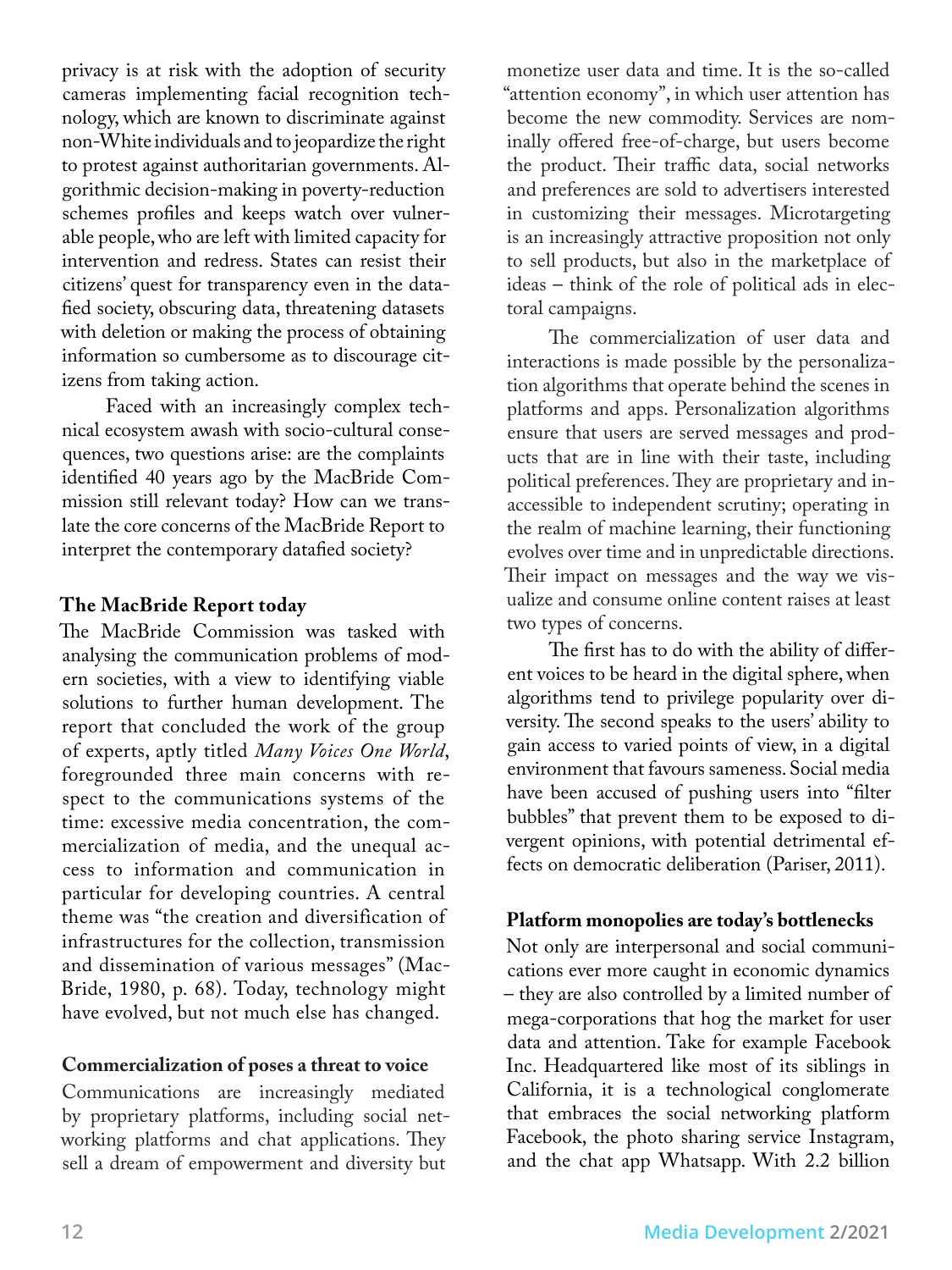users at the time of writing and half a million new adepts added daily, Facebook Inc. is a huge player in online advertising, with a 77% share in social network ads revenue.<sup>1</sup>

Another tech giant, Alphabet Inc., exposes the extent to which the digital market is vertically integrated. Created in 2015 following the restructuring of Google, it comprises subsidiaries active in the realm of artificial intelligence (DeepMind), autonomous driving (Waymo), the smart city (Sidewalk Labs), drone-based product delivery (Wing), alongside the company's core initial business, internet services (Google).

Platform monopolies can be seen as the present-day equivalent of Western news agencies, widely criticized in the MacBride Report for their role in perpetuating cultural domination and technological dependence on the West. Platform monopolies jeopardize pluralism in ownership (and worldviews) as anticipated already by the MacBride Report. Not only is today's tech and media industry characterized by a troublesome concentration of power in a handful of quasi-monopolist players – it is also the expression of Silicon Valley "ideology". The competitive advantage of platform monopolies echoes the worries of the MacBride Commission, which noted that "[a]s the amount of capital investment required in the communication industry rises, the control of financing and the provision of equipment tends to pass into the hands of large-scale enterprises since only they are able to raise the capital needed" (MacBride, 1980, p. 106).

#### **Unequal access to infrastructure and content**

As the MacBride Commission observed, developing countries often find themselves on the losing end. Today Western industry capital increasingly intervenes to make up for the inability of developing countries to provide critical infrastructure like high-speed internet. For example, Loom, a subsidiary of Alphabet Inc. active until early 2021, was tasked with developing and marketing high-altitude balloons to bring the internet to the next billion users. But the distorted

effects of industry concentration extend to users themselves, affecting their online experience. The controversial case of zero-rating or free data products offered in developing economies are a working example of the problem. Offering consumers a stripped-down version of its services at no cost, the zero-rating service Facebook Zero was accused of confining the Indian poor to a "walled garden" of its choosing (Prasad, 2017).

Concerns over the digital divide – that is to say, the gulf between the "haves" and the "have nots" in the digital revolution – have lost traction since the 1990s, despite nowadays only 51% of the world population enjoying some form of access to the Internet according to the International Telecommunication Union.2 The market has been tasked with bridging the gap, with platform companies offering corrective measures to correct the imbalance – as shown by zero-rating services. Unfortunately, the market imperative together with technological determinism permeate the discourse on development to this day and have replaced concerns regarding inequality in access. Technology, now like then, is "theorized as a sort of moral force that would operate by creating an ethics of innovation, yield, and result," as denounced by anthropologist Arturo Escobar (Escobar, 1995, p. 36) – obscuring the need for adequate policy interventions at the global level.

#### **The grassroots fights back**

In 1980, the MacBride Report called for democratizing communications and strengthening alternative voices. It identified communication as a basic individual right, advocating for a "right to communicate" as "a prerequisite to many other [rights]" (MacBride, 1980, p. 253). Despite today's gloomy state of affairs, organized civil society has not given up its role of advocate for equality and fairness in communication. We can distinguish three strands of mobilization and activism: the fight for digital rights, the creation of alternatives, and the promotion of awareness and digital literacy.

Digital rights – or the adaptation and extension to the digital realm of human rights like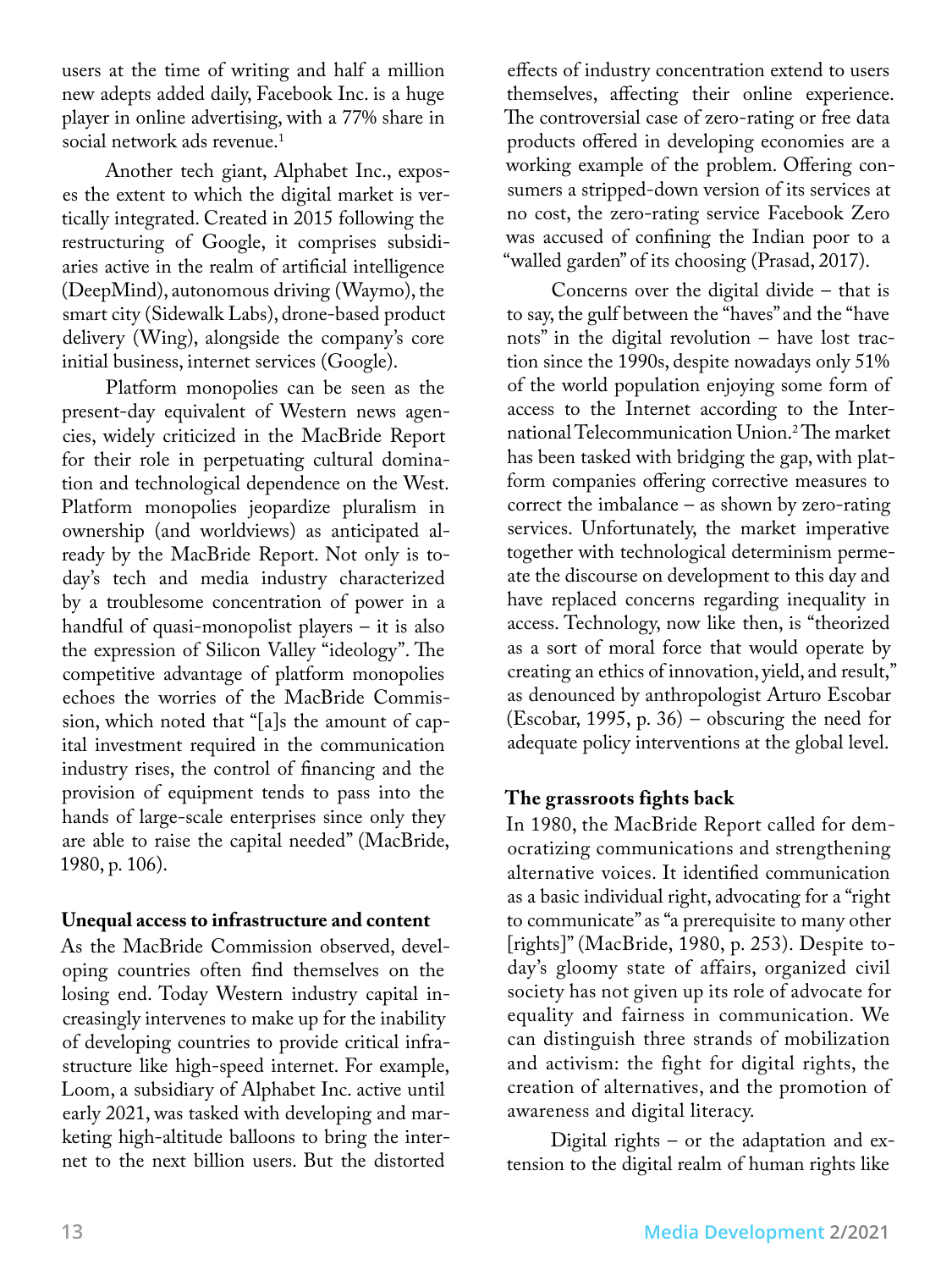the right to privacy and freedom of expression – have replaced the right to communicate in activist discourse. To be sure, something has been lost in the translation of the right to communication to present-day digital rights – namely the emphasis on autonomy from the market. Nonetheless, digital rights activists mobilize to defend users' privacy against platform snooping, to ban facial recognition technology in public space,<sup>3</sup> to gain the support of the tech industry to advance human rights globally – and much more.

A second strand of activism follows more closely in the footsteps of the MacBride Report, creating alternative software tools and infrastructure for people to communicate on their own terms. Progressive developers give birth to alternatives to commercial platforms, for example privacy-preserving chat apps. Unfortunately, however, social movements nowadays appear to have given in to the critical mass that commercial social media alone can mobilize. As a result, many independent media projects of the 1990s-2000s have capitulated, and this type of activism is no longer so popular.

Other activists again seek to empower citizens to take informed decisions about their communicative actions online, educating them about risks and opportunities alike. They may teach people to generate data to support advocacy efforts. They may train human rights defenders in digital security, or engage in artistic projects aimed at nurturing technological "counter-imaginaries" in the population (Kazansky & Milan, 2021). Others develop software to help social media users to reflect on their "information diet" and become aware of the ways in which personalization algorithms shape our worldviews.4

#### **Conclusion**

While memories of the MacBride Commission might have faded among activists for fairer communications, its legacy for contemporary digital culture is visible to this day. Its criticism of distorted market forces in the media and communications sector is dramatically current. On the one hand, platform monopolies enjoy

an unrivalled power over users and states alike. On the other, technological innovations potentially introduce new reasons to worry – think of artificial intelligence technology.

Without a doubt, our digital ecosystem urgently needs a new MacBride Commission able to produce a comprehensive critique of the state of play, and to identify corrective policy measures and directions for activists and practitioners to follow in the attempt to reclaim the central role of communications for human development.

#### **Notes**

- 1.<https://financesonline.com/facebook-statistics/>
- 2. [https://www.itu.int/en/ITU-D/Statistics/Pages/stat/default.](https://www.itu.int/en/ITU-D/Statistics/Pages/stat/default.aspx) [aspx](https://www.itu.int/en/ITU-D/Statistics/Pages/stat/default.aspx)
- 3.<https://reclaimyourface.eu>
- 4. <https://tracking.exposed>

#### **References**

- Diamond, L. (2010). Liberation Technology. Journal of Democracy, 3, 69–83.
- Escobar, A. (1995). Encountering Development: The Making and Unmaking of the Third World. Princeton University Press.
- Kazansky, B., & Milan, S. (2021). Bodies Not Templates: Contesting Mainstream Algorithmic Imaginaries. New Media & Society, 23(2), 363–381. https://doi. org/10.1177/1461444820929316
- Kitchin, R. (2021). The Data Revolution: A critical analysis of big data, open data and data infrastructures. Sage.
- MacBride, S. (1980). Many Voices, One World. Report of the International Commission for the Study of Communication Problems. UNESCO.
- Milan, S., Treré, E., & Masiero, S. (2021). COVID-19 from the Margins: Pandemic Invisibilities, Policies and Resistance in the Datafied Society. Institute of Network Cultures. https://networkcultures.org/wp-content/uploads/2021/02/ Covid19FromTheMargins-1.pdf
- Pariser, E. (2011). The filter bubble: What the Internet is hiding from you. Penguin.
- Prasad, R. (2017). Ascendant India, digital India: How net neutrality advocates defeated Facebook's Free Basics. Media, Culture & Society, 40(3), 415–431. https://doi. org/10.1177/0163443717736117

Stefania Milan [\(stefaniamilan.net\)](http://stefaniamilan.net) is Associate Professor of New Media and Digital Culture at University of Amsterdam. Her work explores the interplay between digital technology, activism and governance. Stefania is the Principal Investigator of the project DATACTIVE ([data-activism.net](https://www.westminsterpapers.org/articles/10.16997/wpcc.313/data-activism.net)) and "Citizenship and standard-setting in digital networks" (in-sight.it), funded by the European Research Council and the Dutch Research Council. She is the author of *Social Movements and Their Technologies: Wiring Social Change* (Palgrave Macmillan, 2013/2016), co-author of *Media/Society* (Sage, 2011), and co-editor of *COVID-19 from the Margins. Pandemic Invisibilities, Policies and Resistance in the Datafied Society* (Institute of Network Cultures, 2021).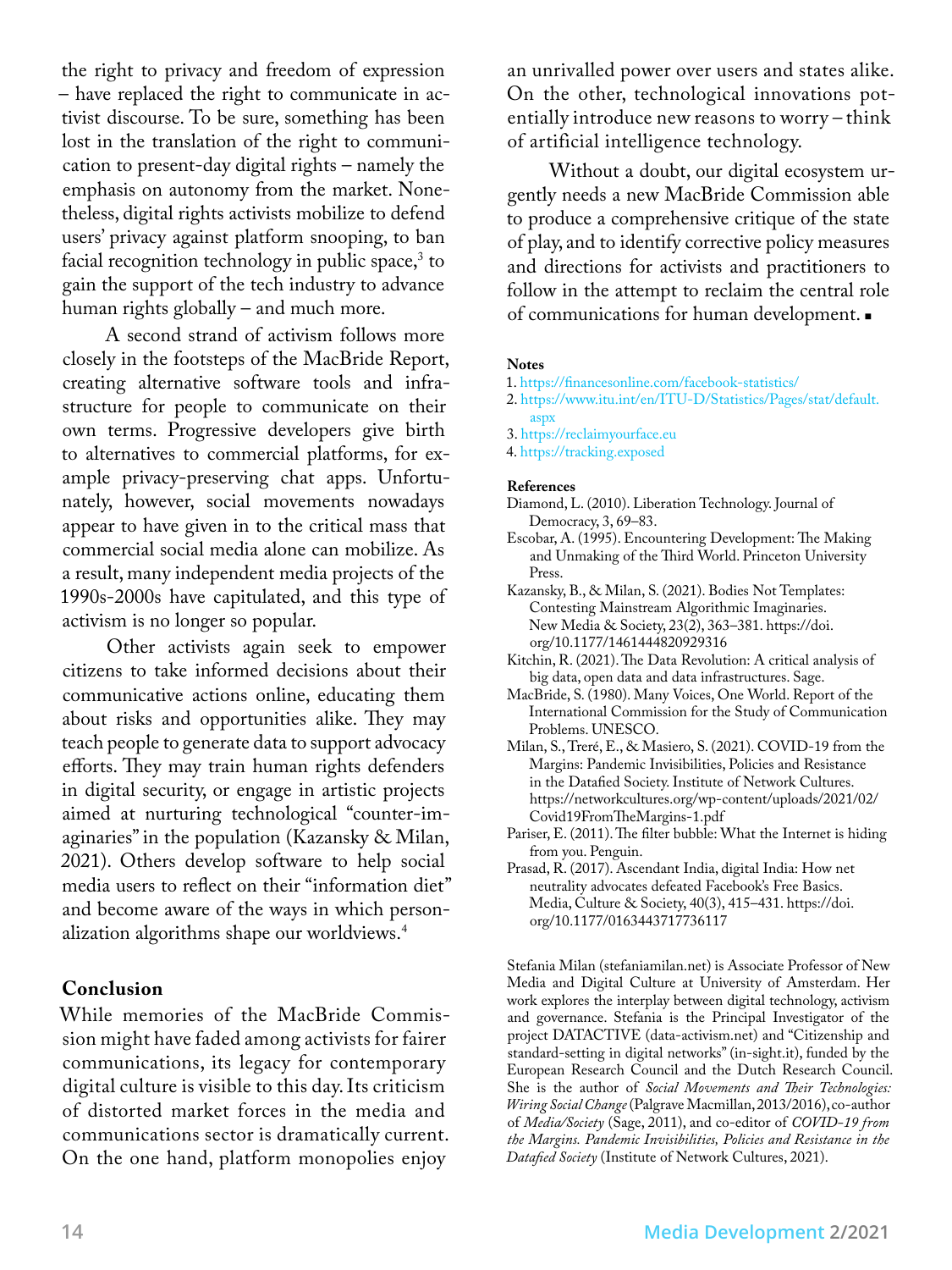### <span id="page-14-0"></span>**The MacBride Report today: In search of communicative justice**

#### **Cees J. Hamelink**

*Forty years ago, I edited one of the first critical commentaries on the MacBride report. In the preface I stated that it is a challenge "to see the Report only as a step in a broader process and as an invitation to further reflection". The authors of*  Communication in the Eighties: A reader on the McBride report *made an attempt to stimulate further debate that should go beyond the MacBride analyses and recommendations. The downside of the haste in which we produced our reading of the report was that it became the McBride report. Was that a beautiful Freudian slip?*

When the authors finalized their comments in Caracas, August 1980, on the occasion of the IAMCR scientific conference, they certainly agreed that the commission had not been sufficiently critical of the reality of the corporate McDonaldized media scape. A crucial omission was the absence of a critical political economy analysis of corporate media power. "The Report supports – with qualifications – the Third World's case for a new international information order. It misses, however, an essential point by not seriously analysing the role of the transnational corporations in the movement towards a new international order".1

Our collective of critical readers thought

that the expansion of international information flows would primarily benefit the networks of large transnational industrial and financial corporations. As Herbert Schiller noted in his contribution, "Increased linkages, broadened flows of information and data, and above all, installation of new communication technology, are expected to serve nicely the world business system's requirements. That they can be considered as constituting a new international information order is so much additional icing on the cake of the transnationals."

We projected that the new international information order would follow the same route as the new international economic order. The basic framework was created by the transnational corporations. In fairness, the Report did point to the crucial role of transnational corporations in the field of international communications, but did not sufficiently recognise that the new international information order would indeed likely be the order of the transnational corporations. The "one world" the Report ambitiously referred to in its title could very well be the global marketplace for transnational corporations.

#### **The frightful five**

Forty years later this critical analysis would still be needed and is possibly even more urgent because of the unprecedented control today's "frightful five" exercise over the world's information flows. The five, Amazon, Google, Apple, Microsoft, and Facebook, are today collectively more powerful than many governments. They affect national elections and guide national economies through the impact they have on job markets. Moreover, they exercise unprecedented measures of censorship over the materials their platforms publish.

In the context of selectively spreading information and providing misleading news, platforms such as YouTube have become key players in a global debate on "fake" news. This debate tends to focus on the damage that this news would inflict on democratic societies. It is not about the democratic deficit of those societies. The mainstream media will rarely engage with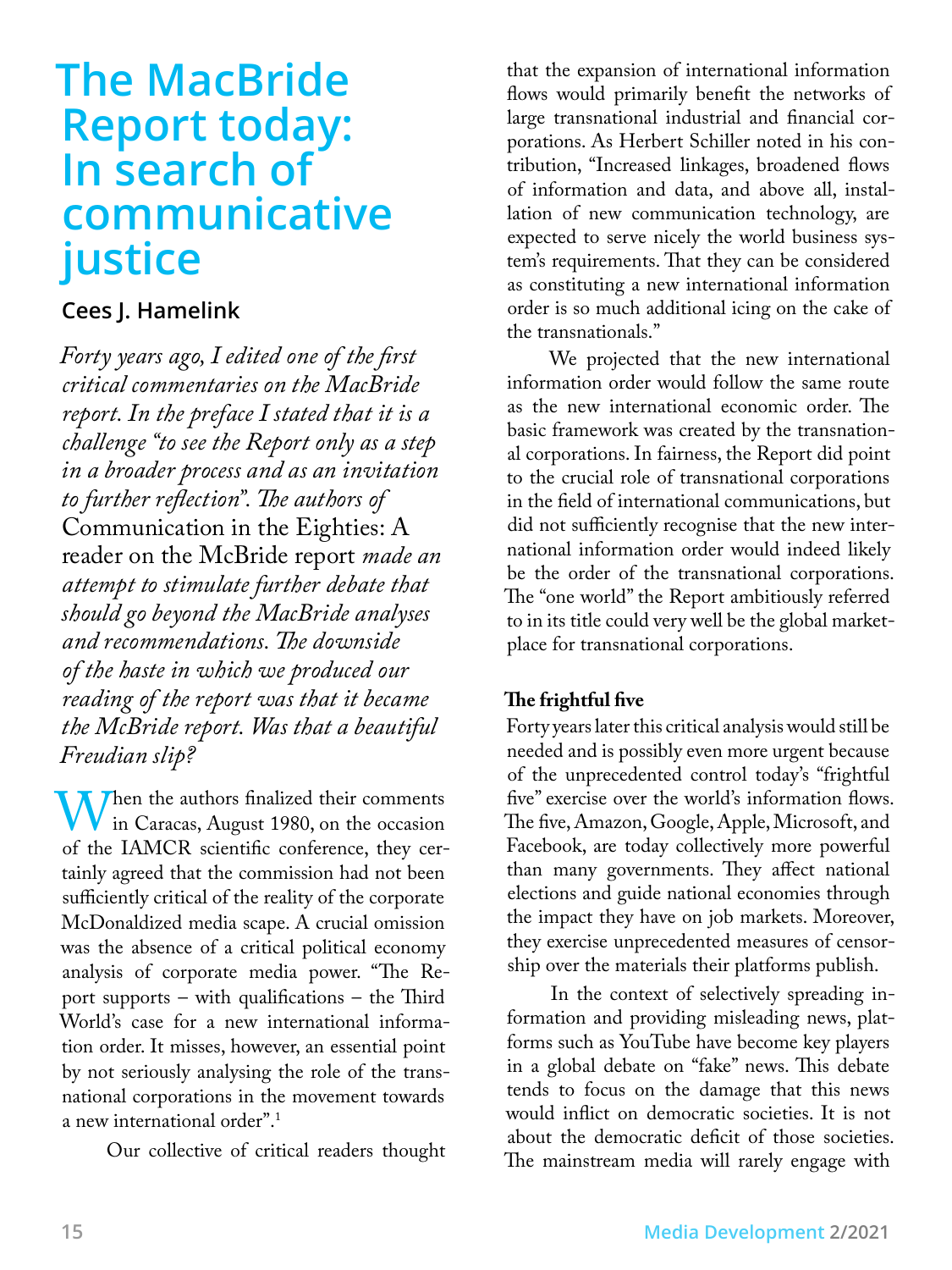the question of how democratic our societies really are. Usually, they report dutifully about the ins and outs of the system and leave fundamental questions about the system itself off the agenda.

The real problem, however, may not be fake news, but fake democracy! It therefore seems logical that governments are eager to intervene in the news services via social media because these media give citizens an open forum to express themselves.

#### **Fake news**

Forty years later, a MacBride Commission would have a different global mediascape to confront and would deal with the issue of truth-finding in an information environment in which lying, deceiving and misleading have become shamelessly "normal". In the midst of truth, post-truth, and fake news the Commission would have to address the question whether there could be a system to determine what is misleading news. It would be interesting to see how the Commission would engage with a public discussion in which the subject of all commotion about "fake news" is often the role of social media. Social media are considered to be the main cause of the spread of fake news. But in many countries the twitter noise is caused by small numbers – especially so-called angry citizens, often confused people chattering at the village pump. A social problem arises only when conventional media take this chatter seriously. Then it can have political effects.

Media tend to view communications from politicians on Facebook and Twitter as news (while in fact they are press communiques that are hardly worth mentioning). The tweets of US President Donald Trump received a lot of attention in the conventional media! Maybe the Commission would offer the comforting thought that news has always been largely fake news. Its main sources, such as governments or commercial companies, never had great interest in opening up. Moreover, the representation of events is always inevitably distorted, biased and incomplete. It is a reassuring thought that immediately puts the whole heated discussion about fake news into

perspective.

I think we should not have any illusions about the willingness of the producers and their sales channels to deal with the news service with greater responsibility. In all probability, all kinds of creative forms of regulation are so much part of the problem that they cannot solve it. The only party that can enforce change is the public and that was greatly overlooked in the 1980s. Attempts (in the 1990s) to mobilize a critical media consumer movement (including the People's Communication Charter or the Cultural Environment Movement), however, were not very successful. In the 21st century prospects for critical media consumer movements actually seem to be even slimmer than before. This is due to a remarkable and disconcerting shift over the past 40 years in the ways publics are informed about global and local events. After the politically tumultuous 60s and 70s, public discourse shifted to what singer Sixto Rodriguez baptized as the Establishment Blues.

Largely inspired by the neo-liberal thinking of the Thatcher/Reagan duo, predatory capitalism came to be seen as the only working system and discussion about it was considered pointless. With the increasing privatization and oligopolization of the information media, this also became the ideology of more and more news suppliers. This de-politicized the public discourse. There was still room for all kinds of criticism, but the establishment system was not open to fundamental critical debate about ideological differences. The social order was no longer seen as a provisional construction but as a completed project.

#### **Small is beautiful**

In conclusion, it would be easy to draw up an agenda for MacBride 2021. However well-intentioned, this would not be a very realistic or even meaningful project. The time for commissions of wise men and women to deal with burning global issues belongs to the past. The establishment of commissions such as the MacBride Commission, the Brandt Commission, the South Commission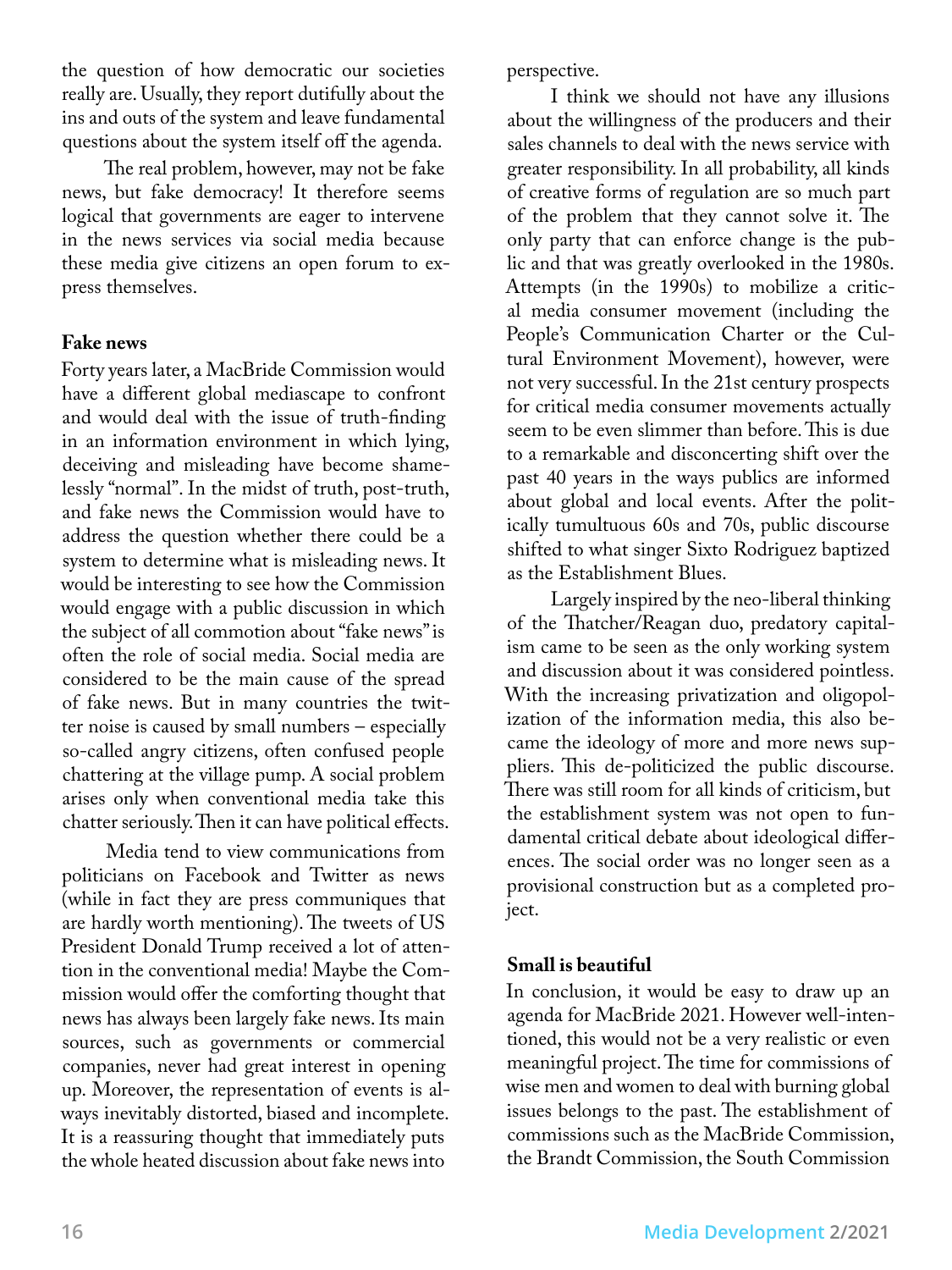and the Brundtland Commission reflected the old belief in wizards who have the power to wave their magic wand to solve perplexing problems. Laudable Commission recommendations, however, failed in the real-life confrontation with narrow political interests, commercial objectives, and the failures of the international governance system.

Addressing the world's most pressing issues through ad hoc groups of experts also suggested that social problems, in essence, are ahistorical and apolitical. The temporary nature of the problems' analysis and resolution ignores the processual quality of fundamental social problems. It cannot take into account the fact that social reality is constantly shifting and changing. Delivering recommendations while commissions are dissolved also seems to suggest that there is no responsibility beyond the proposals, and it denies the inevitable problem that many proposed solutions may create other, maybe even more serious, problems.

The efforts spent in these commissions to produce consensus recommendations also quite deceptively ignore the basic political character of important social issues. This makes all proposed resolutions contestable in the light of the divergences in value systems that exist in the real world. On top of these more principled considerations, there is the trivial logistical reality that these commissions consistently have too little time and too few resources to do a decent piece of work.

In the midst of an unprecedented oligopoly in the provision of information and communication services, a "Zeitgeist" which is overwhelmingly post-political, an enormous confusion about veracity in newscasting and an increasingly complex network of new public and private platforms, a Commission – however wise and experienced – could not provide the perspectives we may need. It is time to return to Schumacher's wisdom of "small is beautiful".2 We need to give up the illusion of comprehensive and permanent social change because, although the scale of social justice movements has enormously

expanded around the world, this did not change our living together on the planet completely and permanently. Yet, we see everywhere that small victories are achieved from Black LivesMatter, Occupy Wall Street and Extinction Rebellion to youth marches, the network of journalists whose mission is to continue and publish the work of other journalists facing threats, prison, or murder, the kids skipping schools for a better planet, and women calling attention (singing and dancing) in the major cities of the world to violence against women.

The "many voices, one world" theme of the MacBride Commission will in the 21st century have to be dealt with from the bottom up. No longer as a debate on a new global order or a global re-set, but in the form of inspirational local initiatives that should be supported by such global organizations as the WACC and the IAMCR. These initiatives could reach a critical mass that constitutes the tipping point to realize the "communicative justice" that was the global aspiration all along.  $\blacksquare$ 

#### **Notes**

1. *Communication in the Eighties: A Reader on the McBride report*, ed. by Cees J. Hamelink. Rome: IDOC International (1980).

Cees J. Hamelink is emeritus professor of international communication, University of Amsterdam, The Netherlands.

<sup>2.</sup> E. F. Schumacher. *Small Is Beautiful. A study of economics as if people mattered.* Blond & Briggs (1973).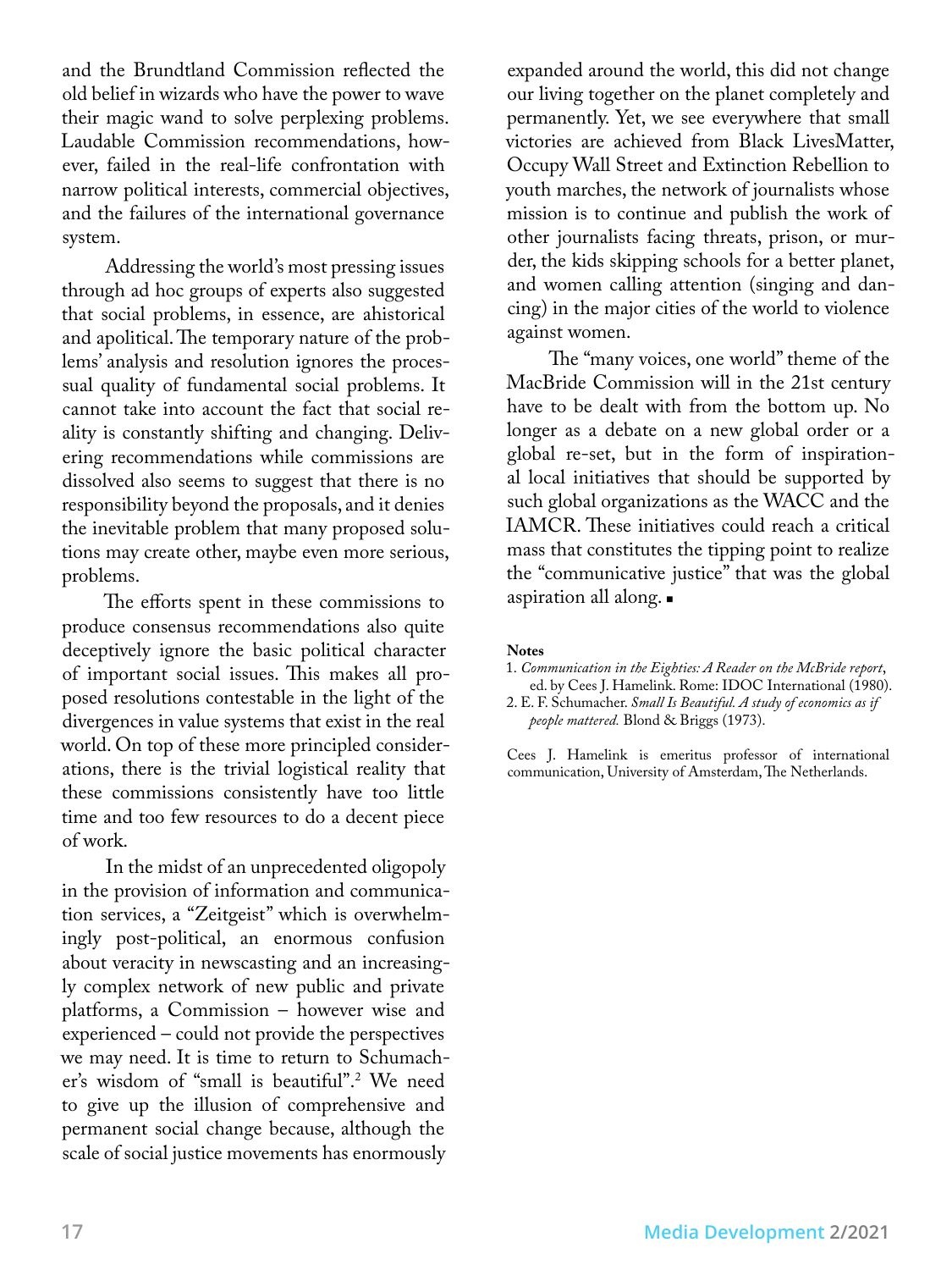### <span id="page-17-0"></span>**Towards equitable and sustainable technology futures**

#### **Preeti Raghunath**

*In April 2020, an announcement was splashed across the media in India – that of Facebook's investments in Jio Platforms, acquiring a 9.99% stake through an all-cash deal. Jio Platforms, owned by one of the biggest conglomerates in India, entered into this deal with Jaadhu Holdings LLC, an indirect, wholly owned subsidiary of Facebook, incorporated in Delaware, in the United States.*

This move came come a few years after the<br>technology corporation tried rather un-<br>successfully to implement its Free Basics version technology corporation tried rather unsuccessfully to implement its Free Basics version for Internet access in India, something that it had been able to put in place in parts of the African continent. With technology corporations like Facebook and Google doubling up as media houses today, and with governments now figuring out policy directions with respect to issues like intermediary liability, encryption, regulation of OTT platforms, etc, it becomes important to see these developments as continuities, as also in their contexts.

This article reflects on newer developments in the arena of media and technology policies and practices in South Asia and to place them in the analytical trajectories of what were landmark constitutive moments (Collier and Collier, 1991) in the history of international media development and communication governance.

#### **Divided world, concentrated media: A bit of history**

The post-war world was characterized by two developments – the emergence of newly independent states undergoing the process of decolonization, and an emergent world order that was bipolar and divided between the US and Soviet blocs. The first experience of decolonization is one that is arguably an ongoing process, which will be reflected upon later in the article.

The second development saw the concentration and usage of media entities, backed by the respective blocs, for the furthering of their political and national interests. For instance, Samarajiva and Shields (1990) have written about the role of myth of neutrality that often confronts the study of media policies, highlighting the role of communication and media studies scholars in working with the United States government, towards propaganda in the Middle East at the height of the Cold War. This story is true of the Soviet bloc as well. From the first experience, the rise of the Non-Aligned Movement (NAM) as an intervention in the bipolar world order, meant that the newly independent nations were asserting the need for a third way.

As a result, the 1970s saw the call for a New World Information and Communication Order (NWICO) intensifying, as a means to end the imbalances in news and information flows, between the developed and developing worlds. Tied to the New International Economic Order (NIEO) OF 1974, the NWICO conversations were heard at Algiers in 1973, Tunis in 1976, and later that year in New Delhi. The involvement of the UNESCO saw a deeply divided UN, with major powers withdrawing support and numerous international publishers against initiatives initiated under the rubric of the NWICO.

It was in 1977 that the International Commission for the Study of Communication Problems was set up, by the director of UNESCO. This Commission, chaired by Seán MacBride and comprising representatives from 15 other countries, submitted the final report in 1980, titled "Many Voices, One World". The report was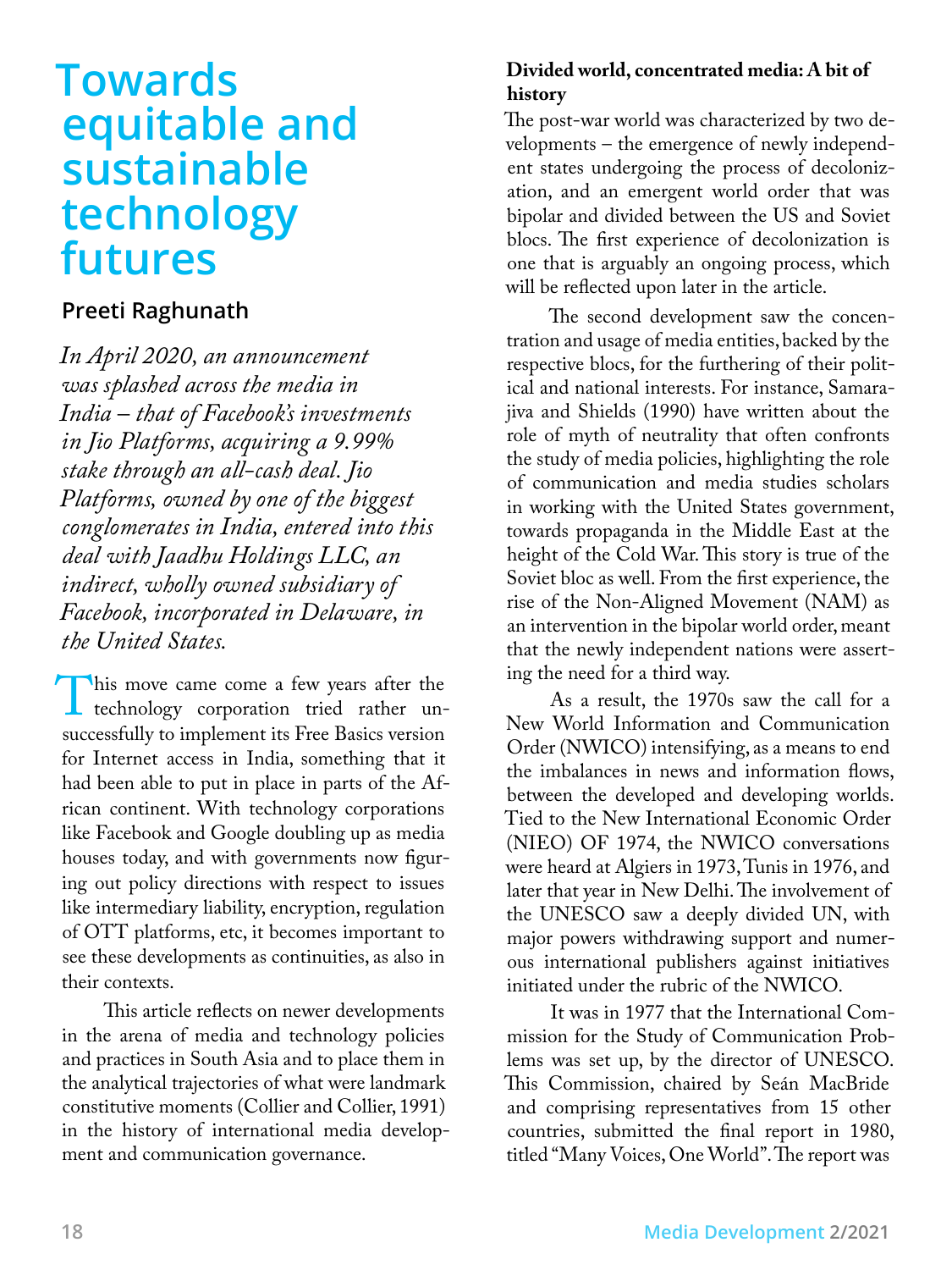oftentimes disowned and went out of print, only to be resuscitated by Rowman and Littlefield, in 2004. Among many notable things that the report stated was the idea that while new technology is welcome, to view it as an all-purpose vehicle to supersede social action and eclipse structural transformation would not bode well for the future. "The future largely depends on an awareness of the choices open, upon the balance of social forces and upon the conscious effort to promote optimum conditions for communication systems within and between nations" (1980: 33), the report said.

It is now imperative to draw out the continued importance and relevance of the Report, in a world dealing with AI, but also radio – in a time of multiple temporalities and a multiplicity of lived experiences.

#### **South Asia and its multiple offerings**

South Asia serves as a theatre that registers continuities and changes in the media development landscape, in line with the vision envisaged in the MacBride Commission Report. The region is home to some of the oldest linguistic traditions, oral cultures and histories, even as it is now the site that has seen the growth of technology corporations and home-grown businesses, in response to policies that opened up economies, allowing for the influx of global capital. Home to strong state media institutions, the region has registered numerous shifts since the days of modernization programmes, even as late as the late 1970s when community-based radio was introduced in the region by Danish broadcaster, Knud Ebbesen.

While Ebbesen's vision was about making radio along the lines of the Danish Tape workshop, during my conversations with him he described his inability to work along those lines in Sri Lanka, the country where he developed his idea. The overarching control of the state meant that the initiatives that brought in UNESCO and DANIDA had to reconcile with community (-based) radio working under the aegis of the Sri Lanka Broadcasting Corporation (SLBC). This is in contrast to the Nepalese experience with

independent radio, which was brought in by interpreting legal documents to allow community broadcasting in the mountainous country.

Meanwhile, the media sector in India saw numerous foreign media companies investing in the region, bringing with them what was to become quotidian exposure to and experience of watching international music and sitcoms, news channels and technologies. The 1990s and 2000s also saw a burgeoning and unregulated cable television industry in India, with cable operators almost ruling access and subscription to television. The Millennium Development Goals (MDGs) and the popularity of participatory communication methods meant that media and communication researchers were now working with media technologies at the grassroots.

Again, this could be seen in the realm of community radio in India, which led to the promulgation of the first policy guidelines in the region for this form of participatory media. While 2008 saw the global financial meltdown hit countries in a big way, India managed to deal with its growth rate rather safely. However, the country saw a marked shift in power in electoral politics, with a Hindu nationalist government coming to power with a huge majority in 2014, and again in 2019. This becomes an important turn for experiences with media technology and its development in the region.

The current political regime in India is one that is working at a confluence of policy trajectories – while, on the one hand, the government's preference for privatization of public entities and institutions is now widely understood, on the other, one also witnesses a call for atmanirbharta or self-reliance. This has typically meant that home-grown conglomerates have been given a free hand, riding on these only seemingly divergent strands of policy prescriptions, unifying them to create big entities, with wide-ranging business interests, including in the digital media space. The recent case of a member of Facebook's Public Policy team in India colluding with the present government's interests and Twitter's blocking of accounts opposing government poli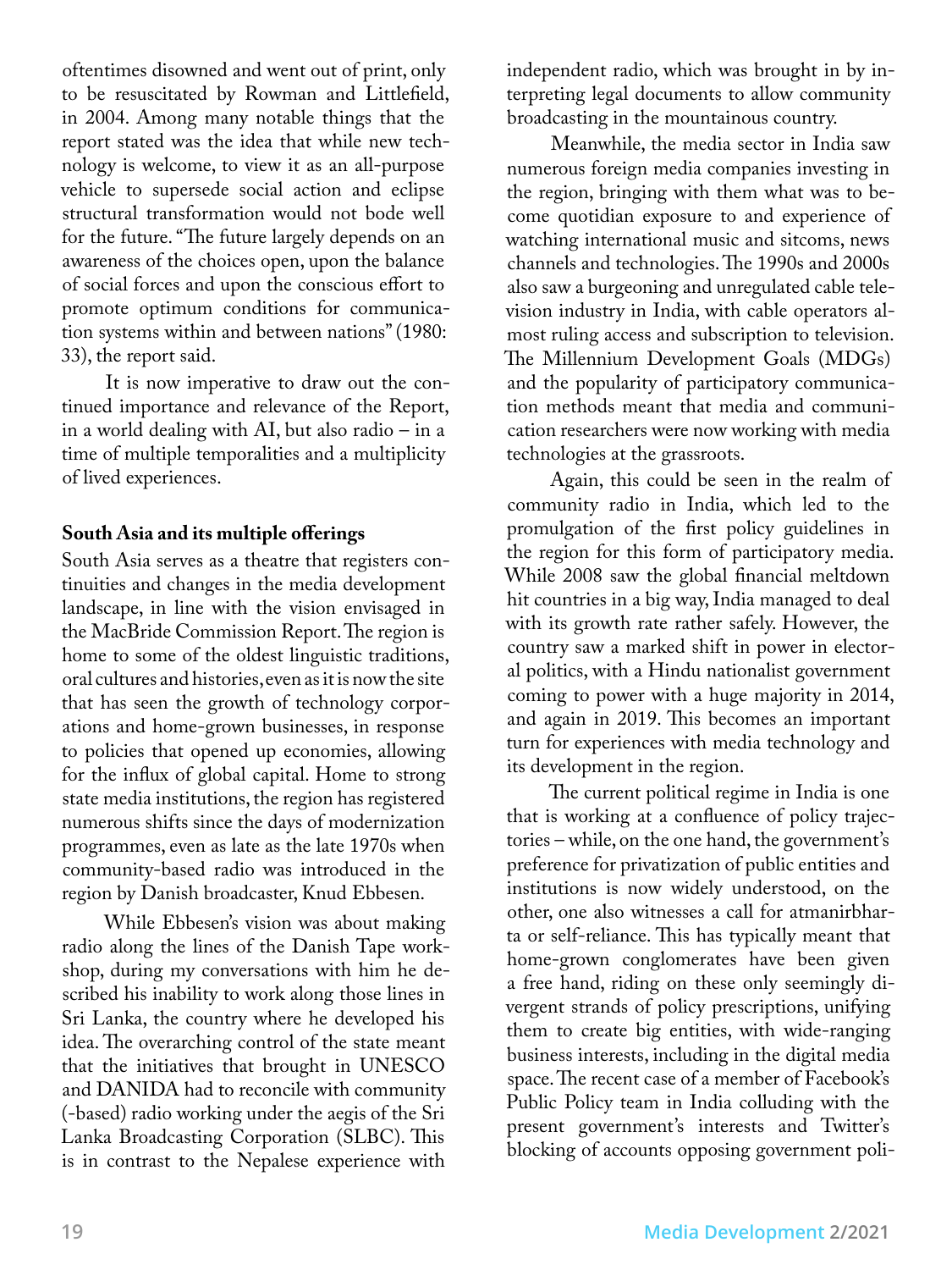cies and stances, has only opened up a can of worms on the functioning of technology corporations in a muscular regulatory state enabled by a majoritarian right-wing government in power.

#### **Post-globalisation? Pandemic, surveillance technologies, "openwashing"**

Connecting to this strand of thought is the current debate that has scholars and thinkers talking about a post-globalised world. Do we now live in a world that is seeing the resurgence of the nation-state? Strong governments elected along nationalist sentiments have come up in various parts of the world, even as we see a shift in power in the United States. This has only been exacerbated by what has been a near-global phenomenon: the pandemic.

With the onus on governments to control the spread of the pandemic, we have seen the deployment of surveillance technologies through contract-tracing apps, national healthy registries, health stack technologies, and widespread datafication (Couldry and Meijias, 2019). With advances in technologies like Artificial Intelligence, we see their unabated usage in the making of smart cities, for instance, in the region. In India, Mozilla wrote a scathing response to a government policy on the National Open Digital Ecosystem, calling it "openwashing", since the definition of access and openness was left vague and undefined, thereby allowing a lot of room for interpretation and implementation at the individual technologists' level.

Similarly, in the realm of datafication, we see policy moves in the form of the Personal Data Protection Bill and the Non-Personal Data policy report, both of which prefer nationalization of data, to a large extent. All these developments raise questions in the interest of *democratization* as a process and an ideal.

One of the biggest contributions of the MacBride Commission's Report has been its focus on decolonisation and democratisation – as an integral and internal process – one that is rooted in ideas of liberation and justice. While the Report examined these ideals in the context

of news production and flows from the developed to the developing world, and placed on the shelf the need for the latter to make its own media, it also emphasized the flow of news within the developing world. Recent works on the ideas around designing for the pluriverse (Escobar, 2018) and the plurality of the Souths (Milan and Trere, 2019) as sites even within the developed world, continued to emphasise the need for internal democratization, which is a progressive, ongoing process.

This can be translated into praxis, in the designing and development of technologies and their policies, in an inclusive fashion, bringing to light not only their implementation but also their making. Who has access to the spaces where technologies get codified? Who are the people who operationalise technologies and at which sites? Who are the people who get left out of these processes and are made to be passive recipients or, worse still, completely excluded?

Asking these questions would allow us to reflect on democratising newer technologies. When this is brought into conversation with the ideal of deliberation as an act of not only diagonal and two-way dialogue but also as a robust multi-vector process (Raghunath, 2020) of facilitating conversations, one is left with a vision for the future of media and technology developments for a pluriversal world, as one that draws on ideas of sustainability and equity for the future, and one that would bring to life "Many Voices, One World".

#### **References**

- Collier, R. B., & Collier, D. (1991). *Shaping the Political Arena: Critical Junctures, the Labor Movement, and Regime Dynamics in Latin America.* Princeton, NJ: Princeton University Press.
- Couldry, N & Mejias, U. (2019). *The Costs of Connection: How Data Is Colonizing Human Life and Appropriating It for Capitalism*. Stanford: Stanford University Press
- Escobar, A. (2017). *Designs for the Pluriverse: Radical Interdependence, Autonomy, and the Making of Worlds.*  Durham; London: Duke University Press.
- Milan S & Treré E. (2019) *Big Data from the South(s): Beyond Data Universalism. Television & New Media*, 20(4): 319-335.
- Raghunath, P. (2020). *Community Radio Policies in South Asia: A Deliberative Policy Ecology Approac*h. Singapore: Palgrave Macmillan.

Samarajiva, R., & Shields, P. (1990). "Integration, Telecommunication, and Development: Power in the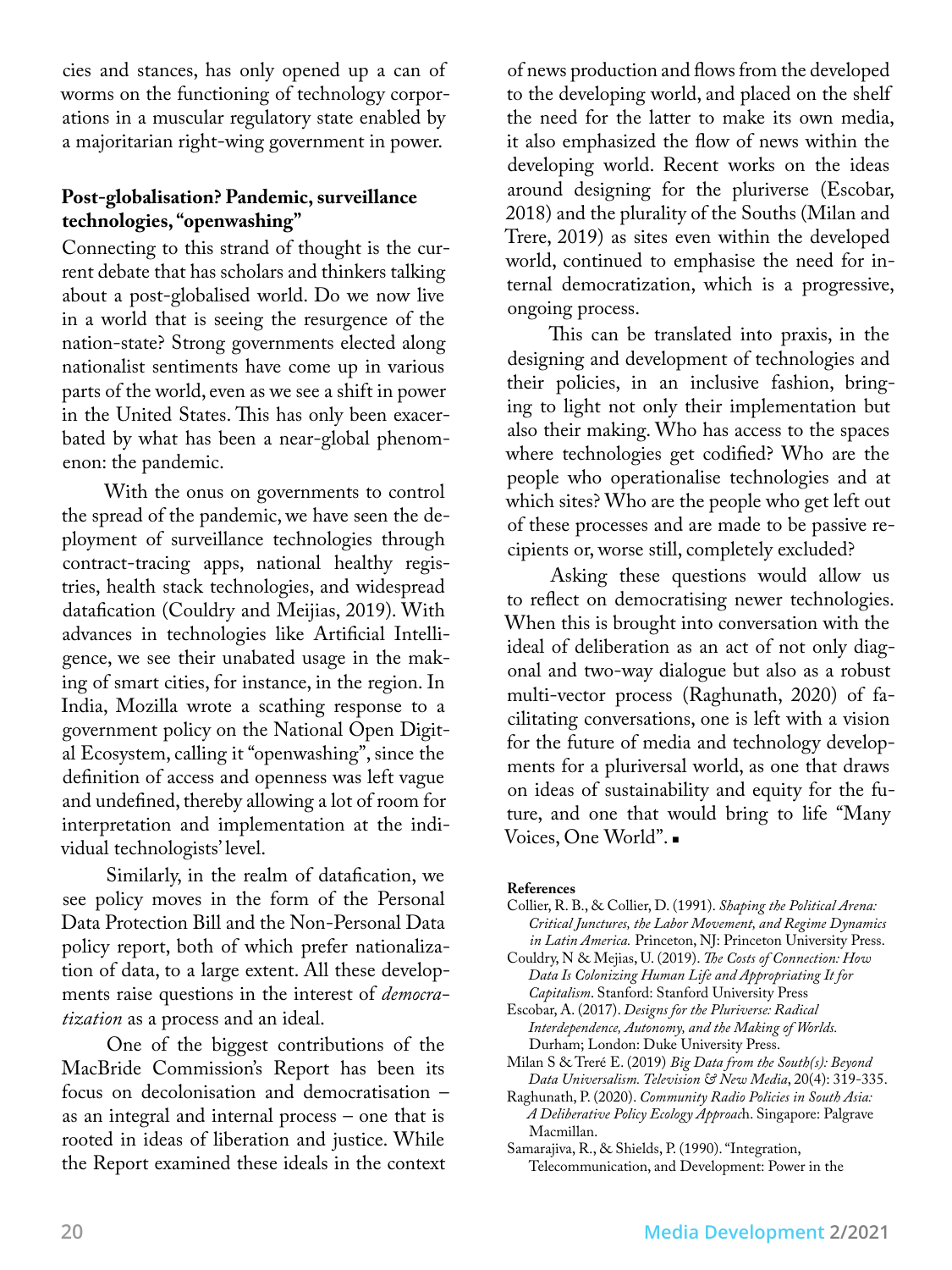<span id="page-20-0"></span>Paradigms." *Journal of Communication*, 40(3), 84–105.

Preeti Raghunath is an Assistant Professor at the Symbiosis Institute of Media and Communication (SIMC), Pune, India. She is the author of *Community Radio Policies in South Asia: A Deliberative Policy Ecology Approach* (2020).

### **Recent issues of** *Media Development*

1/2021 Coming To A Screen Near You: The Future of Cinema

4/2020 Communication in a Time of Crisis

3/2020 Expanding Public Communication Spaces

- 2/2020 Traditional Knowledge and Climate Change: Bridging the Gap
- 1/2020 Realising Gender Equality: Progress and Problems

4/2019 Communication Pirates of the Caribbean

3/2019 MacBride+40: What Next for Media Democracy?

2/2019 Wanted: Sustainable Development Goal 18

1/2019 Brave New Digital World

*Media Development* is provided free to WACC Individual and Institutional Members and is also available by subscription.

For more information visit the WACC website: [www.waccglobal.org](http://www.waccglobal.org)

### **Comunicación y democracia en el siglo XXI**

#### **Rafael Roncagliolo**

*Resulta muy atractiva y desafiante la invitación de la WACC a revisar, cuarenta años después, el informe de la Comisión MacBride desde la perspectiva de los cambios recientes. ¿Qué diría hoy la Comisión MacBride? ¿Cómo se debe fomentar y proteger la participación genuina, la igualdad y la diversidad?*

Al respecto, cabe una observación prelim-<br>
inar que define la perspectiva de las líneas<br>
que siguen Al final del Informe MacBride se inar que define la perspectiva de las líneas que siguen. Al final del Informe MacBride, se registran los comentarios personales de algunos de los miembros de la Comisión. Como eventual asistente de Gabriel García Márquez en la Comisión, no puedo olvidar aquello que los dos miembros latinoamericanos de la misma, García Márquez y Juan Somavía, registraron en sus comentarios: lo más trascendente del Informe es su llamado a la democratización de las comunicaciones.1 O sea, ¿cómo asegurar que las comunicaciones sean más democráticas y sirvan a la democracia?

Aquello no era claro para todos, en la época de la Comisión MacBride. En esos mismos comentarios al Informe, el miembro soviético de la Comisión, Sergei Losev, declara que, en su opinión, "el derecho a la comunicación no ha ganado ningún reconocimiento internacional."2 Hoy, sin embargo, es sólo a partir del reconocimiento de ese derecho que podemos interrogarnos sobre el vínculo entre comunicación y democracia.

#### **La democracia representativa: Una historia trifásica**

Para colocar a las comunicaciones en el marco de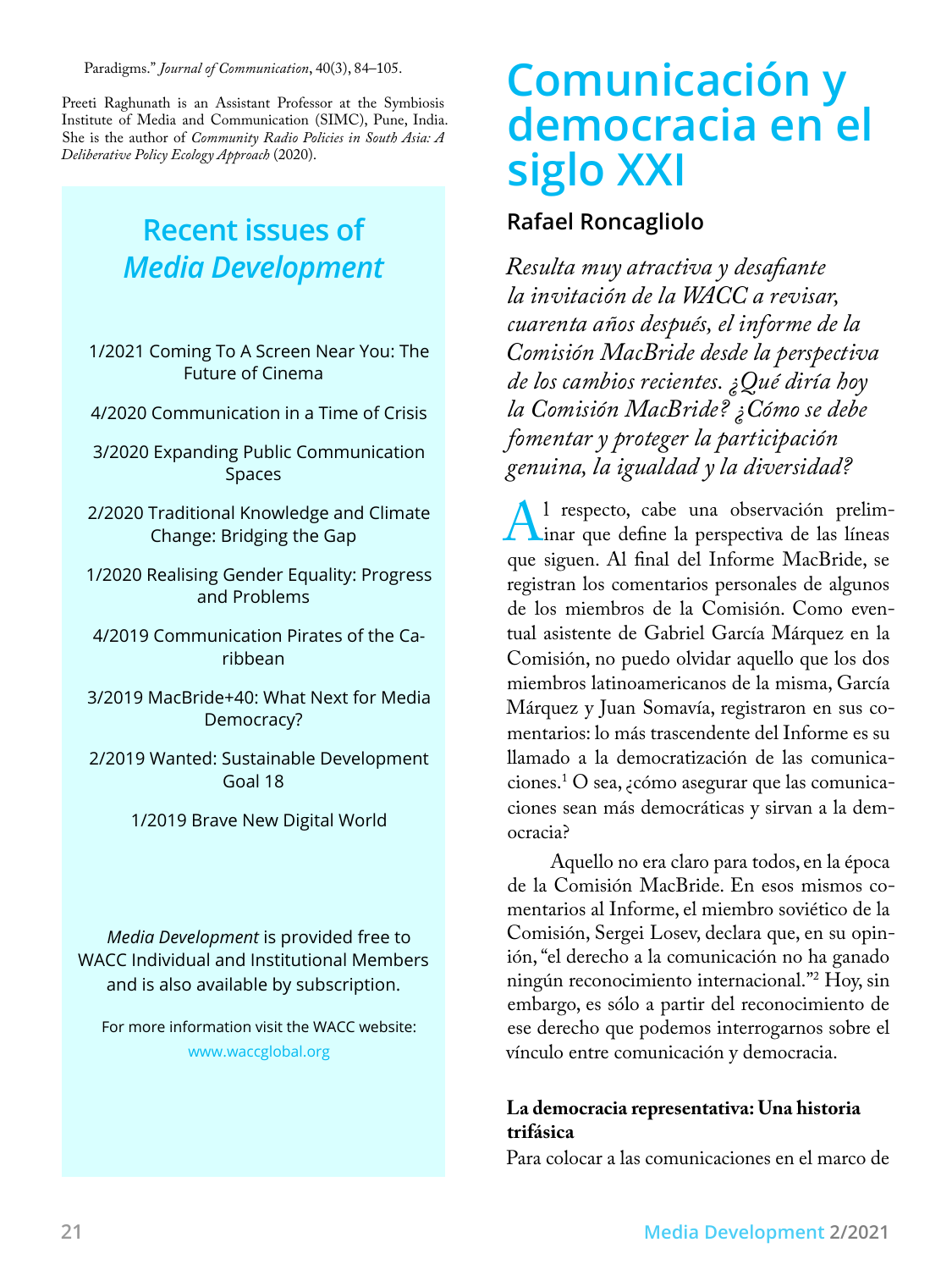la democracia, hay que partir de las condiciones de esta última. El ideal y el significado mismo de democracia desbordan ampliamente los propósitos y alcances de estas líneas. De manera, que nos limitaremos a los espacios y mecanismos democráticos de representación, que, por cierto, son sólo un aspecto, aunque no menor, de la vida democrática.

Bernard Manin, en un texto que ya es un clásico,<sup>3</sup> considera que la democracia representativa contemporánea ha pasado por tres etapas consecutivas, no excluyentes sino sumatorias: (1) la etapa del parlamentarismo; (2) la etapa de la "democracia de partidos", y (3) la que él llama democracia "de audiencia", que quizás sería mejor llamar "democracia mediática".

En este esquema trifásico, puede considerarse que, en la primera etapa, el escenario principal, aunque no exclusivo, de la representación, el lugar en el que se fija la agenda, es el parlamento: "El gobierno representativo moderno se establece sin partidos políticos organizados. Es más, los fundadores del gobierno representativo consideran la división en partidos o 'facciones' como una amenaza contra el sistema que estaban fundando."4

En la segunda fase, los partidos se convierten en intermediarios entre representantes y representados. En los partidos se deciden los candidatos y desde los partidos se manejan los congresos. Del voto por personas notables se pasa al voto por partidos, que enarbolan programas e intereses articulados. "La democracia de partido es el gobierno del activista y del burócrata del partido."5 Al mismo tiempo, se democratiza el derecho al voto.

En estas dos primeras fases la prensa escrita es un vehículo principal de expresión política, al lado de la calle. En la segunda, aparecen el local partidario, la célula política, y la radio, aunque esta última, en su origen juega un rol político menor. Sólo hacia 1933, cuando F.D. Roosevelt inicia sus "fireside chats", la radio se convierte en un medio importante de comunicación política.

En la tercera fase, que hemos denominado "mediática", los medios masivos, y, sobre todo, los

sets de televisión, pasan a cumplir un rol crucial. Por supuesto que siguen vigentes las calles, los partidos, los grupos de interés y de presión, los periódicos y la radio, pero de alguna manera la TV juega un rol primordial. Esto es lo que Giovanni Sartori denominó la "videopolítica", en un libro deslumbrante que apareció bastantes años después del Informe MacBride.6 La televisión, hay que recordarlo, se expande sólo después de la segunda guerra mundial; en los países de América Latina, recién en la segunda mitad de los años sesentas del siglo pasado; y, en otros países, aún más tarde.

En esta tercera fase, la vida política pasó a desplegarse principalmente en la arena de los medios. Ello ya se anuncia en la extendida combinación de "videopolítica" y "encuestocracia" que dominó y domina los eventos electorales. Y en el hecho de que, de vuelta al pasado, otra vez "los votantes tienden más a votar a la persona en vez de al partido o al programa."7 Tenía que ser así, pues se volvió a la percepción directa de los políticos, y puesto que, por su propia naturaleza, la TV privilegia a los rostros sobre los conceptos.

No desaparecieron, por cierto, las otras formas de hacer política. Las calles estuvieron siempre presentes y los medios no podían ser impermeables a lo que en ellas ocurría. Los sindicatos (aunque ya en franca declinación), las marchas contra la guerra en Vietnam, las tomas de tierra en diversos países, el movimiento por la igualdad racial y el movimiento feminista animaron los años de la videopolítica.

Pero los locales partidarios y las células de militantes políticos empezaron a desvanecerse. Las carreras políticas formales pasaron a desarrollarse principalmente a través de los medios; y la clásica función de "agenda-setting", se sobreconcentró en los medios, y, sobre todo, en la televisión

En este marco histórico, lo que se requería era democratizar el ejercicio de los derechos a informar y ser informados, para lograr una genuina democracia. Pero en la época del Informe Mac-Bride, el acento estaba puesto sobre la prensa escrita y las agencias internacionales de noticias.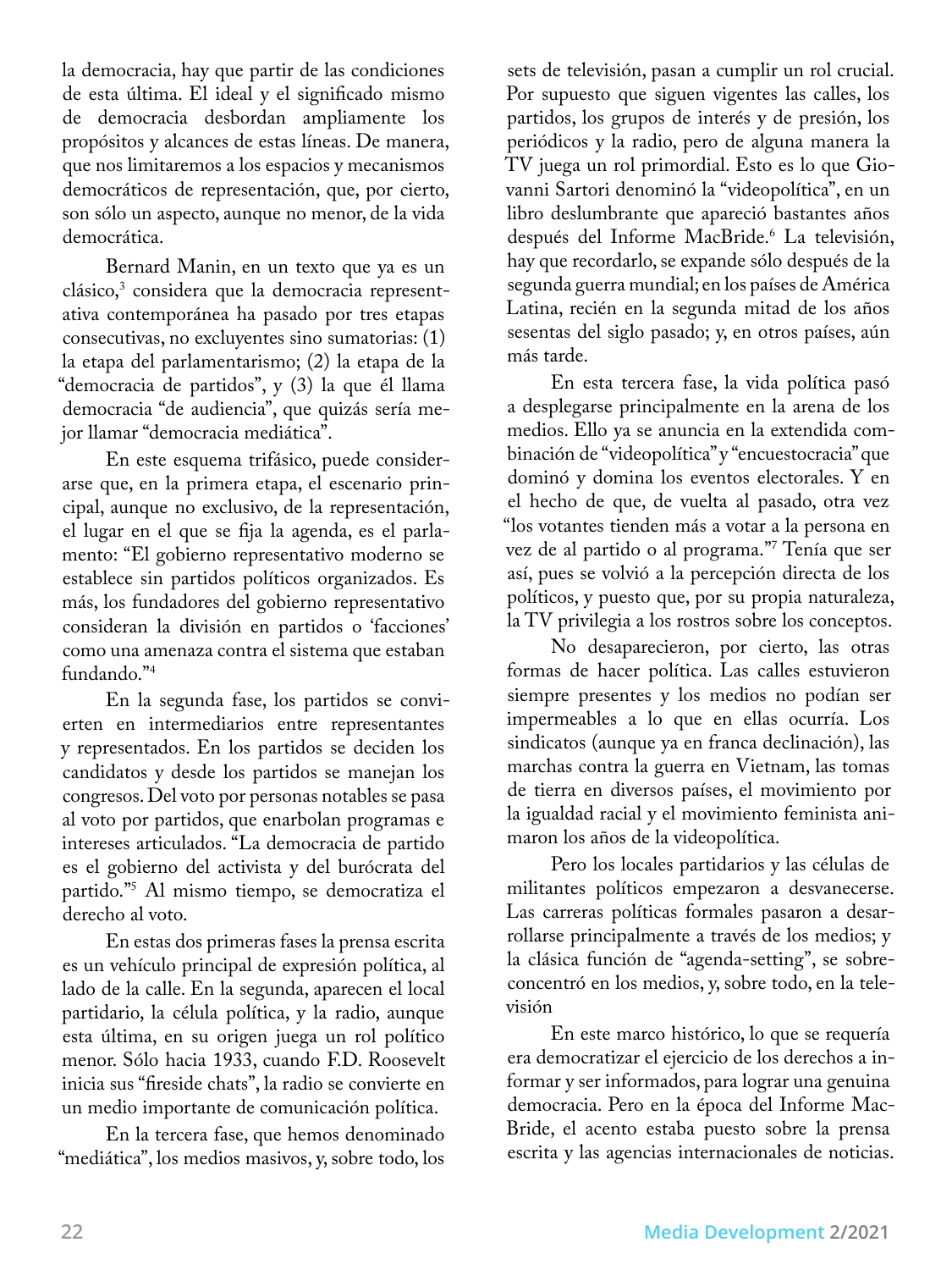

*El 22 de febrero de 1980, Amadou M'Bow (a la derecha) recibió el informe sobre problemas de comunicación de manos de Seán MacBride (a la izquierda), a quien más tarde confirió la Medalla de Plata de la UNESCO. Foto: UNESCO.*

Fue bastantes años después del Informe Macbride que Giovanni Sartori publicó su célebre y polémico libro, que señala a la televisión como vehículo del postpensamiento. Es decir, que afirma la muy controvertida afirmación de que la videopolítica es la negación de la democracia.

#### **La cuarta fase**

Ahora bien, lo que está ocurriendo en la actualidad permite pensar que estamos transitando a una cuarta fase en la evolución planteada por Manin: la fase de la democracia digital y de redes.

Esta cuarta fase, que tampoco reemplaza a las anteriores sino que se suma a ellas, se caracteriza por la interacción inmediata (no mediada) entre los ciudadanos. Desde fines del siglo XX las campañas políticas requieren, además de los tradicionales "equipos responsables de prensa", "equipos responsables de redes", para alimentar los intensos flujos de comunicación interpersonal

y retroalimentar a los candidatos.

Vivimos, según Manuel Castels, la era de la información y de la sociedad – red,<sup>8</sup> que "es un periodo histórico caracterizado por una revolución tecnológica centrada en las tecnologías digitales de información y comunicación, concomitante, pero no causante, con la emergencia de una estructura social en red, en todos los ámbitos de la actividad humana, y con la interdependencia global de dicha actividad (…) Como todo proceso de transformación histórica, la era de la información no determina un curso único de la historia humana. Sus consecuencias, sus características dependen del poder de quienes se benefician en cada una de las múltiples opciones que se presentan a la voluntad humana."9

Naturalmente, el término era invoca estadios de larga duración, en términos braudelianos,10 o las edades (antigua, media, moderna y contemporánea) de la escuela. Así, puede hablarse de la era de la escritura, la era de la imprenta o la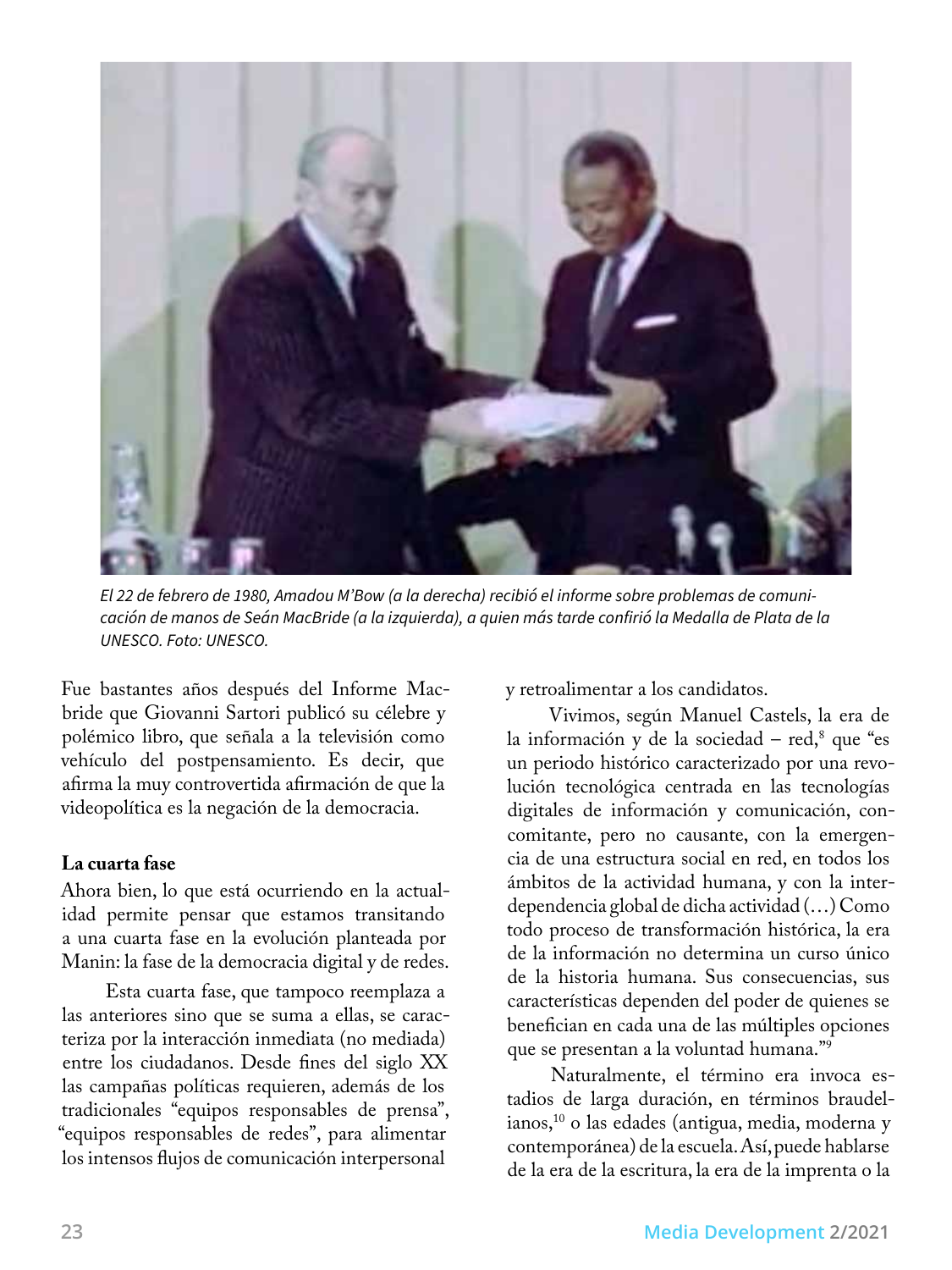era de la digitalización. Esta última era, en todo caso, se expresa en cambios que trascienden ampliamente el terreno de la tecnología.

Uno de los cambios más importantes y notorios es el reemplazo, en parte, de los partidos políticos por los movimientos sociales, como se ha constatado recientemente en numerosas realidades. En los Estados Unidos, la fuerza y la energía del movimiento Black Lives Matter, fundado en 2013, radica en una combinación de prácticas callejeras con el uso de las redes virtuales, lo que lo ha llevado a desbordar los márgenes de acción de todas las organizaciones de defensa de la igualdad racial pre-existentes.

Del mismo modo, el movimiento #Me Too, surgido como hashtag en octubre de 2017 y extendido por el mundo entero, combina la protesta callejera masiva a favor de erradicar la violencia sexual contra las mujeres, con la comunicación y organización a través de las redes sociales. Ambos movimientos, aunque buscan que sus agendas sean incluidas en los partidos, y el Partido Demócrata tiene que tenerlas en cuenta, desbordan los límites partidarios.

Lo dicho, se expresa con la misma evidencia en otros países con regímenes de partidos más sólidos, como es el caso de Chile, donde las demandas de cambio constitucional se han desarrollado masivamente en las calles, con prescindencia de los partidos políticos. También se ha expresado recientemente en el Perú, donde la gente en las plazas y calles de todo el país, sin conducción de ningún partido, obligó a renunciar al régimen efímero y antipopular de Manuel Merino en el año 2020. O en Francia, con el Mouvement des Gilets Jaunes.

En todos estos casos, los protagonistas han sido los movimientos sociales y no los partidos, y la comunicación y la movilización masiva se han realizado, sobre todo, a través de redes virtuales en interacción con los grandes medios. Es cierto que estas movilizaciones apartidarias (o antipartidarias) existían mucho antes, como se demostró, por ejemplo, en mayo de 1968 en París así como en múltiples otras ocasiones. Pero sólo con la comunicación digital se han vuelto un fenómeno



común y global.

Por ello puede afirmarse que la democracia representativa, y la vida política en general, ha entrado a una cuarta fase que es la fase digital.

#### **¿Quién controla la democracia digital?**

El desafío principal que plantea la democracia digital, tiene que ver con el mismo problema fundamental que motivó a la UNESCO a crear la Comisión MacBride, y a sus miembros a producir el informe. Este problema es ¿quién controla el poder de las comunicaciones?

En principio, ninguna innovación técnica tiene un signo positivo o negativo. El signo sólo proviene de la forma en que es utilizada. Así, entre otras eventuales virtudes de esta nueva forma de comunicar, figura la posibilidad de establecer formas de genuina democracia directa y participativa. Se multiplican las posibilidades de deliberación pública sobre los problemas colectivos y las posibles alternativas de política pública para enfrentarlos: el sueño del ágora ateniense en la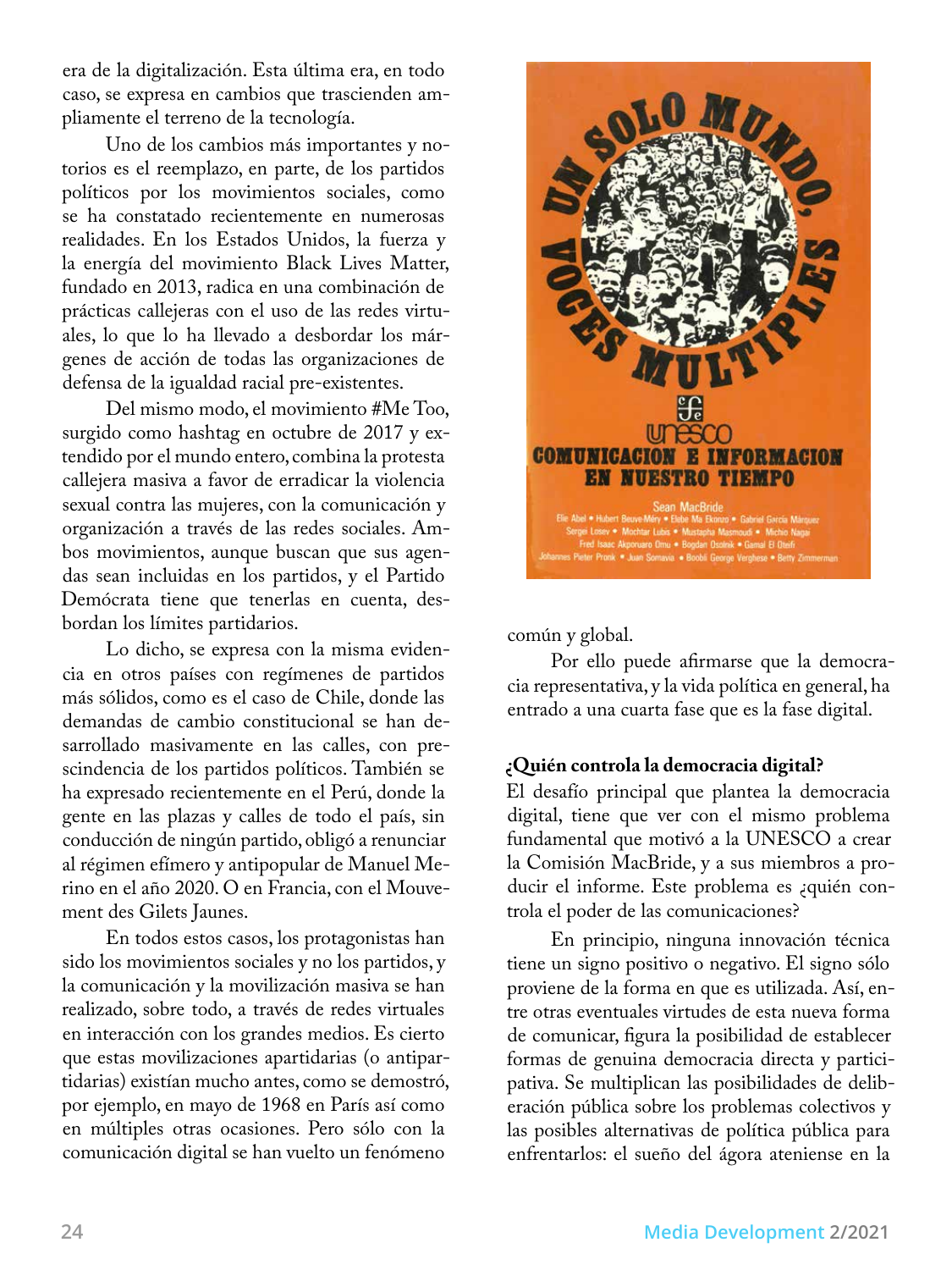"Global Village" de McLuhan.11

Sin embargo, en lo inmediato, se plantea el mismo problema de fondo que estuvo en el corazón de las preocupaciones del informe Mac-Bride, que es el problema de los flujos, nacionales e internacionales, ¿Quién controla los flujos? ¿Cómo establecer un control democrático de los mismos?

Lo que ha ocurrido recientemente, cuando los dueños de las redes más importantes decidieron silenciar a Trump, por sus escandalosas falsedades, es la mejor ilustración de la índole de los desafíos que estamos enfrentando. De hecho, ya existen numerosas expresiones de la urgencia de hacer algo.

Así, en Alemania, se aplica desde el año 2018 una ley, la NetzDG, que impone multas a las empresas de redes sociales que no eliminen en un plazo de 24 horas cualquier discurso de odio o con contenido que pueda incitar a la violencia. Iniciativas similares se ensayan en España y en Francia frente a la avalancha de las fakenews.

Los empresarios de redes, tienen que adaptarse a estas nuevas disposiciones. Así, Tristan Harris, ejecutivo de Google, declaró al periodista Andrés Oppeheimer que "la única forma en que vamos a resolver este problema [de las fakenews] definitivamente es mediante algún tipo de regulación gubernamental. Cuando digo eso – agregó Harris – no me refiero a que el gobierno regule lo que podemos o no podemos decir en Internet. Creo que necesitamos que el gobierno regule el modelo de negocios de estas empresas."12 Es decir, tenemos que cambiar un modelo que propicia la difusión de noticias falsas, porque son las preferidas por los consumidores (como los reality shows y el sensacionalismo noticioso).

Al mismo tiempo, este tipo de normas genera **desconfianza política y social** por la posibilidad de imparcialidad en su aplicación y por la dependencia de aquellos quienes la aplican, con lo cual, volvemos al clásico debate sobre qué es la **libertad de expresión** y si existen límites. Y, más allá de ello, al modelo mercantil y neoliberal que llevó ayer a la concentración de los grandes medios y que lleva hoy a la concentración de las

redes sociales, encapsuladas en la lógica del negocio, tanto en el nivel de cada país, como a escala internacional.

Un puñado de corporaciones vinculadas a las tecnologías de punta (Google, Apple, Facebook, Amazon y Microsoft) controla la mayor parte del mundo digital en el cual vivimos, incluidos millones de datos personales. Este situación afirma y expande la vigilancia sobre las vidas privadas, debida al control corporativo, la "heightened surveillance", cuya exacerbación es característica de la sociedad de la información, según Anthony Giddens.<sup>13</sup>

Sin duda, éste debería ser el gran tema de una Comisión MacBride del siglo XXI.

#### **Notas**

- 1. *Un Solo Mundo, Voces Multiples*. México, , FCE, 1980, p.263.
- 2. Ibidem, p. 259.
- 3. Manin, Bernard, *Los principios del gobierno representativo*. Madrid, Alianza Editorial, 1998.

- 5. Ibidem, p. 255.
- 6. Sartori, Giovanni, *Homo Videns*, Madrid, Taurus, 1998.
- 7. Manin, Op. Cit., p, 267.
- 8. Castells, Manuel, *La era de la Información*. México, Siglo XXI, 1996; y, sobre todo, *Comunicación y poder*, Madrid, Alianza Editorial, 2009.
- 9. Ibidem, ps. 6 y 7.
- 10. Braudel, Fernand, *El Mediterráneo y el mundo mediterráneo en la época de Felipe II.* México, FCE, 1953.
- 11. McLuhan, Marshall, T*he Gutenberg Galaxy: The Making of Typographic Man*, University of Toronto Press, 1962.
- 12. *El Comercio* Lima, lunes 24 de enero del 2021, p. 23: Oppenheimer, Andrés, "¿Regulará Joe Biden las redes sociales?
- 13. Giddens, Anthony, T*he Nation State and Violence*: Volume Two of a Contemporary Critique of Historical Materialisms, Cambridge, Polity, 1985.

Rafael Roncagliolo, sociólogo, periodista y catedrático universitario, es profesor honorario de la Pontificia Universidad Católica del Perú. Ex ministro de Relaciones Exteriores del Perú (2011-13). Ex Embajador del Perú en España (2015-16). Ex presidente de la Asociación Mundial de Radios Comunitarias (AMARC) (1995-98). Ex vicepresidente de IAMCR - AIERI (Asociación Internacional de Investigación en Medios y Comunicación) (1982-86).

**Nota del editor:** Lamentablemente, el profesor Rafael Roncagliolo falleció en abril de 2021, justo antes de que este artículo saliera a la imprenta. Puede representar sus últimos pensamientos sobre el tema de la democratización de las comunicaciones.

<sup>4.</sup> Ibidem, p. 238.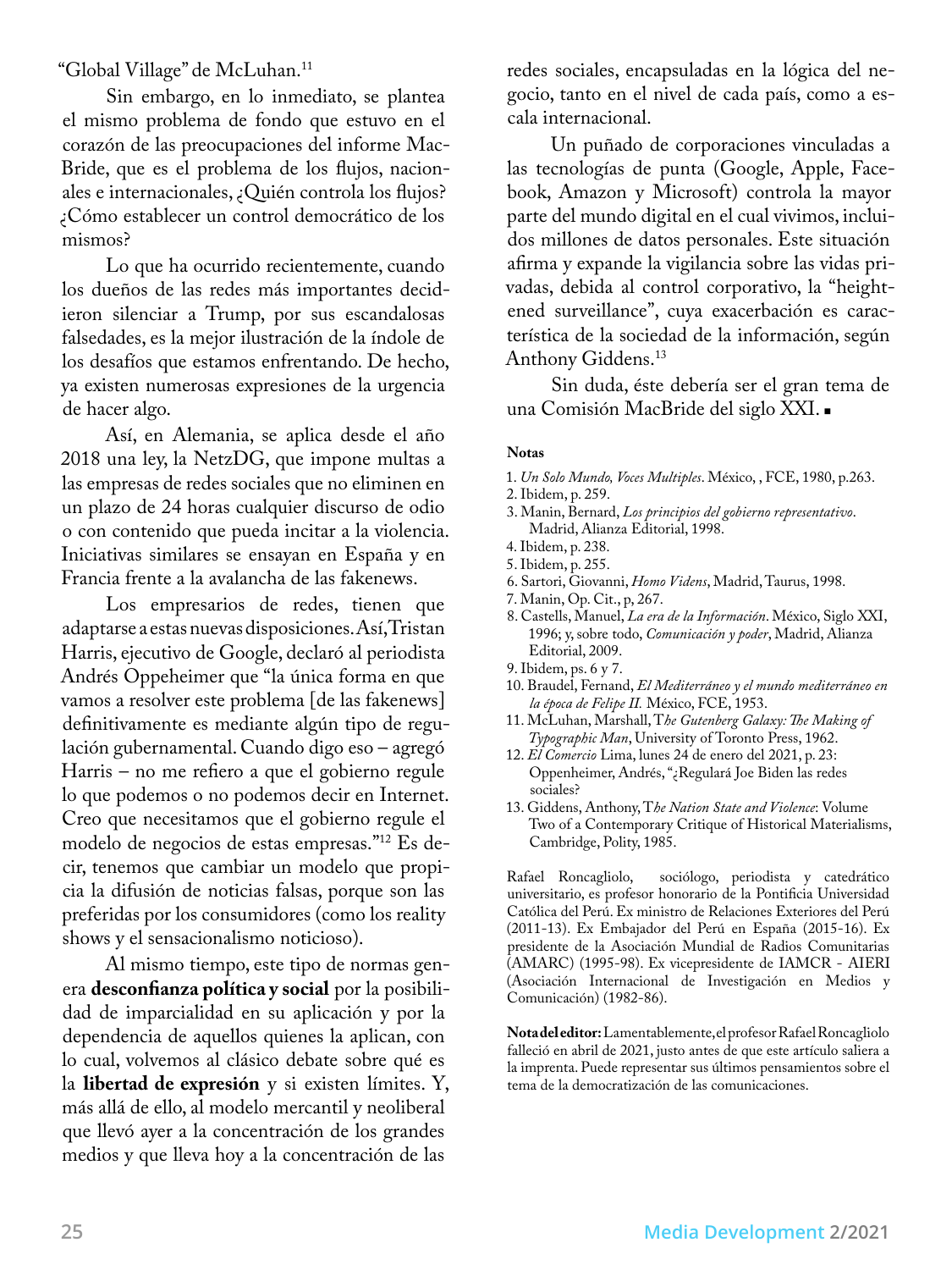### <span id="page-25-0"></span>**"Posverdad", libertad de prensa y democracia**

#### **Juan Carlos Salazar del Barrio**

*Las desgracias, como reza el dicho popular, nunca llegan solas. La pandemia del coronavirus, que ha paralizado al mundo, ha dado paso a otro mal, cuyo virus se esparce con la misma velocidad, si no mayor, que la misma pandemia, un mal que la Organización Mundial de la Salud (OMS) ha bautizado como "infodemia", y ha definido como "la obstaculización de la información, propagando pánico y confusión de forma innecesaria y generando división" sobre el coronavirus.* 

Meses después, la OMS precisó el término<br>
y habló de "desinfomedia" para diferen-<br>
ciar las noticias falsas o malintencionadas de la y habló de "desinfomedia" para diferenciar las noticias falsas o malintencionadas de la simple sobrecarga de información sobre la pandemia, es decir la "infomedia". En otras palabras, la "desinfomedia" es el contagio viral de las "fake news" (noticias falsas) relacionadas con la crisis sanitaria.

La pandemia y la "desinfodemia" se han unido en una tormenta perfecta en el marco de la excepcionalidad que ha impuesto el coronavirus a raíz de los estragos que está causando en la salud y la economía de la humanidad. Ya existe una vacuna para el covid-19, pero no para las "fake news".

Según un estudio reciente, uno de cada cinco casos de manipulación rastreados en Europa, guarda relación con el covid-19. El [Instituto](https://www.laestrella.com.pa/reutersinstitute.politics.ox.ac.uk/types-sources-and-claims-covid-19-misinformation)  [Reuters de Oxford](https://www.laestrella.com.pa/reutersinstitute.politics.ox.ac.uk/types-sources-and-claims-covid-19-misinformation) observó a su vez que el 88% de

las afirmaciones falsas o engañosas sobre el coronavirus fueron propagadas por las plataformas de redes sociales y sólo el 9% por la televisión y otros medios de comunicación convencionales.

Se sabe que las informaciones falsas van más lejos y se difunden más rápido y más ampliamente que las verdaderas. Y se sabe también que este fenómeno crece significativamente en momentos de crisis. Hemos visto, por ejemplo, como proliferan e influyen en los procesos electorales, al punto de cambiar la balanza a favor de una u otra opción.

Como ha reconocido el creador de Facebook, Mark Zuckerberg, al referirse a las "fake news", "nos enfrentamos a adversarios inteligentes, creativos y bien financiados que cambian sus tácticas cuando detectamos el abuso".

Este fenómeno encuentra un campo abonado en el miedo y la ignorancia de las sociedades. Cuanto más desconocido es el problema que enfrentamos, cuanto menos sabemos de él, es mayor el temor que nos infunde. Es el caso del problema que nos ocupa. Las "fake news" se expanden como un virus, impulsadas por el pánico y porque la ciencia no tiene todas las respuestas que busca la gente para conjurarlo.

#### **El factor político**

Es común ver en la actualidad imágenes y videos falsos en las plataformas de las redes sociales, particularmente en Facebook y WhatsApp. Una buena parte de estas piezas de desinformación son videos y/o fotografías de sucesos pasados que son sacados de contexto con el fin de crear una opinión pública funcional a los intereses de sus promotores.

Desde la aparición del brote en Wuhan, en China, hemos sido testigos de oleadas de "fake news": desde las falsas teorías sobre el origen del virus hasta la infinidad de falsas recetas para la cura y el tratamiento del mal, sin olvidar las clásicas teorías de la conspiración que suelen acompañar a todo acontecimiento y terminan imponiéndose en la creencia popular.

Pero no es únicamente el miedo, una característica muy humana, ni la ausencia de respuestas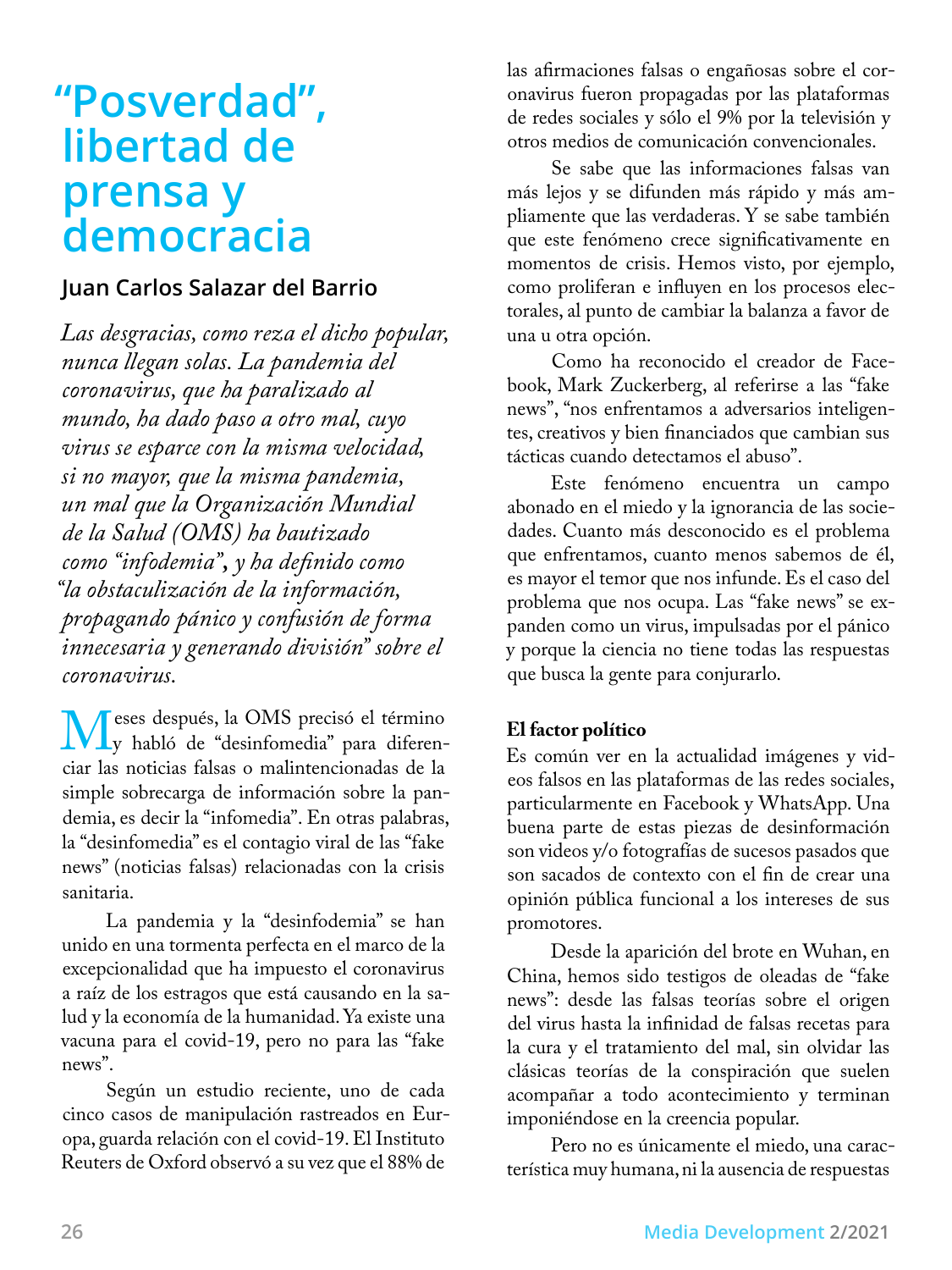de la ciencia, lo que alimenta este fenómeno. Hay también, como se ha detectado, un factor político. La utilización del miedo y el desconocimiento como arma de confrontación política.

¿Cuántos grupos de extrema derecha ven en la pandemia la oportunidad para imponer sus agendas racistas y xenófobas? Estos mismos grupos, sobre todo en Europa, pretenden culpar a determinadas minorías de la propagación del virus o socavar la confianza en los sistemas democráticos.

De las recetas milagrosas hemos pasado a las broncas políticas. Como alguien ha dicho: es más fácil que se aplane la curva de la pandemia que la de las "fake news". Con razón, muchos analistas, sostienen que la "desinfodemia" está atacando a las democracias con una virulencia alarmante. Y no es un problema reciente ni se refiere exclusivamente a la pandemia.

En vísperas del estreno de la película "Los archivos del Pentágono", basada en la investigación de "The New York Times" y "The Washington Post" sobre las mentiras del Gobierno de Estados Unidos acerca de la guerra de Vietnam en los años 70, su director y realizador, Steven Spielberg, afirmó que "la verdad nunca pasará de moda".

El filme relata cómo Washington engañó sistemáticamente a la opinión pública estadounidense, no sólo alterando la información sobre el conflicto, sino ocultándola para que nadie supiera que esa guerra estaba perdida desde su inicio. Todo en aras de la seguridad nacional.

Lo que hizo el Gobierno de entonces era apelar a unas "fake news" o "verdades alternativas" -dicho entre comillas-, para hace frente a la verdad desnuda de la guerra que los periodistas no tardaron en descubrir.

Hace veinte años, reflexionaba Spielberg en la ocasión, sostener que había que decir y publicar la verdad era una "obviedad", pero en la actualidad es una afirmación "revolucionaria". Y lo decía no porque antes fuera más fácil descubrir la verdad, sino porque ahora hay gente a la que no le importa prescindir de ella o que trabaja abiertamente para ocultarla o negarla.

#### **La mentira vendida como verdad**

La victoria de Donald Trump y del Brexit, en 2016, puso de moda la palabra "posverdad". "¡Bienvenidos a la era de la posverdad!", escribió "The Economist" tras las elecciones de Estados Unidos y el referéndum británico.

A fines de ese mismo año, el prestigioso diccionario de Oxford distinguió al término con el título honorífico de la "Palabra del año". Dos años después, la propia Real Academia de la Lengua la incorporó a su acervo y la definió como una "distorsión deliberada de una realidad, que manipula creencias y emociones con el fin de influir en la opinión pública y en actitudes sociales".

En términos menos académicos, la "posverdad" es la mentira vendida como verdad. El periodista español Antonio Caño, exdirector del diario madrileño "El País", la define simplemente como "la mentira premeditada y organizada".

Entre los periodistas de mi generación se solía ironizar con la frase: "no dejes que la realidad estropee un buen titular", pero lo que era una broma, ahora es una práctica habitual en las redes sociales. La ficción ha superado a la realidad.

El primero que habló sobre la "posverdad" fue el dramaturgo serbio-estadounidense Steve Tesich en un artículo publicado en la revista "The Nation", en 1992, a propósito del escándalo Irán-Contras, el llamado "Irangate", cuando el gobierno de Ronald Reagan vendió ilegalmente armas a Irán, en plena guerra con Irak, para financiar a los "contras" nicaragüenses que pretendían derrocar al gobierno sandinista.

Tesich escribió en esa ocasión: "Lamento que nosotros, como pueblo libre, hayamos decidido libremente vivir en un mundo en donde reina la posverdad".

Y en eso estamos 25 años después, en la era de la "posverdad".

El periodismo se desarrolla principalmente en cuatro ámbitos: el democrático, el autoritario, el dictatorial y el ámbito de los conflictos armados. A mi tocó trabajar en todos ellos y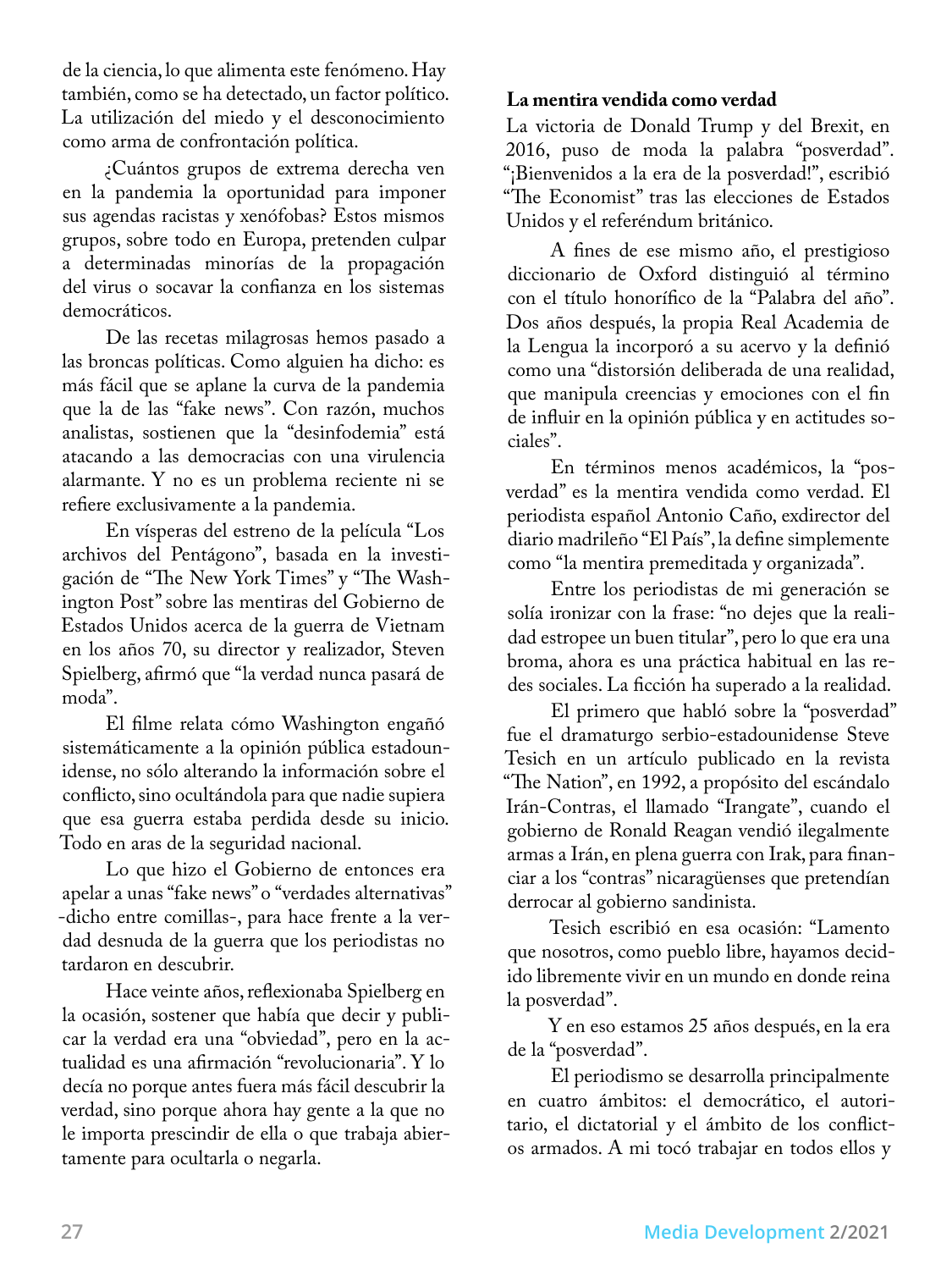en alguno que otro no clasificado, como el de la "dictadura perfecta", como definió Mario Vargas Llosa al régimen de partido único del México del siglo pasado, y la "democracia imperfecta", un modelo bastante conocido en América Latina.

Y también me ha tocado trabajar bajo un autoritarismo de nuevo cuño, el populismo, definido por el politólogo neerlandés Cas Mudde como una ideología que divide a la sociedad en dos grupos homogéneos y antagónicos: el de los «puros», por una parte, y el de las «élites corruptas», por otra.

En la actualidad es imposible leer un artículo sobre política sin toparse con la palabra "populismo", porque, como bien dice Mudde, de un tiempo a esta parte, en casi todas las elecciones y referendos están presentes "un populismo envalentonado y una clase dirigente en horas bajas".

Fue el triunfo del Brexit en el Reino Unido y de Donald Trump en Estados Unidos lo que también puso este tema en el tapete del debate global.

Los populistas, sobre todo los de derecha -dice Mudde- quieren hacernos creer, desde una pretendida superioridad moral, que la sociedad está dividida entre los "puros", que son ellos, y la "élite corrupta", que son los demás; entre los "puros", que, obviamente, expresan la "voluntad del pueblo"; y los "corruptos", que están en contra de los intereses populares.

La "posverdad" está directamente relacionada con el populismo. Se han aliado incondicionalmente, como el hambre con las ganas de comer. Y este fenómeno tiene mucho que ver con la esencia del periodismo, que es la búsqueda de la verdad y el escrutinio del poder.

La experiencia muestra como los líderes populistas se han puesto a demoler las instituciones y el sistema democrático. Lo hacen invocando esa misma democracia que les ha permitido ganar el poder, mientras sus seguidores propagan sus seudoverdades sin pudor ni cuestionamiento alguno. ¿Y cómo lo hacen? Pretendiendo establecer una comunicación directa con los ciudadanos, sin filtros, a golpe de tuits, y sin la fiscalización ni el cotejo de la información que

difunden ni de las políticas que prometen.

Esta es la otra cara de las redes sociales. Pero lo que importa en este caso no es el soporte, sino el mensaje, la verdad, y lo que importa es defenderla, porque, como dice Spielberg, "la verdad nunca pasará de moda".

#### **Una campaña de desinformación sin precedentes**

El asalto al Capitolio por los simpatizantes de Donald Trump del 6 de enero pasado estuvo precedido por una campaña de desinformación sin precedentes en el mundo entero. Según el *"*Washington Post", el expresidente estadounidense dijo más de catorce mentiras diarias durante los tres primeros años de su mandato, lo que significa unas 15.500 mentiras en total, sin contar las de 2020.

Si eso es verdad, Trump no hubiese merecido ni un solo voto en las pasadas elecciones, pero obtuvo casi el 50 por ciento de la votación, con cinco millones más de votos que hace cuatro años. La terrible conclusión es que mentir no tiene castigo en política.

Bastaría recordar ese dramático episodio para llegar a la conclusión de que la desinformación, resultante de la manipulación de la información, convertida en "verdad alternativa" o en "posverdad", pone en peligro no solo la libertad de expresión y de prensa, sino de todas las libertades y derechos que sustentan la democracia.

Ante los ataques de Trump y la expansión de las "fake news", el "Washington Post" llegó a decir: "La democracia muere en la oscuridad". Periodismo y democracia son elementos de una misma mancuerna, que se condicionan mutuamente. Sin prensa libre no hay democracia y sin democracia no hay prensa libre. Por eso es tan importante buscar la verdad y contribuir a hacer la luz en la oscuridad.

La periodista brasileña [Cristina Tardáguila,](https://twitter.com/ctardaguila) Directora Adjunta de la Red Internacional de Verificación de Datos, dice: "Estamos ante una globalización de la mentira", porque "las fake news no tienen bandera. Ni idioma. Ni siquiera ideología definida".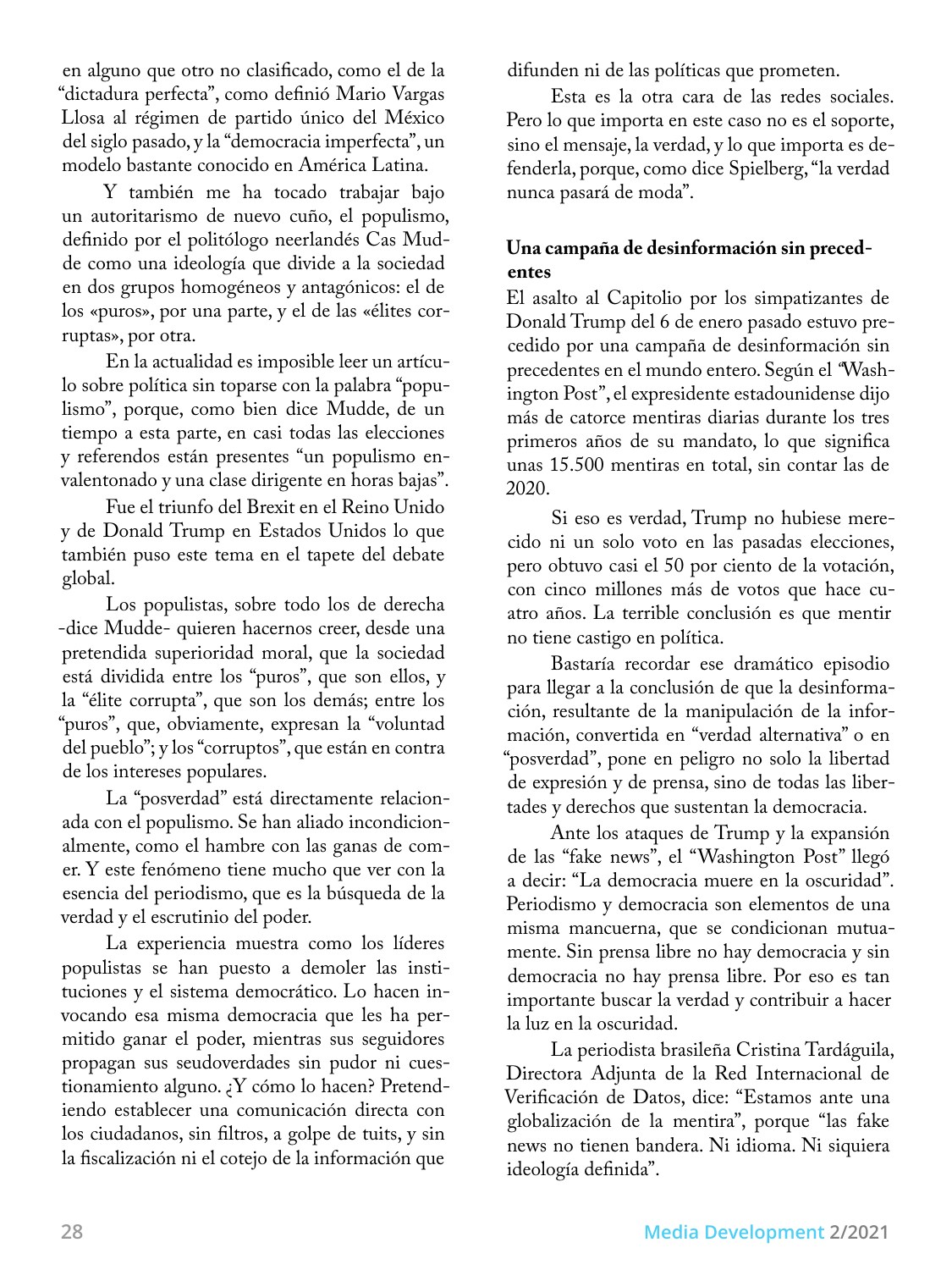<span id="page-28-0"></span>Las redes, es cierto, no tienen fronteras, sirven como simples vehículos de difusión de las ideas, buenas o malas. Entonces, no tiene sentido echarle la culpa a estas herramientas tecnológicas.

Marshall McLuhan dijo hace más de medio siglo que "la humanidad habita en una aldea global", en la que se pueden conocer de manera instantánea los hechos que ocurren en cualquier parte del mundo como si ocurrieran en una pequeña aldea. ¿Qué diría ahora? La paradoja de nuestro tiempo es que estamos viviendo en un mundo hiperconectado y con un acceso sin precedentes a la información de todo tipo, pero, por eso mismo, estamos más expuestos que nunca a la manipulación y al engaño.

El problema, pues, no son las redes sociales, que son los instrumentos que tiene la gente para interactuar en el seno de una sociedad, sino nosotros mismos como agentes y sujetos de esa interacción. Hoy más que nunca es importante formar ciudadanos con espíritu crítico, informados y conscientes de lo que reciben y leen a través de las redes, capaces de hacer por sí mismos lo que hoy hacen los verificadores: chequear y verificar la información antes de compartirla.

Somos los únicos anticuerpos de este mal del siglo XXI. Los ciudadanos, los medios y los periodistas.

La fidelidad a los hechos se ha convertido en un asunto de la mayor importancia. Como dice el historiador estadounidense, Timothy Snyderm, autor del ensayo "*Sobre la tiranía"*, el lema de los periodistas en los tiempos actuales debería ser: "Los hechos son nuestro trabajo, los hechos importan, los hechos son reales, conocer los hechos beneficia al público y por eso estamos comprometidos con los hechos".

### **The leaps and bounds of e-Estonia**

#### **Eneken Tikk**

*Disassembling bronze monuments and concrete tokens of a half-decade of occupation and expelling Soviet troops from Tartu's strategic bomber airfield and the Paldiski nuclear reactor base in the early 1990s was a play against time. It was, then and there, also a race against two major powers – inherently opposed, yet perpetually intertwined in the strategic superpower culture.*

The agility and wit of a few angry young men<br>in the re-independent Estonian government<br>played a major role in cutting this small nation in the re-independent Estonian government played a major role in cutting this small nation loose from the Soviet Union without major concessions. All means were justified – in love, war, and now – in taking back the country from the occupying power. But as the last trainloads of Soviet troops were clanging across the border, the nation was left with desolate fields and riven villages. Poverty, crime and corruption were just over the horizon. After the applause, the population was becoming impatient.

Hardly anyone in Estonia believed in change across the eastern border. This made our strategic orientation and partnerships very clear. Memberships of the European Union and the North Atlantic Treaty Organization were to pave the way to economic stability and secure this insignificant nation's independence.

Estonia's ambition did not end there. Racing towards successful reintegration with Europe against a flock of countries with similar backgrounds, Estonia had no intention of being just

Juan Carlos Salazar del Barrio es periodista, cofundador de la Agencia de Noticias Fides, exdirector del Servicio Internacional en Español de la agencia DPA, exdirector del periódico Página Siete. En 2016 recibió el Premio Nacional de Periodismo que otorga anualmente la Asociación de Periodistas de La Paz (APLP). Ha coordinado sendos libros de historia del periodismo: *De buena fuente* (Madrid, 2010), sobre la historia del Servicio Internacional en Español de la Deutsche Presse-Agentur (dpa), y *Presencia, una escuela de ética y bueno periodismo* (La Paz, 2019), sobre el diario católico boliviano "Presencia".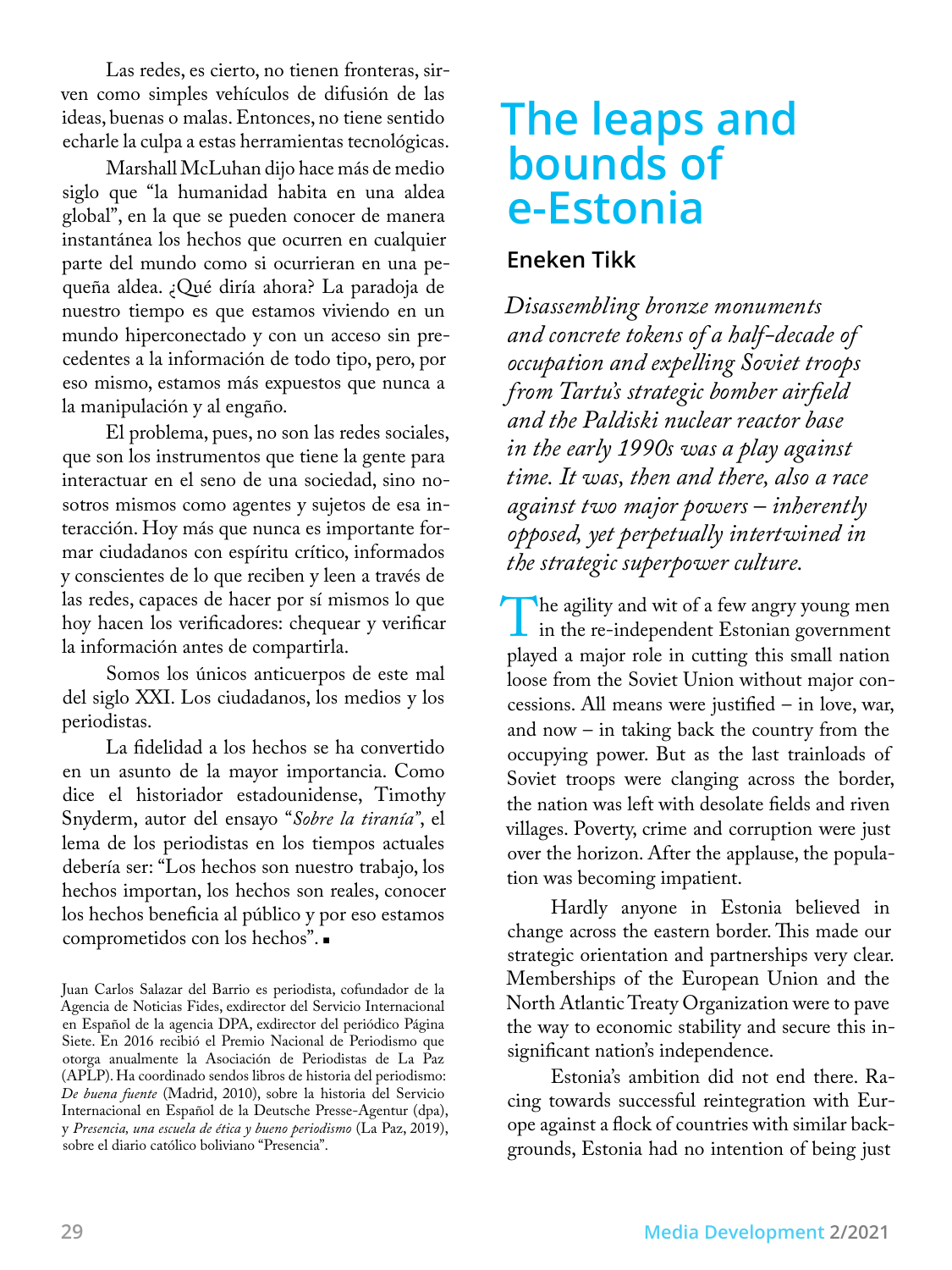"another" Eastern European country or "a mundane Baltic state". Estonia was going to become more. To do that, it was necessary to uproot the legacy lifestyle and governing mentality forced westwards across its eastern border.

To outsmart the grim post-Soviet reality, this small hope-filled nation came up with a plan. A bold strategy. Both grand and novel. Recently re-independent Estonia's first modern highway was not going to link regions and towns. It was going to connect everyone throughout the nation. To each other. And across international borders. Estonia's first new avenue was going to be the information highway.

#### **Democracy, freedom, connectivity and progress**

Estonia's ideals could not have been more closely aligned with the Clinton-Gore promise of a global superhighway that delivers democracy, freedom, connectivity and progress to all corners of the world. There was no need for steel or concrete. Estonia was going to be a wired and wireless society all at the same time.

The late 1990s saw Estonia experiencing a meteoric rise as the nation's Tiger's Leap project delivered the internet to every village, every school and all government institutions. Estonia's mother-tongue was the foundation of the people's survival through nearly 1,000 years of oppression. Less than one-and-a-half million Estonians were too small a market to warrant the (mostly American) software giants providing Estonian language versions of their products. So, Estonia built its own national information systems.

The Estonian Parliament adopted a raft of policies concerning information society development, country-wide connectivity, digital innovation and online services. European regulations of various aspects of information and communication technology use were an easy target for Estonia. Way before most other European countries, Estonia pioneered the availability of public sector information, digital signatures, and nation-wide e-services.

Estonia accustomed itself to being the first. Among the first to implement a rollout of Internet access to every Estonian school, installing computer labs in most schools, and replacing the legacy infrastructure. Among the first to have public institutions publish a wide range of government records on their websites. Among the first to implement a nation-wide e-health information system. Among the first to create a data exchange layer solution that allowed government to securely exchange information over the Internet. Among the first to conduct elections online. Among the first to collect taxes online. Among the first to make it possible to create companies online. Among the first to adopt, in a public-private partnership, a nation-wide identity in the electronic environment. Among the first to take government sessions online. Among the first ready to declare access to the internet a human right.

As the new Millennium dawned, the whole world was admiring Estonia's e-lifestyle. Estonia's economy was on an upcurve. Estonia was first among the Baltics, first in Eastern Europe, first in the world. And now, it was set to be first in NATO.

#### **Cyberwar defence**

NATO's transformation in the early 2000s offered Estonia an opportunity to contribute to the alliance's superpowers. Around 2003-2004, the Estonian Ministry of Defence approached NATO with a proposal to set up a centre for cyber warfare expertise. Setting up a NATO-accredited centre of excellence in the Estonian capital was seen as a guarantee and contribution to the partnership, even when Tallinn was still struggling to meet the required defence investment threshold. After some political finessing, the Cooperative Cyber Defence Centre of Excellence (CCD COE) project was, around 2006, set in motion.

Having invested in cyber defence, Estonia was to appraise the politico-military risk of its information society stocks. And again, Estonia became one of the first to do so. By means of a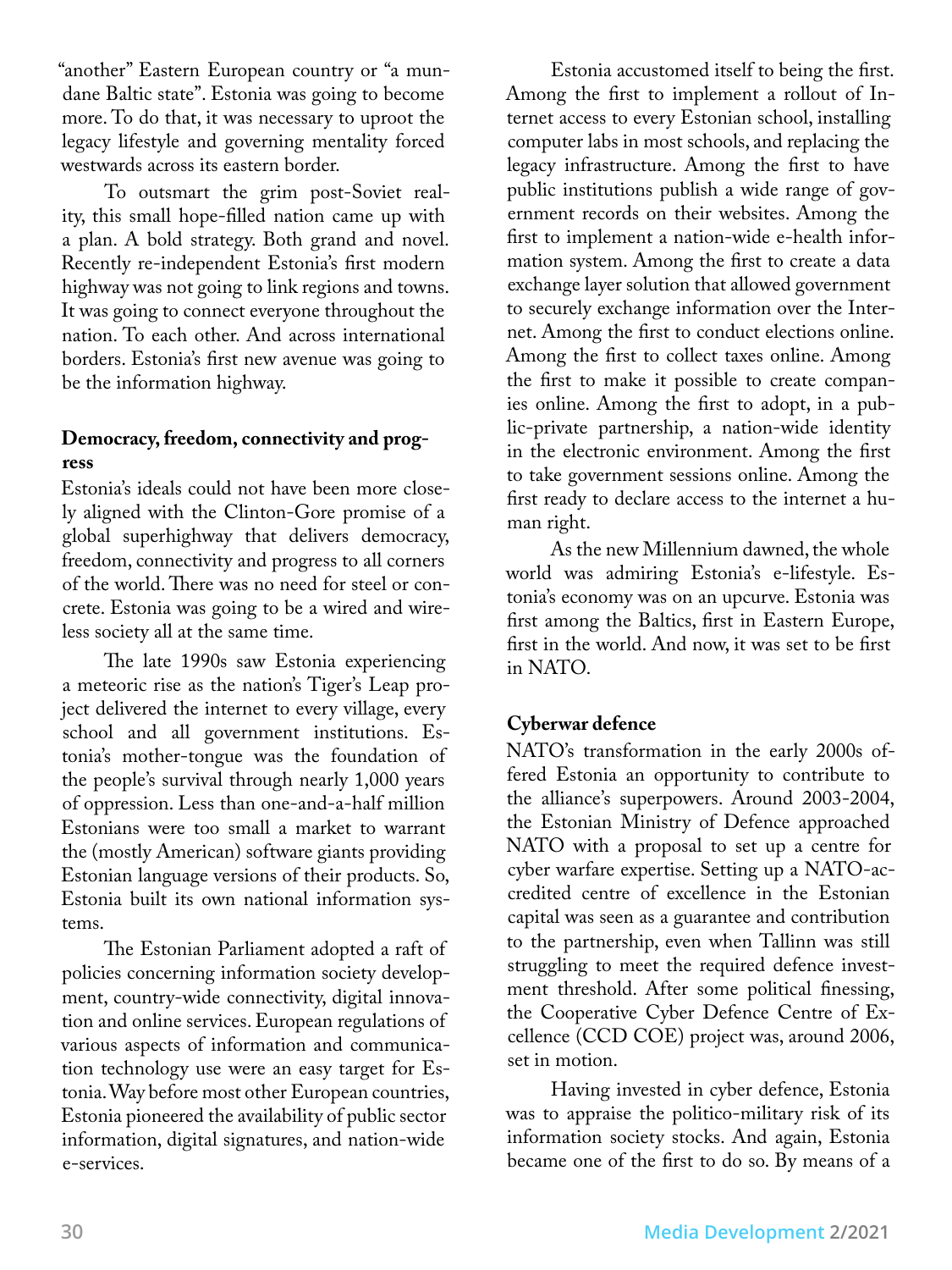thorough series of consultations, a group of researchers and young officers established the first bridges between the ICT-infused private sector, information society-oriented government entities and the rather cyber-distant Estonian defence organization.

The word pair "cyber defence" was not an easy sell to an information society invested in societal and economic growth. Indeed, Estonia's cybercrime indicators were of no major concern and information society indices were all rising. Even a hint of securitization was met with resistance and distrust on the part of the public bodies responsible for the information society and its infrastructure development.

It was a hard sell to the allies, too. For a NATO Centre of Excellence to be established, Estonia needed at least two other allies to invest in the initiative. Yet nobody believed in the danger of a cyberwar. Moreover, in the UN Disarmament Committee, Washington was busy convincing the world that Moscow's predictions of the threat of hostile uses of ICTs were just a myth.

Struggling to find sympathizers, Estonia was to find support to its newly found cyber aspirations from the most unlikely direction.

#### **Hackers and service denial**

Ironically, or: conveniently, a remaining piece of bronze and concrete became the token of Estonia's rise to cyber power. In late April 2007, high political tension unfolded between Tallinn and Moscow around the Estonian government's decision to relocate the Bronze Soldier – a World War II memorial – from downtown Tallinn to a military cemetery out of the immediate city traffic. Russia-aligned patriotic hackers cloaked in Estonian websites and apparently Kremlin-backed coordinated denial-of-service attacks against Estonian public and private web services over a period of more than three weeks demonstrated how devastating cyber-attacks can be against societies deeply dependent on their ICT infrastructure and online services.

With just this glimpse of what could happen, the world's perception and narrative of the

Internet and ICTs was turned upside-down. The NATO CCD COE was started not by three but seven sponsoring states. Coming out as a winner from the Web War One, Estonia, digitized to the teeth, had just thwarted a major power. NATO was now set to adopt its first-ever cyber defence policy. Developments in Estonia and, one year later, events in Georgia, were also factors in changing US cyber policy. As cyberwar was out in the open, there was no longer any point in denying the obvious.

As Estonia was among the first to adopt a national cybersecurity strategy and the Pentagon was making preparations for initiating the US Cyber Command, the international community was destined to face national trials between information society and security apparatus.

Once again, Estonia was the best student in the classroom. Estonia suddenly found itself in the company of the major allied powers. From the UN First Committee discussions to EU digital and cyber policy reforms and NATO cyber policies to world-wide capacity building and Security Council Membership, Estonia faced a surge in fame and visibility.

As Estonia's success grew, so did its ambitions. To keep up with all the opportunities, Estonia has taken a pragmatic, almost project-managerial approach to international affairs: setting up a cyber range for NATO, hosting the EU's Agency for the Operational Management of Large-Scale IT Systems, setting up its own military cyber command, and taking up operational responsibilities in NATO and in cooperation with the United States.

While the Estonian success story is next to impossible to disregard, it may be less evident how Estonia has been transformed through its own success. Once a poster child of progressive and agile all-inclusive information society with no concessions on human rights and online freedoms, Estonia has learned first-hand that online presence comes at a cost.

#### **Cracks at the seams**

In 2017, Estonia had to revoke almost half its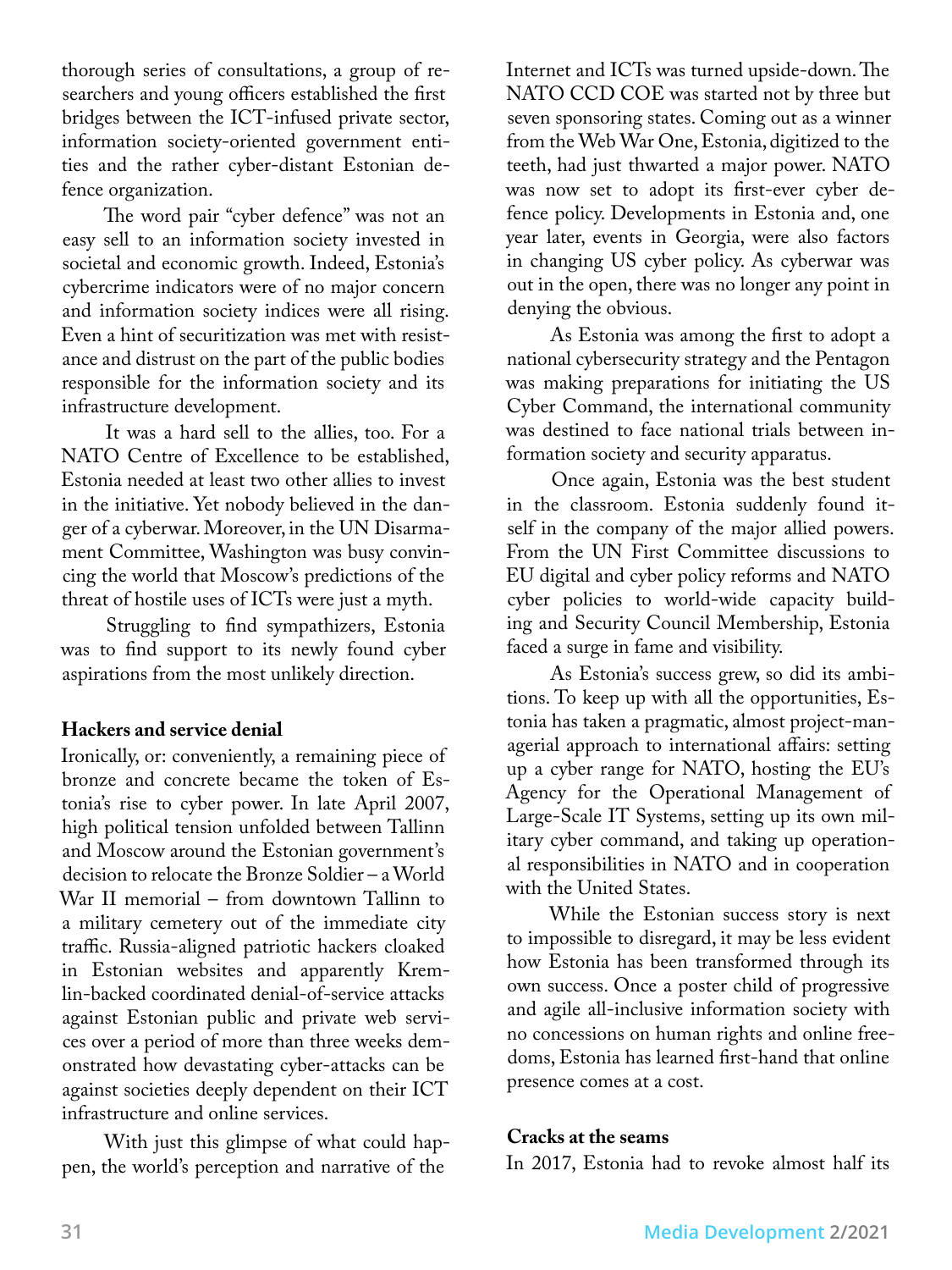national ID-cards due to a vulnerability that allegedly had not been duly attended to by the government. In the light of this incident, especially the slow pace of reclaiming these cards, the arguably near-100% participation of the Estonian population in national online presence came into question. In 2018, the state audits office raised questions about the profitability and sustainability of the e-Residency program projected to bring the Estonian e-population up to 10 million in just a few years.

Another state audit revealed that cybersecurity competency in local government that lay outside of the epicentre of government IT-innovation, was very low. Estonian success stories faced domestic criticism for government decisions to curb anonymity online. The 2019-2022 cybersecurity strategy stressed the need to repair serious systemic failures: a weak strategic integral management, limited investments in R&D, low cybersecurity awareness and a deficient sense of ownership in risk management, lack of specialists and insufficient supply of new talent.

To the world, the early visible signs of the crumbling façade are the now stopping or declining indices of online freedoms, and an alarming contrast between the digital savvy and less cyber-privy generations and community groups.

It is also easy to observe the impact of securitization on Estonia's current stage of digital development. Decision-making about the various instalments, investments and uses of ICTs are increasingly made at the executive, rather than parliamentary level. Estonia's views on international law gained new emphasis in the law of cyber operations, the right of self-defence and countermeasures, even collective countermeasures, something that had never been the main emphasis in a small state's take on the rule of law in the international community.

#### **How to sustain success**

There is little doubt that Estonia is (or was) one of the most successful information societies. The choices made in the early 1990s paved the way towards an inclusive, open and free society. How-

ever, sustaining these choices in the current strategic climate has proved a daunting task. Recent years have highlighted Estonia's unwillingness, or perhaps inability, to compromise leading to a daring appeal for securitization and even militarization.

Having ticked all the boxes of an exemplary information society and a cyber power, Estonia is hardly a whole. Both on- and offline, the country seems still on its way to finding a balance between socio-economic and politico-military expectations and ambitions surrounding the development and use of ICTs. Will there be a meaningful compromise between free and open on the one hand and secure on the other? Can a country be larger, richer and more powerful in cyberspace than offline?

The outcome of the Estonian experiment has implications way beyond the Baltics, the Nordics or Eastern Europe. Full throttle into the information society has not proven to be a magic formula for many countries. Estonia might add whole new chapters in international relations and economics books – about states as start-ups, societies as projects and lessons about their management. Or it might face dire realities that cannot be substituted by or compensated for using ICTs. Or it might transform on the information highway into something rather different than was originally aspired to.  $\blacksquare$ 

Eneken Tikk (dr.iur.) is Executive Producer of the Cyber Policy Institute (CPI) in Finland and associate researcher at the Erik Castrén Institute (ECI) of International Law and Human Rights at the University of Helsinki. She began her career as a lawyer with interest in ICTs and public international law and participated in developing Estonian data protection, public e-services and cybersecurity legislation. Dr Tikk was member of the team that started the NATO CCD COE, where she established and led the legal and policy branch. During her term as Senior Fellow for Cyber Security at the International Institute for Strategic Studies (IISS, 2012-2016) in Bahrain, Eneken published the *Strategic Dossier on the Evolution of the Cyber Domain*. She was part of the Estonian delegation in the UN GGE (2012-2013, 2014-2015 and 2016-2017), advising the Estonian experts on international law, international cyber policy and cyber diplomacy. Eneken is coeditor of the Routledge *Handbook on International Cybersecurity* (2020). She currently leads the Cyber Conflict Portal project at CPI and the International Law project at ECI, with particular focus on the role of international law in cyber conflict prevention.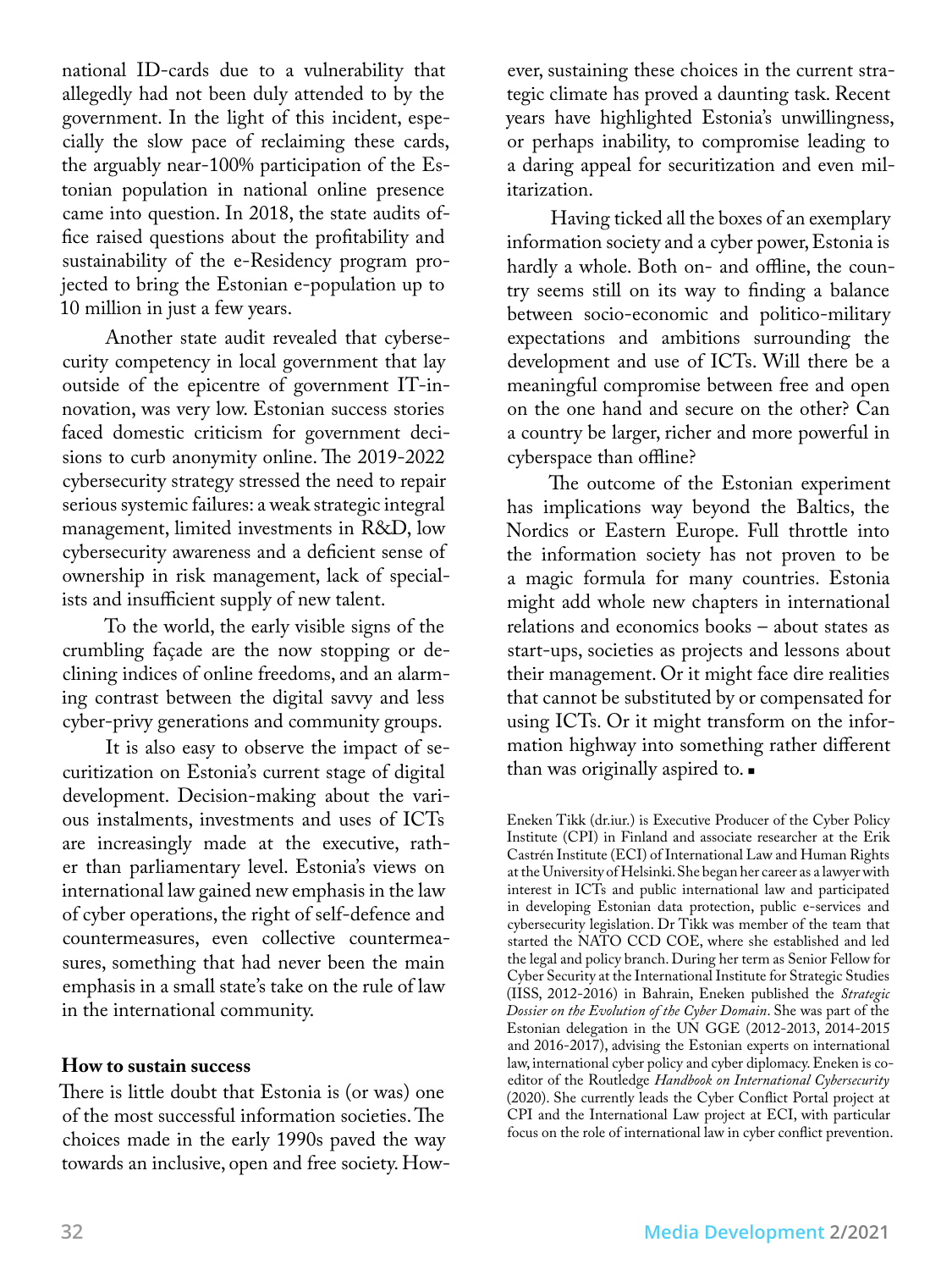### <span id="page-32-0"></span>**Africa's information flows still suffer from global competition**

#### **Levi Obonyo**

*The debate to end all debates ended with the promulgation of the New World Information and Communication Order (NWICO), but like the African traditional hearth the embers linger on half a century later. The world should have been flat today with information flow from all directions. But it is not. Africa, the globe's least industrialized continent is still a net recipient of information from the industrialized North – the injury that NWICO was to cure.*

The needle has hardly moved: the African<br>continent still stands at the point where the<br>debate started even as the world transitioned continent still stands at the point where the debate started even as the world transitioned through various stages of information evolution. How Africa is viewed in the world is still framed through the information-rich nations' lenses (Africa no Filter, 2021). We explore below, 50 years after the commissioning of the MacBride report, if the 1976 UNESCO conference in Nairobi were to be held again, whether the discourse would be any different.

Nordenstreng observes that although the debate was heated in the mid-1970s, the global information flow discussion and its implications on world relations had been going on for decades. "The roots of the debate … can be traced

as far back as the pre-war League of Nations … Tens of … pieces of international law existed by the late 1970s, including 44 standard-setting instruments with more or less direct reference to the performance of the mass media" (Nordenstreng, 2010: 2). But these instruments had no effect on the imbalance in information flow. As the debate raged at the United Nation's Assembly, African leaders had been equally seized of the matter. Much of the debate in Africa took place within the Organization of African Union (OAU) summits and across African capitals.

There were few pan-Africanists more passionate about the continent than the founding president of Ghana, Kwameh Nkurumah. He envisaged an Africa "free in the fullest sense, of a continent holding itself politically sovereign, ordering its economic destiny, and achieving its own cultural and spiritual personality" (Eko, 2001: 365). But there were stumbling blocks on the way. Africa might be what she is: rich in natural resources, in flora and fauna and in cultures. However, the framework for assigning value to these resources has never been in Africa's control. A newly independent continent, (Ghana, the first country to gain independence did so in 1957, with the others following in short order), Africa's voice at the global level was muted.

Half a century ago, the concern of the South was that the information market was dominated by merchants from the North; among them Reuters, Associated Press, AFP, and UPI. They streamed their content to the South and dominated coverage of the South and disseminating it to the rest of the world. The world saw Africa and Africa saw the world through the prism of these players. The direction of information flow was one concern, the other was the content transmitted; it was a concern about both the quality and quantity of information.

Much of the content framed the South in stereotypical images that either conflated Africans with African flora and fauna or presented such flora and fauna as symbolization of the continent. The allegiance of African leaders was divided, and they seldom spoke with one voice.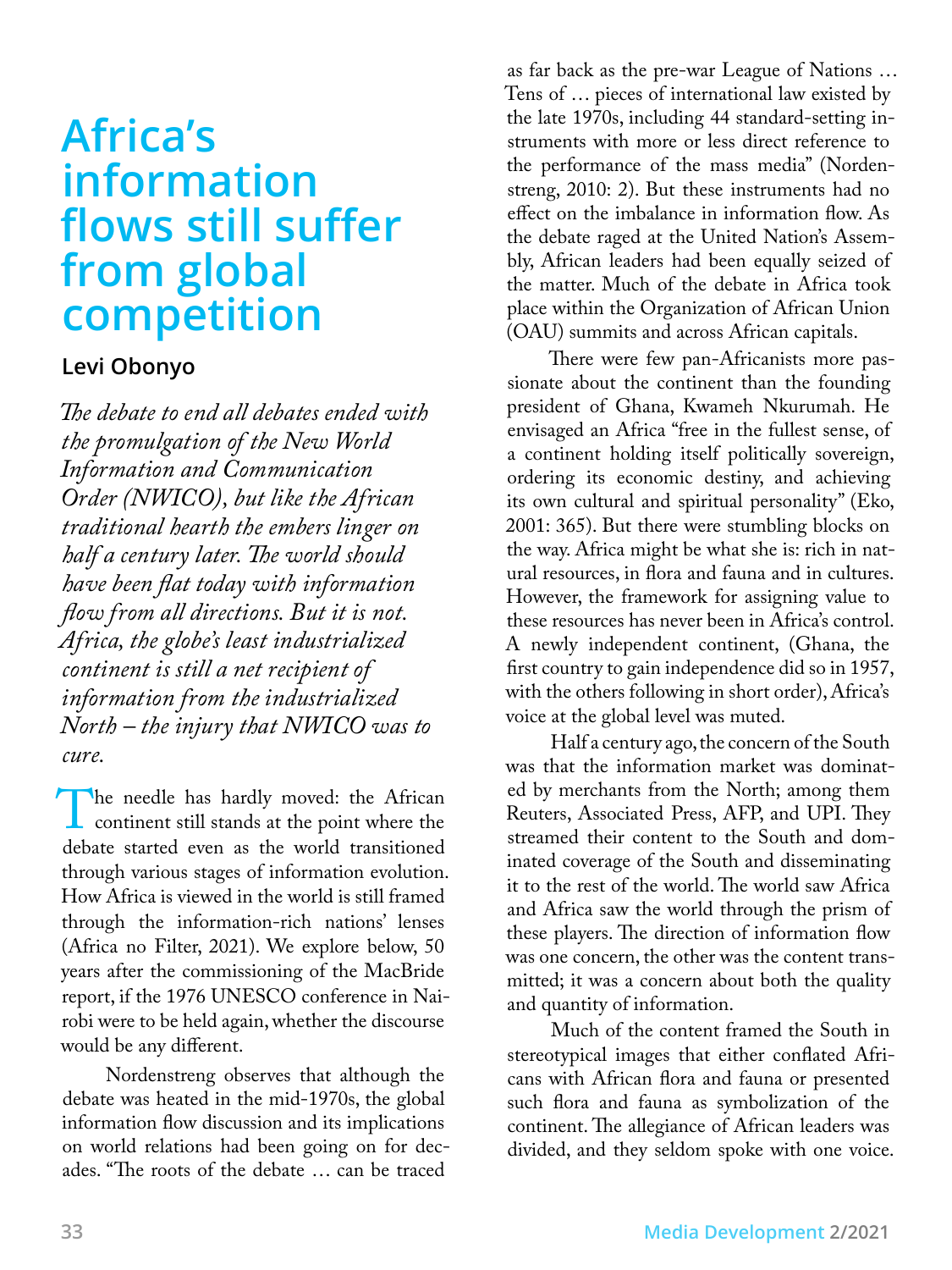The continent depended on aid and had no influence over any transnational media. "Primarily the nations of the South, which included all countries of African continent, wanted a radical overhaul of the … international communication system. They wanted the world communication system to reflect the diversity and equality of all human races" (Ojo, 2002: 3). The framing of Africa in the international media was not flattering to many African observers.

#### **Exploitative and distorted view**

Thussu (2005: 48) notes that through their control of major international information channels, the western media gave an exploitative and distorted view of developing countries. He has analyzed the failings as:

- Owing to the socio-technological imbalance there was a one-way flow information from the "centre" to the "periphery", which created a wide gap between the "haves" and the "have nots";
- The information-rich were in the position to dictate terms to the information poor, thus creating a structure of dependency with widespread economic, political and social ramifications for the poor societies;
- This vertical flow (as opposed to a desirable horizontal flow of global information) was dominated by the Western based transnational corporations;
- Information was treated by transnational media as a "commodity" and subjected to the rules of the market;
- The entire information and communication order was a part of and in turn propped up international inequality that created and sustained mechanism of neo-colonialism.

Then Tunisian Information Minister, Mustapha Masmoudi, was a leading voice of the discontented South. Masmoudi, Thussu notes, argued that there was:

"A flagrant quantitative imbalance between North and South created by the volume of

news and information emanating from the developed world and intended for the developing countries and the volume of the flow in the opposite direction… gross inequalities also existed between developed and developing countries in the distribution of the radio-frequency spectrum, as well as in the traffic of television programmes. He saw 'a defacto hegemony and a will to dominate' – evident in the marked indifference of the media in the developed countries, particularly in the West, to the problems, concerns and aspirations of the developing countries. Current events in the developing countries were reported to the world via the transnational media; at the same time, these countries were kept 'informed' of what was happening abroad through the same channels. According to Masmoudi, 'by transmitting to developing countries only news processed by them, that is, news which they have filtered, cut, and distorted, the transnational media imposed their own way of seeing the world upon the developing countries"" (Thussu, 2005: 49).

The MacBride Commission "was established to study four main aspects of global communication: … state of world communication; the problems surrounding a free and balanced flow of information; and how the needs of developing countries link with the flow; how, in light of the NIEO [New International Economic Order], a NWICO could be created and how the media could become the vehicle for enlightening public opinion about world problems" (Thussu, 2005: 50).

The obstacles placed in the path of the NWICO report have been documented. They include opposition by the western media, by western governments, the structure of the debate itself, the form of the report, and even the lack of capacity in the South to step up to the plate. There were efforts in Africa, even if feeble, to right the wrongs. Such efforts predate the NWICO. The challenges of Africa were many. Western nations were economically powerful and owned the media of communication. "80 per cent of the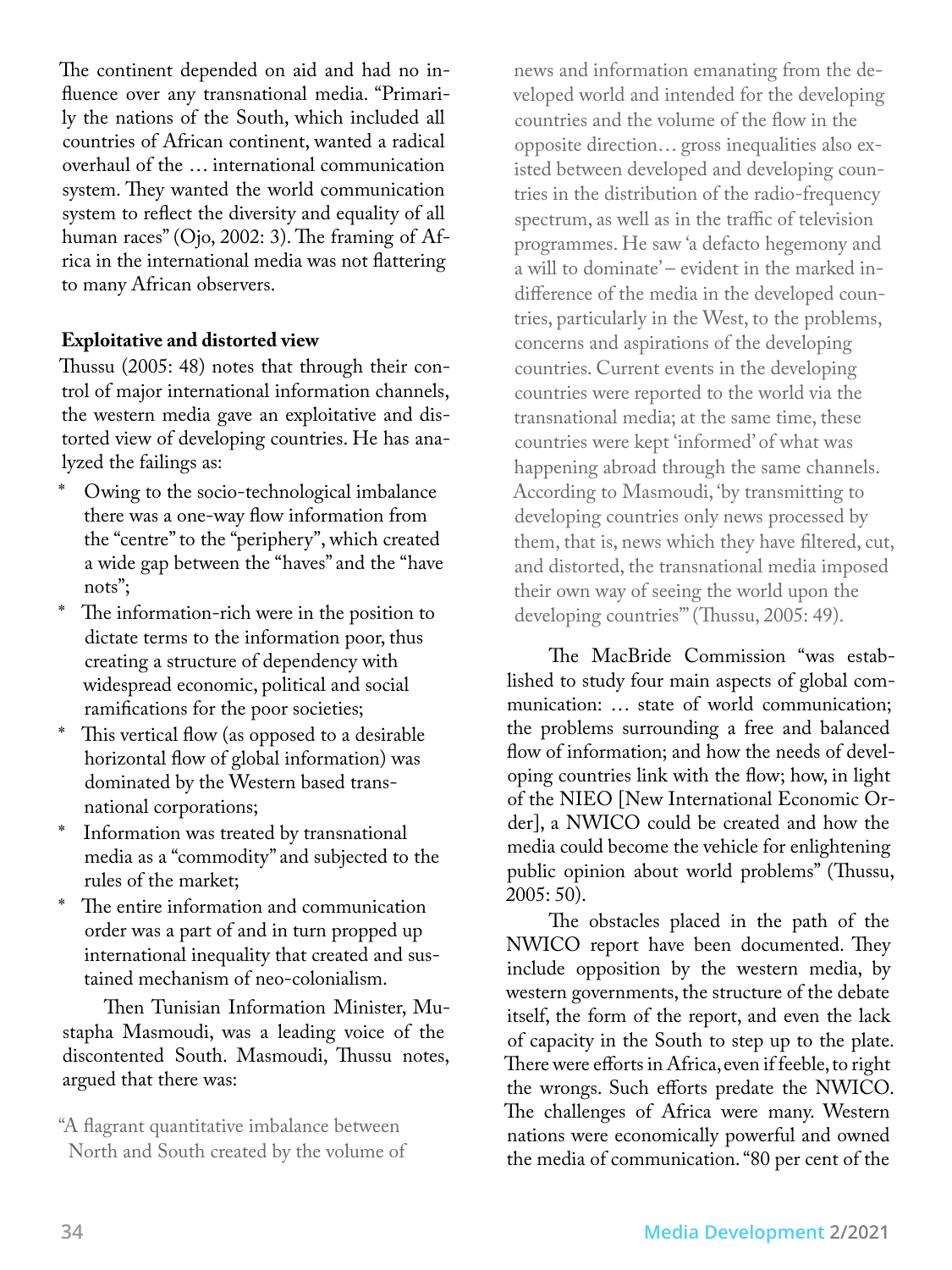international news that flow through the newsroom across the globe came from the four major news agencies – Reuters, Agence France-Presse, United Press International and the Associated Press – and international cable news networks – CNN and BBC. Of this, about 20 per cent [of the content] is devoted to developing counties, which count for almost three-quarters of the world population" (Ojo, 2002: 1). The report had "called for the democratization of the media and equal access to information" (Scher, 2010: 198). Ojo (2002: 6) concluded that "the NWICO debate was a failure," as this could hardly be done.

Still there were efforts at correcting this situation, which included the setting of media exchange centres to encourage intracontinental and intercontinental communication. Among these were plans for the exchange of films, radio and television programs, and finally establishing a pan-continental news agency. Unfortunately, these efforts – some spearheaded by the OAU, later African Union (AU) – either collapsed along the way or have not scored the kind of success expected, maybe with the exception of the film sector. The film sector efforts, however, had preceded the NWICO.

The Carthage Film Festival was the first exhibition, started in 1965 and launched a year later; it intended to counter the negative and stereotypical images of Africans in movies. It was initially held in Tunisia every two years to alternate with another African film festival, FE-SPACO, but has since gone annual bringing together film makers from Africa and the Arab world. The other initiative was the inter-African cultural revival and exchange program, Festival Pan-Africain du Cinéma de Ouagadougou, (FE-SPACO) formed in 1972 (Eko, 2001: 368).

FESPACO, like the Carthage Festival, remains one of the success stories of celebrating African films. FESPACO was later recognized and institutionalized by the government of Burkina Faso and remains a premier event of international stature. These cases of partnership in the area of film, however successful they may be, are the exceptions. Their prestige on the global stage

is relatively limited against the stated goal of presenting an authentic face of Africa when compared with the other major global film festivals.

Besides films the other areas of collaboration were in radio and television program exchanges and news distribution. Eko posits that

"Television and Radio program exchange in Africa is one of the most concrete forms of Pan-African cultural cooperation. This exchange takes several forms. They include informal station to station deals, formal bilateral cooperation agreements between African counties and their television stations, and exchanges among countries in a specific region or linguistic grouping of the continent" (Eko, 2001: 370).

The African ministers of information agreed to set up these exchange programs to help stem the imbalance. The Union of National Radio and Television Organizations, URTNA, was founded for the purpose of promoting the exchange of programs among African radio and television stations. The radio programs' exchange function was headquartered in Dakar, Senegal; while the television program exchange was located in Nairobi, Kenya. For a range of reasons, some similar to what bedeviled the Pan African News Agency (PANA), the dream of URTNA fizzled out midstream. The majority of their programs were rejected due to technical quality reasons, whereas a significant number did not pass the political and religious test (Eko, 2001: 375)

#### **The Pan African News Agency (PANA)**

PANA was set up on 20 July 1979 with lofty dreams by the African ministers for information to essentially compete with the established global media merchants, and to provide an alternative framing of news. Cavanagh (1989: 355) observes that, "Pana's mandate was to correct 'the distorted picture of Africa, its countries and peoples resulting from partial and negative information published by foreign press agencies', and to assist 'in the liberation struggles of peoples against col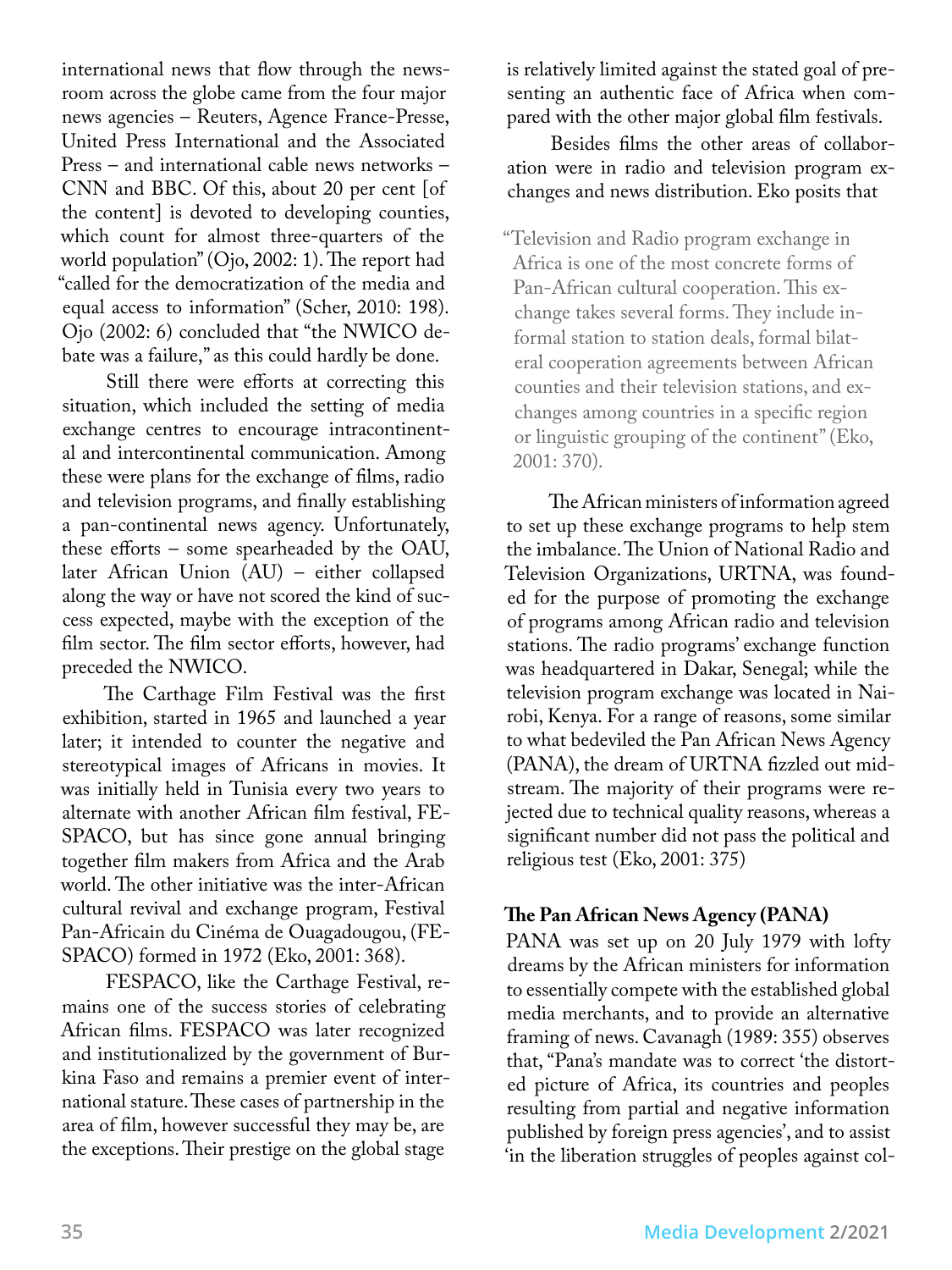onialism, neo-colonialism, imperialism, apartheid, racism, Zionism, and all other forms of exploitation and oppression'".

PANA was headquartered in Dakar, Senegal, to collect information from across the continent and transmit to the rest of the world – Africa's answer to the then big four. But its problems were created even before its offices were set up. The agency, as per its founding statute, was to disseminate the stories without so much as editing them. Many African countries applied a political rather than news prism to frame and submit stories, then sent copies to PANA long after the events had occurred, copies that were of little news value.

Furthermore, the stories were written to reflect the state of origin's position. In a word, the stories were no more than public relations materials for African governments. Even African countries were hardly using copies from PANA. Cavanagh (1989: 353) reports that in a 1985 survey by Frank Ugboajah, PANA-originated stories accounted for a meagre nine per cent of all agency supplied copy carried in Nigerian media. Nearly a decade after NWICO, western agencies still supplied between 60 and 70 per cent of news carried in Nigerian media.

Communication among African countries was never easy. Messages across African borders would have to be transmitted through their former colonial capitals making the process both expensive and time consuming. While African governments set up PANA with fanfare, they were less enthusiastic about supporting it. Few paid their subscriptions. At one time, out of the then 49 members of OAU, only eight were up to date with their subscriptions. There were other problems such as corruption and misappropriation of resources that further reduced PANA's viability.

NWICO had little impact on Africa. The direction of information traffic did not change both in terms of quantity or quality. Africa No Filter (2021), reports that "the sources for news gathering on African countries are problematic, the resulting content continues to feed old

stereotypes, and often the quality of local journalism doesn't allow for nuanced and contextualized storytelling that is critical for telling stories about the 54 countries in Africa. In summary:

"Many countries did not feature at all in the media of other African countries … conflicts and disputes under topics such as elections, politics, crime, … and protests not only predominate, but are also considered more newsworthy by editors… They cited scarce resources as the biggest challenge to cover Africa more extensively…. recognized the need for more nuanced coverage, but the available funding dictated that they use stories by western agencies, which often are in line with the expectations of western audiences, to cover stories from Africa. … agencies account for almost half (43%) of the stories about African countries in the media review. Only 19% of the agency stories in the sample size were from agencies based in Africa. This means that it is often non-Africans who set the agenda or offer perspectives on African affairs and events" (Africa no Filter, 2021: 3).

The picture in Africa is still grim. Half a century after NWICO, the MacBride Commission's report has not made a mark in the continent. Few among African journalists would know what NWICO was about. The number of major global agencies providing stories in Africa may have gone down, but there is a surge in global competition for the African audience pie. Today, nearly every major global television network such as BBC, CNN, CGTN, CNBC, Bloomberg, Al Jazeera, France 24 has programs dedicated to covering Africa and largely from their point of view. Most have multiple programs on Africa (Ndlovu, 2020). Unlike fifty years ago when there was a heated debate regarding the information flow, today that debate is muted, if it is there at all. $\blacksquare$ 

#### **References**

Africa no Filter. (2021, February 1). *How African Media Covers Africa.* Retrieved from Africa no Filter: [http://bit.ly/](http://bit.ly/AfricaNoFilter) [AfricaNoFilter.](http://bit.ly/AfricaNoFilter)

Cavanagh, K. (1989). Freeing the Pan-African News Agency. *The Journal of Modern African Studies, 27*(2), 353-365.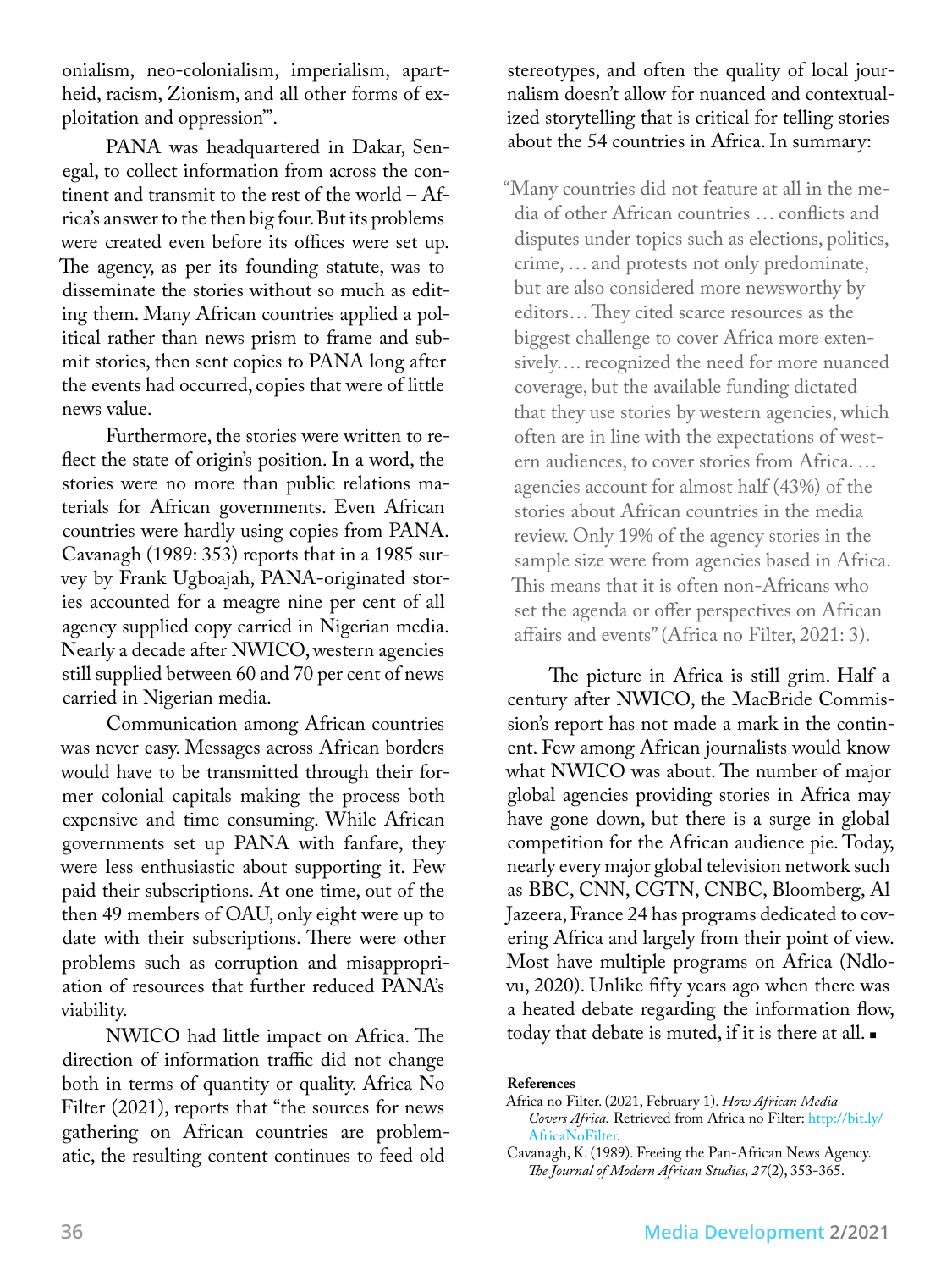- <span id="page-36-0"></span>Eko, L. (2001). Steps Toward Pan-African Exchange: Translation and Distribution of Television Programs Across Africa's Linguistic Regions. *Journal of Black Studies, 31*(3), 365-379.
- Ndlovu, M. (2020). *The Future of African Regional (News) Media.* Johannesbourg: Unpublished Report.
- Nordenstreng, K. (2010, January 27-29). *University of Tampere.* Retrieved from University of Tampere: http://www.uta.fi/ jour/english/contact/nordenstreng\_eng.html
- Ojo, T. (2002). *Post-NWICO Debate: Image of Africa in the Western Media.* Cambridge, MA: : MIT.
- Scher, P. W. (2010). UNESCO Conventions and Culture as a Resource. *Journal of Folklore Research, 47*(1-2), 187-202.
- Thussu, D. K. (2005). From MacBride to Murdoch: The Marketisation of Global Communication. *The Public, 12*(3), 47-60.

Levi Obonyo is Dean, School of Communication, Coordinator, PhD in Communication, and Associate Professor of Media and Communication at Daystar University, Nairobi, Kenya. He holds a PhD in Communication and Media Studies from Temple University, Philadelphia, USA. Prior to that he completed a postgraduate Diploma in Tertiary Education at Potchefstroomse Universiteit vir Christelike hoer Onderwys, MA in Communication from Wheaton Graduate School and BA in Communication from Messiah College. He is a past Chairman of the Media Council of Kenya and a former member of Communication Appeals Tribunal. Currently, he is a member of the Board of the Communications Authority of Kenya. His publications include: Obonyo, L. & Erneo Nyakundi. (2011), *Journalists and the rule of law.* Nairobi: ICJ

### **News flow research during and after the MacBride era**

#### **Richard C. Vincent**

*There is little doubt that well-written, thorough and objective, journalism is a vital component of modern life and a necessity for a democratic society. Whether the traditional newspaper-reporting we have known for centuries, a hundred years of broadcast journalism, or the more recent flow of news and information on the internet and social media, this communication media is necessary for everyday life. Regardless of its delivery format, news flow is essential as we strive to stay informed and make responsible decisions.*

This article offers a brief overview of inter-<br>national journalism research prominent at<br>the time of the MacBride inquiry and up to the national journalism research prominent at the time of the MacBride inquiry and up to the present. News flow involves international news analysis dealing with "the volume and direction of news flow," whereas news coverage analysis "focuses on the amount, nature, and type of foreign news disseminated" (Kim & Barnett, 1996: 325).

#### **New World Information and Communication and Order**

The communication and journalism fields have seen numerous attempts by researchers to understand the nature of news flow and its evolution (Vincent, 2017). The New World Information and Communication Order (NWICO) move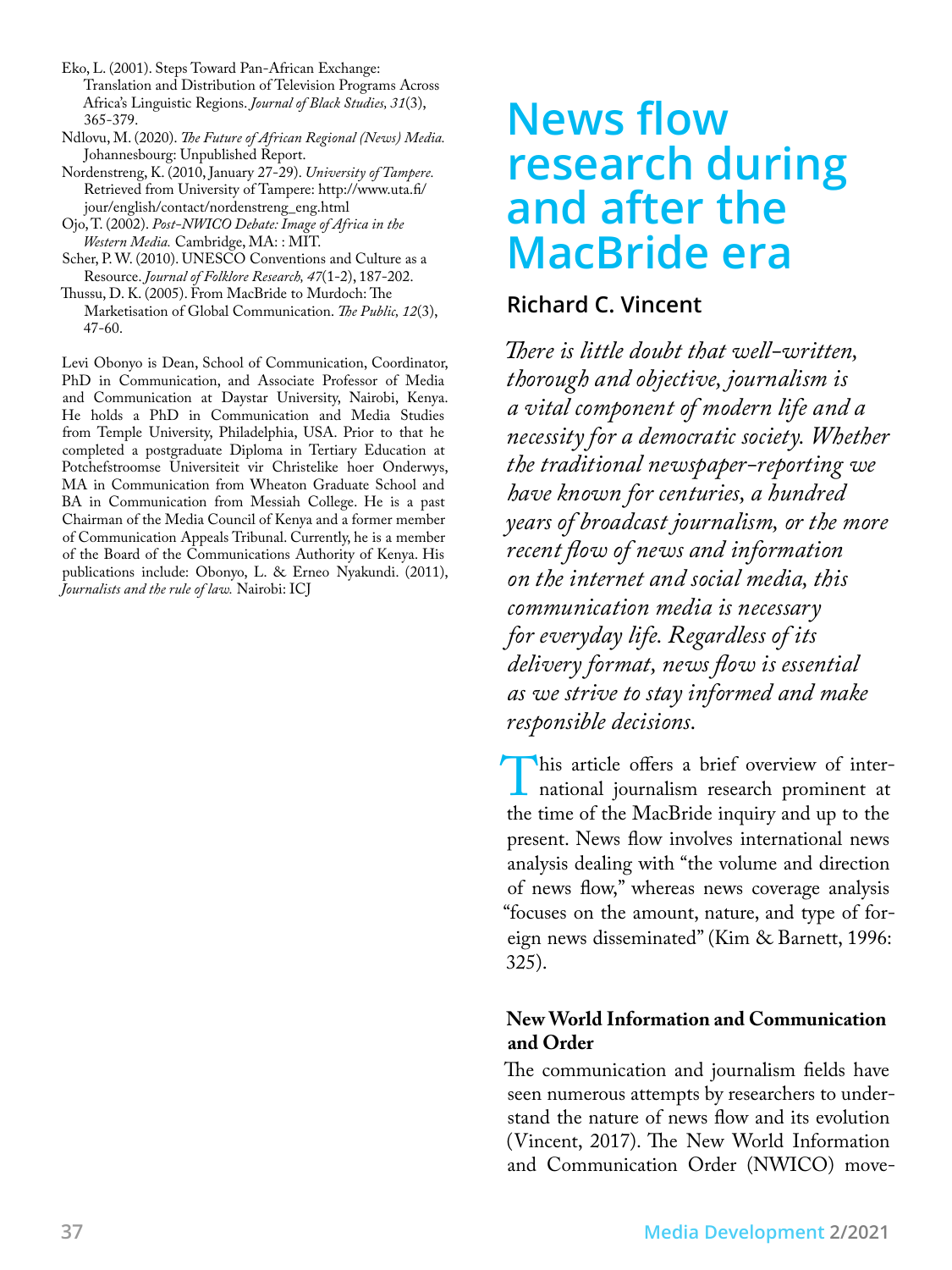ment at UNESCO served as a nucleus for attention to international news flow (Galtung & Vincent, 1992). Central to the NWICO discussions was the unequal flow of news generated by the five major news agencies. UNESCO's central forum for debate was the Commission for the Study of Communication Problems, under Seán MacBride.

#### **International news flow**

The Commission's Report (International Commission, 1980) addressed the perceived imbalances in world media operations and news flow and the accuracy and geographic inequalities of international news reporting, including North-South flow.

The news landscape has changed markedly since those early years. CNN, BBC, and regionally based Al Jazeera are now dominant players. News dissemination is nearly instantaneous. Many currently participate in newsgathering and news production vis-à-vis online bulletin boards and blogs, vlogs, wikis, and SMS. The podcast is reminiscent of the old audio cassette, a vehicle popular for mass message dissemination across the Middle East and elsewhere in bygone decades. Digital journalism includes hypertextuality, public-connectivity Web sites like Slashdot, and cloud journalism.

The internet and World Wide Web have changed our world. Lines between traditional media and other forms of communication have become blurred. High tech allows large swaths of the public to join the information revolution. Wireless communication delivers digital products, including games, videos, news, websites, office tasks, education programs, and political mobilization platforms. About 60% of the world has access to the internet. More than half of the world uses social media. Facebook has three billion users. Yet, in the Least Developed Countries (LDCs), not all enjoy these advances. Only 9.5% have access to the internet. The internet also remains primarily an English language vehicle, so individuals in the Global South continue to have less access than individuals in the North

and West. Ironically, inequalities seen during the MacBride era, or comparable communication imbalances, exist today (Vincent, 1998; Vincent & Nordenstreng, 2016).

Thanks to new communication technology, other developments include personalized hand device telephones and the internet/World Wide Web. They have changed the construction and distribution of data, information, and news across multiple platforms. Today's communication technologies provide transmission speeds that the MacBride Commission could only imagine.

Since the MacBride Report was released, the media industry's economics has changed markedly. Scores of traditional newspapers have struggled and closed, and advertising revenue of newspapers, magazines, and broadcast media has shifted mainly to the internet (Vincent, 2016).

**News Determinants.** Two of the earliest studies of international news determinants were the IPI study (1953) and Schramm's *One Day in the World's Press*, looking at world newspapers' images. Schramm concluded that not all countries were covered proportionally or by geographic size (1959). Two decades later, Gerbner and Marvanyi reported similar findings (1977).

**Modernization Theory.** Common media and journalism scholarship in the 1950s and 1960s, *Modernization* moulded the news media literature decades before the MacBride era. Looking at the development of Third World nations, some, such as Schramm (1964) and Pool (1964), embrace a modernist view (Lerner & Schramm, 1967). These studies encourage the adoption of Western values and practices in developing nations. In addition, media are considered agents of technical and social innovation.

**Normative Theory.** *Normative Theories* describe values or ideals on how a media system operates within society. The best-known normative theories in communication are in the 1956 book by Fred Siebert, Theodore Peterson and Wilbur Schramm, *The Four Theories of the Press* – *authoritarian, libertarian, social-responsibility*, and *communist-socialist* – define the various world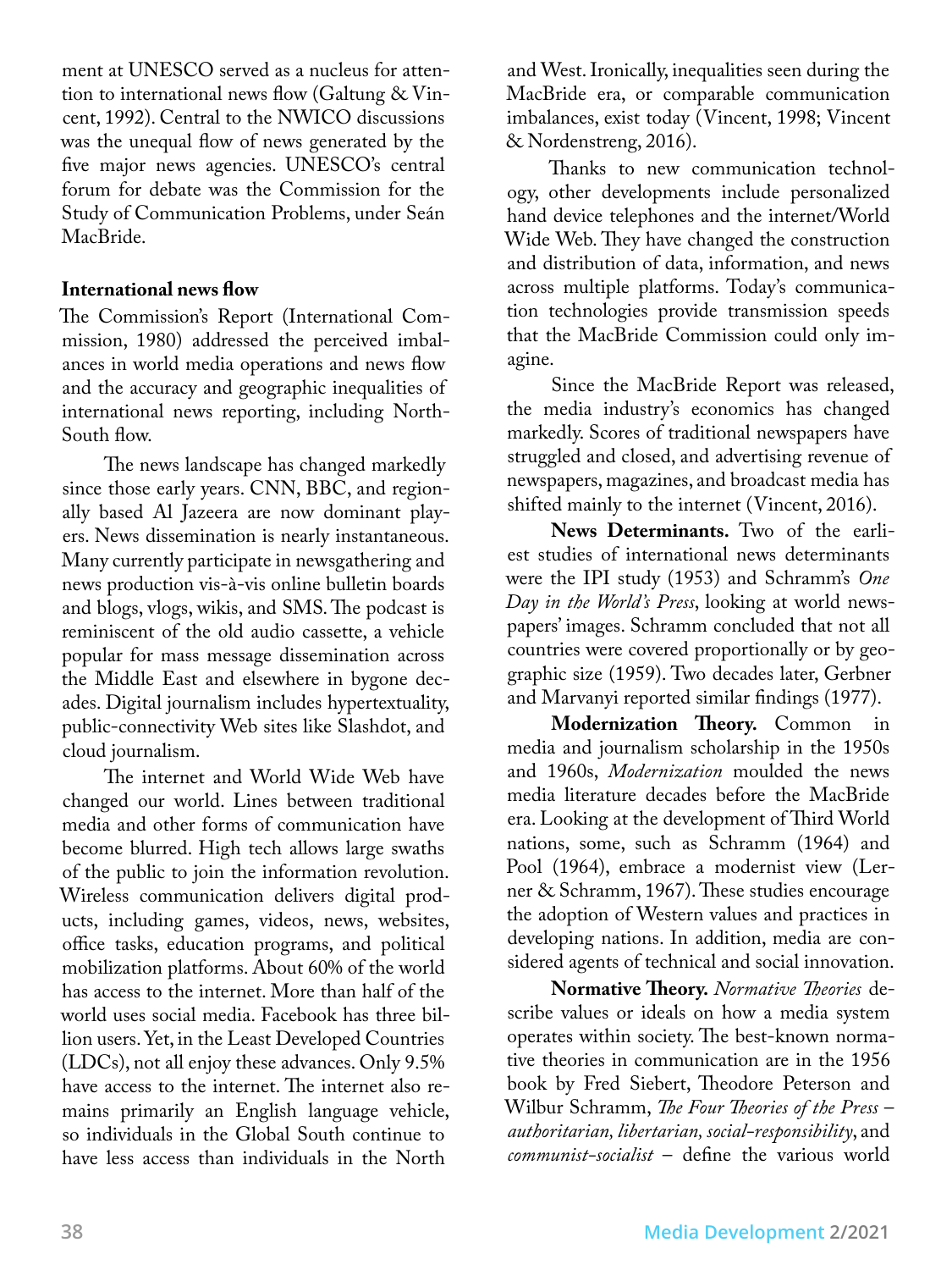media systems. "Four theories" was developed during the Cold War era. As a result, it reflects the bipolar perceptions of a capitalist versus socialist world view.

Normative Theory has witnessed a resurgence in more recent years as various scholars have revisited the concept (Christians, Glasser, et al., 2010; Duff, 2012).

**Dependency Theory.** Dependency Theory is rooted in Marxism and began in Latin America in the 1960s and 1970s. A revised version of Dependency is World-Systems Theory (Wallerstein, 2004). Dependency examines how Western wealth is acquired at the expense of poorer countries (Galtung & Ruge, 1965, Galtung, 1971). Occidental communication serves a bit as a Trojan Horse with Western ideas creeping into Southern societies, all in the Western World's interest.

Another extension of dependency theory, structural imperialism, clarifies both players and variables. Galtung explores the centre-periphery flow. News flow remains primarily in the centre where information is formulated. Ultimately, news flows down to periphery countries. Even when news stories originate in the periphery, stories are sent up to the centre, are approved and edited, and only then are sent back to the periphery country for consumption with the centre's tacit approval.

As was the focus in the Frankfurt School, Dependency Theory focuses on the role of transnational corporations (TNCs) in the global marketplace. The purpose is to identify inequities. The overriding assumption is that developed or industrialized nations continue to control peripheral nations through underdevelopment. The consequences, they argue, is a state-dependent situation or state of neocolonialism.

Dependency models also influence Political-Economy theory. Political-Economy applies to elite commercial control of media and its impact on the broader social order, including social policy construction. See Dorfman and Mattelart (1971) and Mosco (1996).

**Cultural/Media Imperialism.** Cultural

Imperialism has a long history in international communication studies, also dating to the 1960s. After a loss in popularity, Cultural Imperialism saw a resurgence in recent decades thanks, in part, to emerging research on the internet. In all, Cultural Imperialism has become one of the most important paradigms in the news field. (Chadha & Kavoori, 2000).

Cultural Imperialism researchers utilize equity, news flow, and communication balance by embracing free flow principles. Cultural Imperialists conclude that media control and cultural creations are uneven. Added to this are the concepts of democratization, self-expression, and the right to communicate. The latter is an idea that emerged from the NWICO dialogue and its aftermath (Hamelink, 2003; Mueller et al., 2007).

A more current notion of cultural imperialism looks at international communication as a vast control and manipulation scheme. It holds that communication functions as an extensive network of multinational corporations that introduce predatory practices and entities, mostly without resistance.

The Americanization of world culture has been simplified in ways inconceivable in some early days when researchers looked only at news flow (Ritzer, 1992). Taking their raison d'être from the U.N. Declaration of Human Rights, the cultural rights movement embodies some aspects of cultural imperialism (Assembly, 1948).

**Comparative Studies/Design.** Comparative research in journalism dates basically to the 1950s and 1960s. These studies covered mostly U.S. journalism with comparisons to other countries. Comparative analysis fits a broader political emphasis, such as calling for a new communication and information order as in NWICO. The research provides a nucleus for a more extensive geopolitical debate. This body of research is mostly about North-South information flow. McLeod and Rush (1969) is one of the first studies in this area.

**Globalization.** Anthony Giddens defines Globalization as "an intensification of worldwide social relations" (1990). With the growth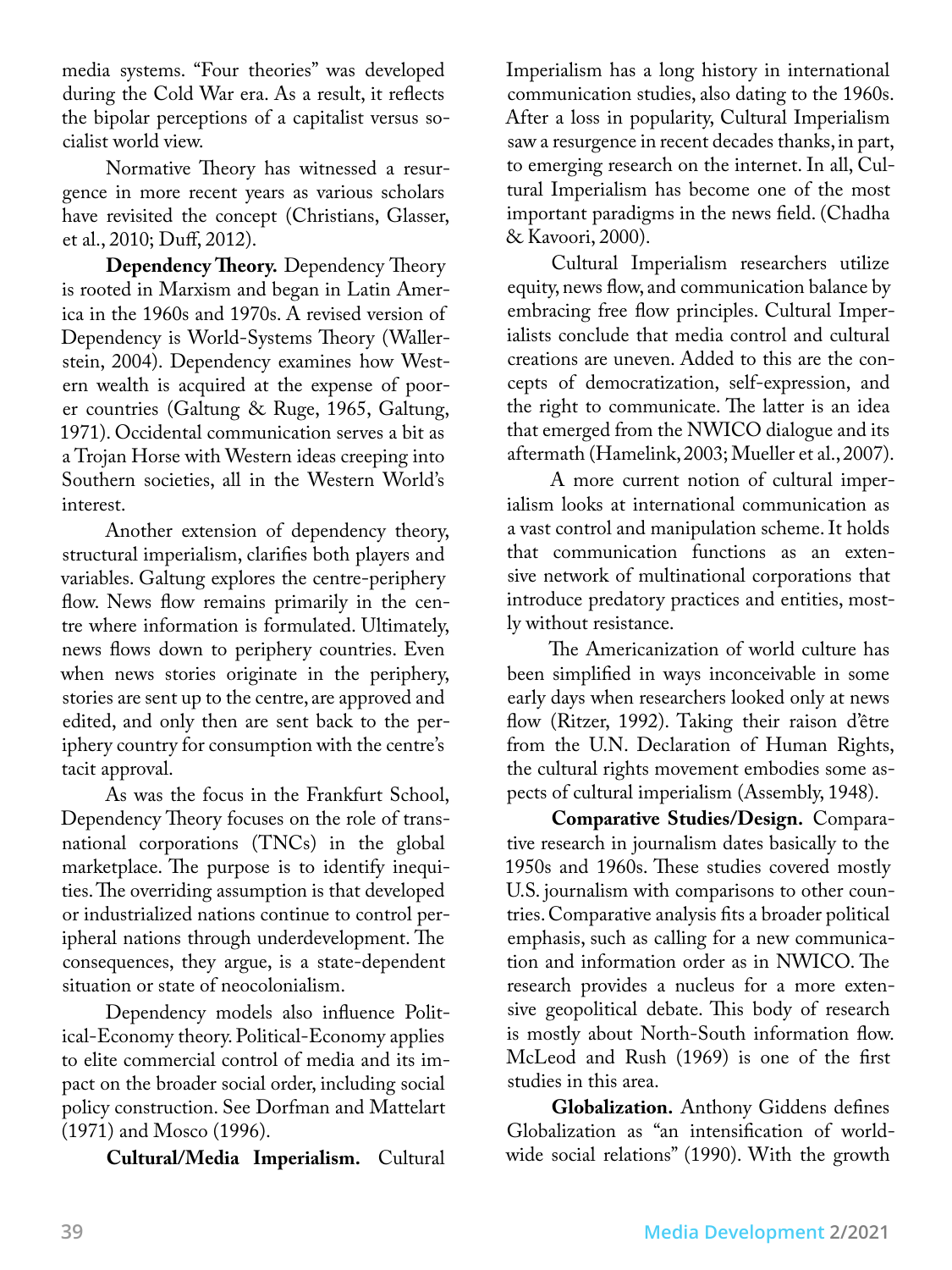of information and communication technologies (ICTs), they are frequently mentioned as catalysts for economic growth and development.

As an alternative to Cultural Imperialism, Globalization shifts the nation-state emphasis to the multinational media corporation operating beyond national boundaries. This perspective contends that international communication researchers have neglected to consider the multiple factors involved in the global flows of commodities and services, including media (Waisbord, Morris, et al., 2001).

**Framing.** Media are recognized as a fundamental source of information. However, bias is inherent in most news. Within this milieu, Framing is a theory that enables us to study media messages and examine aspects of perceived realities within news texts. Researchers subsequently discuss, manage and comprehend the frames produced (Goffman, 1974).

The growth of cable television, satellite television, the internet, and social media has transformed the news landscape. Yet, the rise in public preference for entertainment, even in the news, has changed the degree to which individuals seek information (Prior, 2007). Entertainment and a softening of news and information mean an increasing supply of sensationalism, misinformation, and soft news stories. News objectivity has suffered dramatically.

**Media and Terrorism.** One relatively new topic in news research is coverage of transnational terrorism. Interest increased when global terrorism came to U.S. shores on 9/11 with the New York Trade Center's attacks. A shrinking news hole for foreign news left readers and viewers with less exposure to global events. When international terrorists struck, the shock, arguably, became even more stunning.

Research shows that news frequently frames terrorism as a Muslim problem (Korteweg, 2008; Papacharissi et al., 2008). News reports often frame Muslims as militants, barbaric, sexist, insensitive and religious zealots. Islam is defined from a "white man's world" (Osuri & Banerjee, 2004; Bhatia, 2008). One study by Nickerson

(2019) examines terrorism and Muslims in the press, finding that presentations are not always neutral and promote prejudice against Muslims.

Scholars conducting studies on global terrorism and media must expand their research designs and sample news organs beyond the elite newspapers typically chosen. Stereotyping of Muslims is a grave concern, with profound implications.

**Disinformation.** One of the more concerning elements of today's news and information flow is the rise of misinformation and the presence of so-called "fake news". The term "fake news" was given recent notoriety when U.S. President Donald Trump chose to belittle CNN and its coverage of the former MI6 officer Christopher Steele dossier.

In recent years, social media has proven quite effective in spreading the radical far-right messages of Islamophobia; neo-Nazism; antisemitism; conspiracy theories; hate; misogynistic imagery and characterizations; calls for violence; and glorification of selected killings. The internet has created a home for this extreme thought and dialogue.

Recent examples are found, for example, in the far-right conspiracy group *QAnon*. The group promotes conspiracies such as the contention that the Covid-19 pandemic was faked by the so-called "deep state" to undermine civil liberties or that top U.S. political leaders operate a Satan-worshiping group of paedophiles. The group was one of the major players behind U.S. President Donald Trump's bid to claim falsely that the 2020 American election was "stolen" from him.

#### **Summary and conclusions**

It has been more than forty years since the Mac-Bride Report was released, forty-five since the start of the Great Media Debate (Nordenstreng, 2016). The work of the Commission became quickly outdated. Technology rapidly changed the nature of the communication industry. New technology and an emerging ICT industry threatened traditional print media's stability, par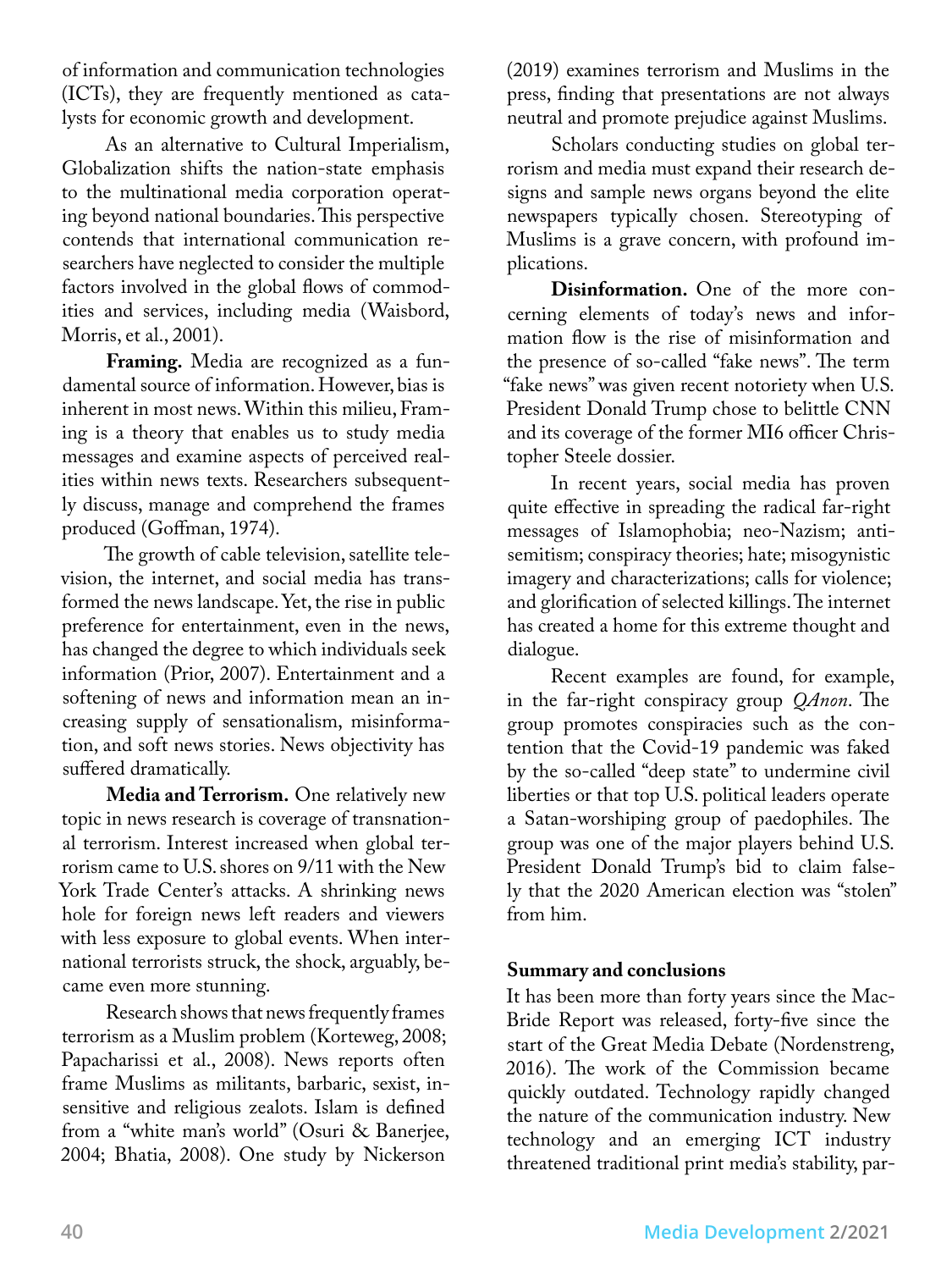ticularly newspapers. A worldwide contraction of newspapers was about to begin as readership fell, and advertising revenues shifted to the internet and social media. With an industry scrambling to survive, there was little appetite to get into equity questions or the Global South's plight.

The rise of news-film and video networks and agencies, distributed by satellite and fibre optic cable, ushered in a new generation of media operations. New to the scene was CNN, BBC World Television, APTV, Reuters World Television, and others. Globalization provided a new landscape. While the transnational and multinational corporations were still emerging as global players in 1980, it is interesting that the TNAs of the MacBride era were among the first globalization agents in the worldwide marketplace. In retrospect, they were harbingers of the future communication and corporate world.

New players and online electronic environments have restructured the industry and led to a new agenda of issues. While the WSIS (World Summit on the Information Society) meetings embraced the notion of *Communication Rights*, there was little interest in moving forward by elevating the campaign as a U.N.-guaranteed fundamental right. Consider that the least developed world has had only 1% of the world's wealth over the past 40 years. On the other hand, while the West has around 25% of the world's population, it enjoys a vast 70% of global wealth.

As we consider the many different international news research traditions reviewed above, we are still missing global news analysis that better represents work from developing world scholars. Furthermore, we too often see research based on Northern and Western research designs. To improve these shortcomings, we must strike stronger international research alliances, encourage developing world research team building, and facilitate developing world researchers taking the lead on new research projects.

International news research is a growing and increasingly relevant academic discipline. However, the next generation of work will require a significant shift in focus if we want bold, fresh,

and revealing new research. Forty years after the MacBride Report is as good as any time to begin this next chapter of scholarly exploration, inquiry, and writing.

#### **References**

- Assembly, U. G. (1948). Universal declaration of human rights. *U.N. General Assembly*, *302*(2), 14-25.
- Bhatia, A. (2008). Discursive illusions in the American national strategy for combating terrorism. *Journal of Language and Politics*, *7*(2), 201-227.
- Chadha, K., & Kavoori, A. (2000). Media imperialism revisited: Some findings from the Asian case. *Media, culture & society*, *22*(4), 415-432.
- Christians, C. G., Glasser, T., McQuail, D., Nordenstreng, K., & White, R. A. (2010). *Normative theories of the media: Journalism in democratic societies*. University of Illinois Press.

Dorfman, A., & Mattelart, A. (1971). Para leer al Pato Donald [How to Read Donald Duck]. *Valparaíso: Ediciones Universitarias de Valparaíso*.

- Duff, A. S. (2012). *A normative theory of the information society*. Routledge.
- Galtung, J. (1971). A structural theory of imperialism. *Journal of peace research*, *8*(2), 81-117.
- Galtung, J., & Ruge, M. H. (1965). The structure of foreign news: The presentation of the Congo, Cuba and Cyprus crises in four Norwegian newspapers. *Journal of peace research*, *2*(1), 64-90.
- Galtung, J., & Vincent, R. C. (1992). *Global glasnost: Toward a new world information and communication order?*. Cresskill, NJ: Hampton Press.
- Gerbner, G., & Marvanyi, G. (1977). The many worlds of the world's press. *Journal of communication*, *27*(1), 52-66.
- Giddens, A. (1990). *The consequences of modernity. Cambridge: Polity*.
- Goffman, E. (1974). *Frame analysis: An essay on the organization of experience*. Harvard University Press.
- Hamelink, C. (2003). Human rights for the information society. *Communicating in the information society*, 121-163.
- International Commission for the Study of Communication Problems. (1980). *Many Voices, One World: Communication and Society, Today and Tomorrow: Towards a New More Just and More Efficient World Information and Communication Order* [report]. Kogan Page.
- International Press Institute. (1953). The Flows of News. Zurich: Author.
- Kim, K., & Barnett, G. A. (1996). The determinants of international news flow: A network analysis. *Communication Research*, *23*(3), 323-352.
- Korteweg, A. C. (2008). The Sharia debate in Ontario: Gender, Islam, and representations of Muslim women's agency. *Gender & Society*, *22*(4), 434-454.
- Lerner, D., & Schramm, W. (1967). *Communication and change in the developing countries*. East-West Center Press.
- McLeod, J. M., & Rush, R. R. (1969). Professionalization of Latin American and U.S. journalists: part II. *Journalism Quarterly*, *46*(4), 784-789.
- Mosco, V. (1996), *The political economy of communication: rethinking and renewal*. London and Thousand Oaks, CA: Sage.
- Mueller, M. L., Kuerbis, B. N., & Pagé, C. (2007). Democratizing global communication? Global civil